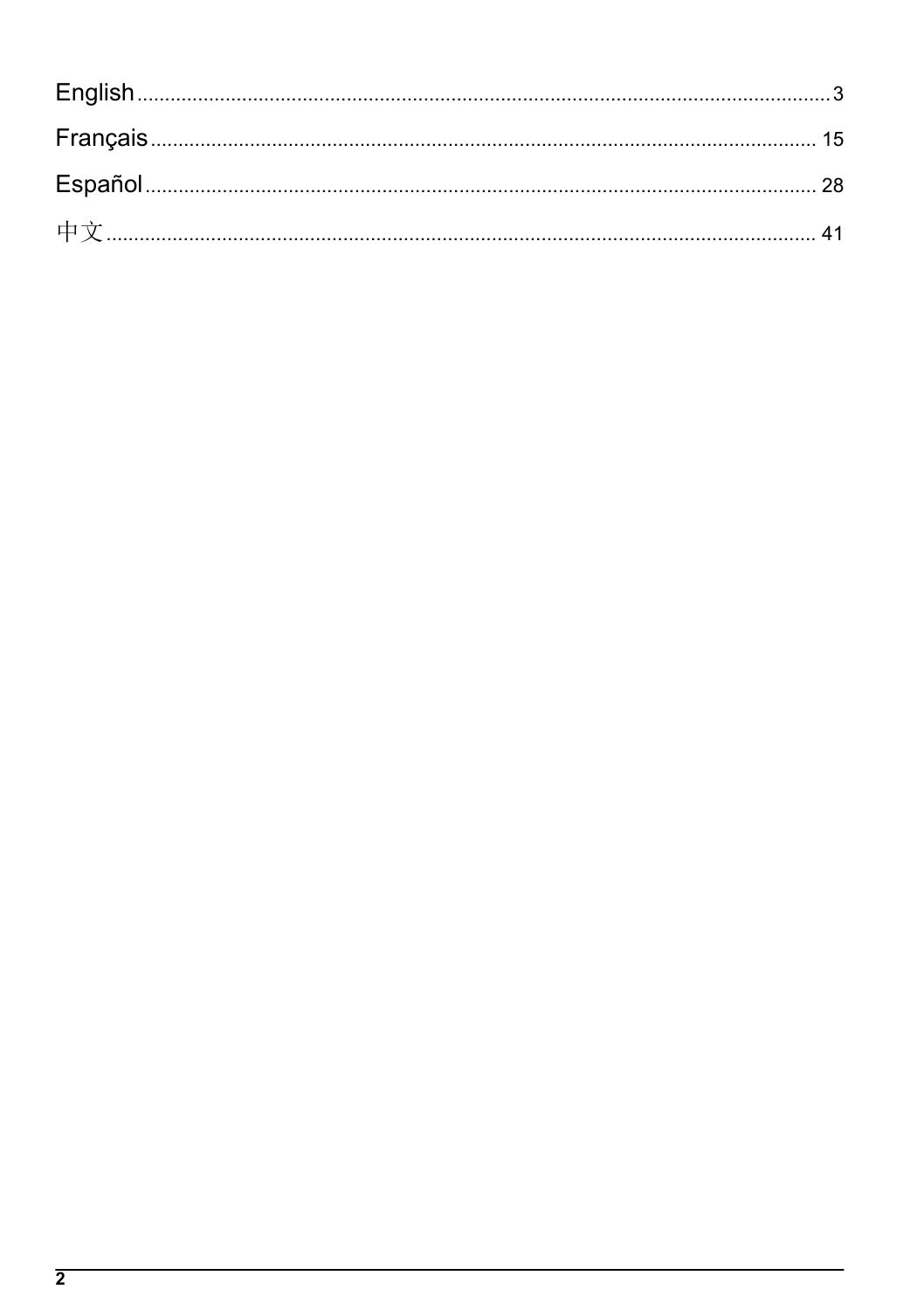# <span id="page-2-0"></span>**Table of contents**

General information on page 3 [Calibrate](#page-12-0) on page 13

[Omnion software installed](#page-3-0) on page 4 [Shut down the system](#page-12-0) on page 13

[Operation](#page-3-0) on page 4 [Troubleshooting](#page-13-0) on page 14

# **General information**

In no event will the manufacturer be liable for direct, indirect, special, incidental or consequential damages resulting from any defect or omission in this manual. The manufacturer reserves the right to make changes in this manual and the products it describes at any time, without notice or obligation. Revised editions are found on the manufacturer's website.

# **Safety information**

### *N O T I C E*

The manufacturer is not responsible for any damages due to misapplication or misuse of this product including, without limitation, direct, incidental and consequential damages, and disclaims such damages to the full extent permitted under applicable law. The user is solely responsible to identify critical application risks and install appropriate mechanisms to protect processes during a possible equipment malfunction.

Please read this entire manual before unpacking, setting up or operating this equipment. Pay attention to all danger and caution statements. Failure to do so could result in serious injury to the operator or damage to the equipment.

Make sure that the protection provided by this equipment is not impaired. Do not use or install this equipment in any manner other than that specified in this manual.

### **Use of hazard information**

### **D A N G E R**

Indicates a potentially or imminently hazardous situation which, if not avoided, will result in death or serious injury.

# **W A R N I N G**

Indicates a potentially or imminently hazardous situation which, if not avoided, could result in death or serious injury.

# $AC$ **AUTION**

Indicates a potentially hazardous situation that may result in minor or moderate injury.

### *N O T I C E*

Indicates a situation which, if not avoided, may cause damage to the instrument. Information that requires special emphasis.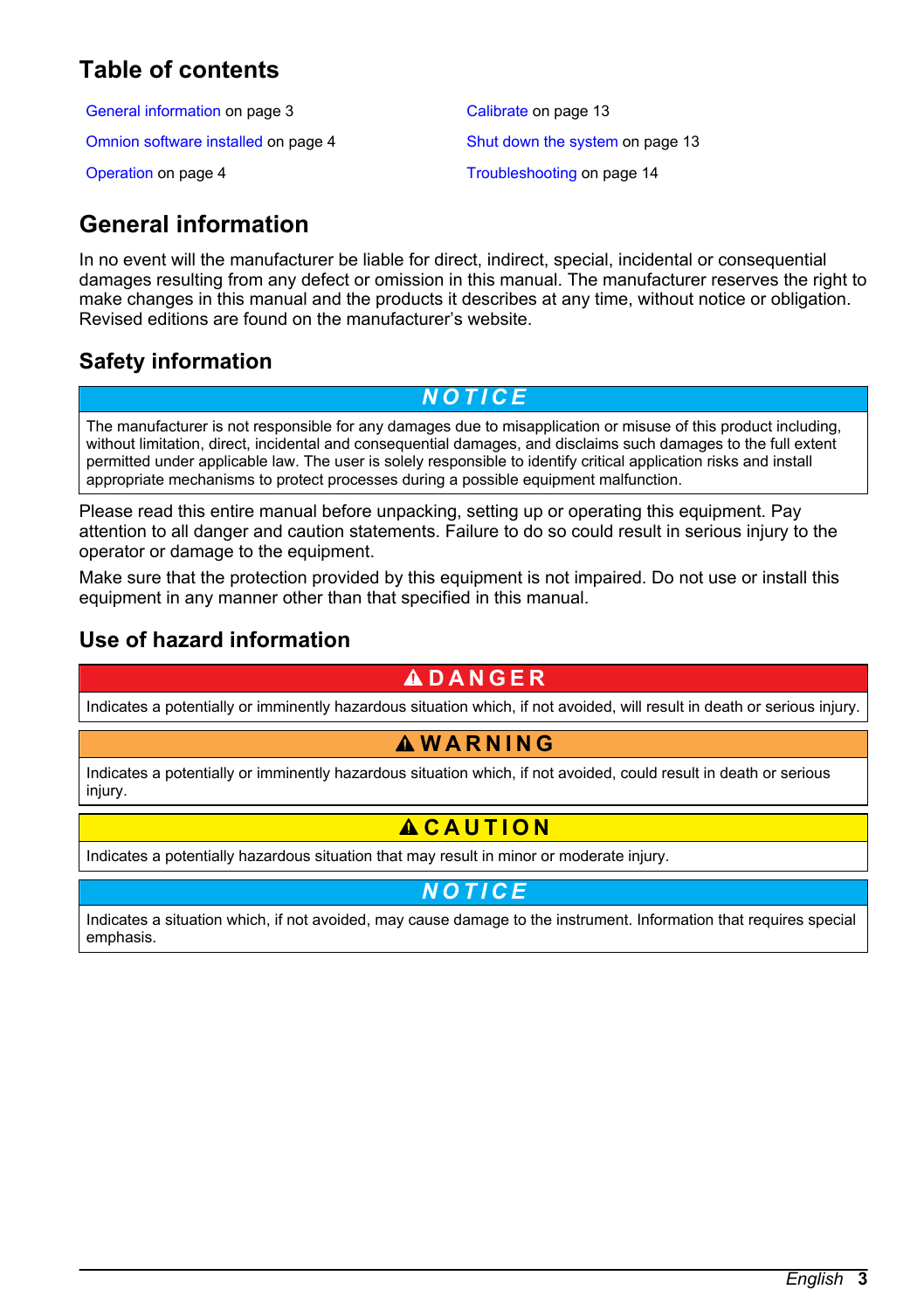# <span id="page-3-0"></span>**Precautionary labels**

Read all labels and tags attached to the instrument. Personal injury or damage to the instrument could occur if not observed. A symbol on the instrument is referenced in the manual with a precautionary statement.

| This symbol, if noted on the instrument, references the instruction manual for operation and/or safety<br>information.                                                                                                    |
|---------------------------------------------------------------------------------------------------------------------------------------------------------------------------------------------------------------------------|
| Electrical equipment marked with this symbol may not be disposed of in European domestic or public<br>disposal systems. Return old or end-of-life equipment to the manufacturer for disposal at no charge to<br>the user. |
| This symbol indicates that a risk of electrical shock and/or electrocution exists.                                                                                                                                        |
| This symbol indicates the need for protective eye wear.                                                                                                                                                                   |
| This symbol indicates that the marked item can be hot and should not be touched without care.                                                                                                                             |
| This symbol, when noted on the product, identifies the location of a fuse or current limiting device.                                                                                                                     |
| This symbol indicates that the object is heavy.                                                                                                                                                                           |

# **Omnion software installed**

This instrument is used with the Omnion software installed on the computer. For specific information, refer to the Omnion documentation.

# **Operation**

### **Operation overview**

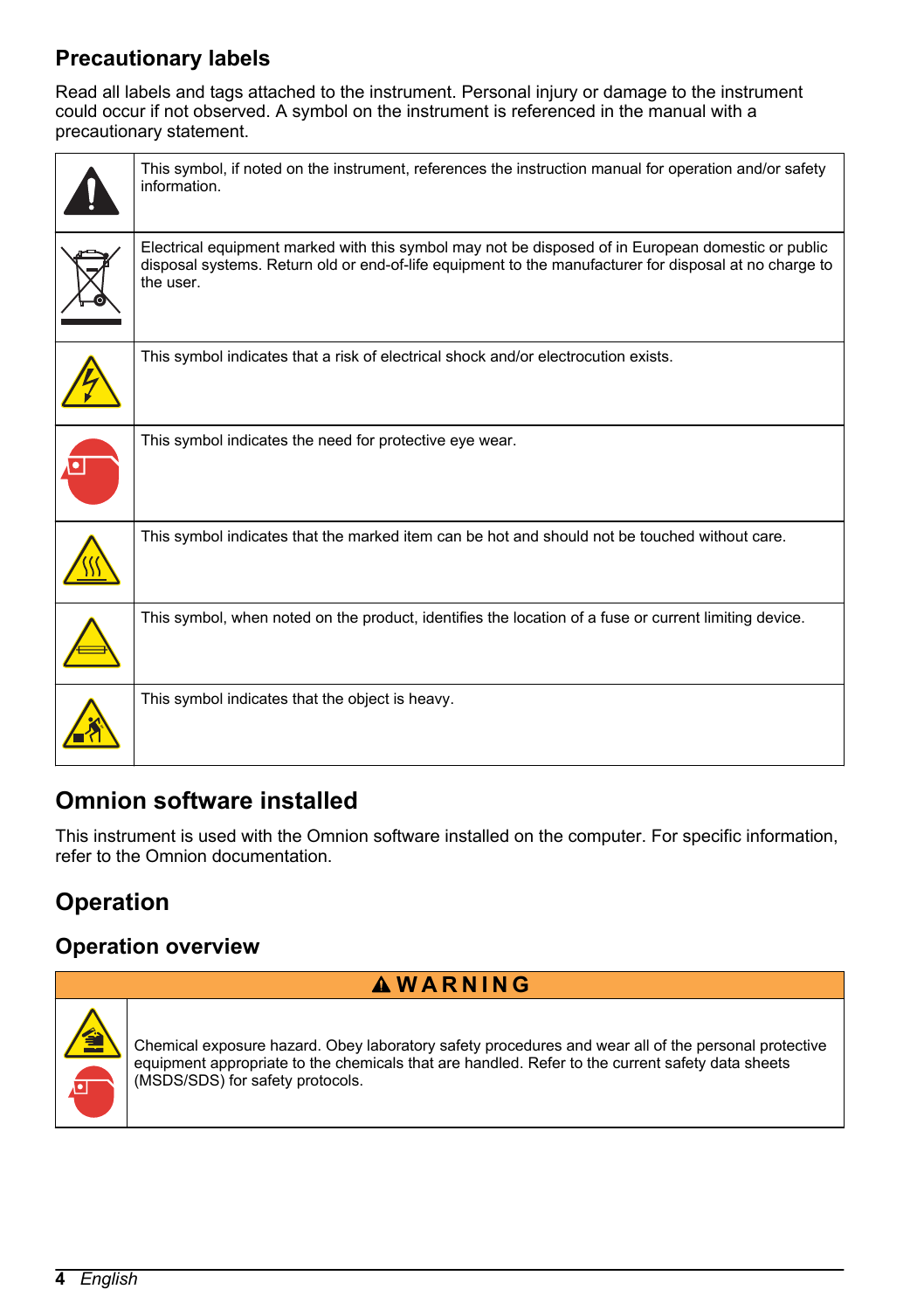### **W A R N I N G**



Fire hazard. The user is responsible to make sure that sufficient precautions are taken when the equipment is used with methods that use flammable liquids. Make sure to obey correct user precautions and safety protocols. This includes, but is not limited to, spill and leak controls, proper ventilation, no unattended use, and that the instrument is never left unattended while power is applied.

The QuikChem® System automatically does wet chemical determinations with the principle of Flow Injection Analysis. The pump pulls the sample from the sampler and to the injection valve. At the same time, reagents are continuously pumped through the system. The sample is loaded in the sample loop of one or more injection valves. The injection valve then connects the sample loop in line with the carrier stream. This moves the sample out of the sample loop and on the manifold.

The sample and reagents then come together in the manifold (reaction module) where the sample can be diluted, concentrated, dialyzed, extracted, incubated and derivatized. Mixing occurs in the narrow bore tubing under laminar flow conditions. For each method, the operating parameters are optimized to give high sample throughput, high precision and high accuracy. The FIA peaks are transient and show the non-steady state conditions normally used. In FIA, there is usually no equilibrium.

### **Manifold diagram and symbols**

Figure 1 shows an example of a manifold diagram for the analyzer. The manifold diagram can show a back pressure loop. Refer to the maintenance and troubleshooting manual for more information.



#### **Figure 1 Manifold diagram**

| 1 Sample (green)   | Reagent connection to manifold          |
|--------------------|-----------------------------------------|
| 2 Carrier solution | Probe rinse<br>8                        |
| 3 Pump flow        | Flow cell<br>9                          |
| 4 Probe wash       | To waste<br>10.                         |
| 5 Reagent          | 11 To port 6 of the next valve or waste |
| Reagent<br>6       | 12 Pump                                 |

### **Mixing coil symbol**

The number next to the mixing coil symbol shows the length of the coil support. The length of the coil support is measured from hole to hole. Mixing coils typically have a 0.8 mm ID Teflon tubing that winds around a coil support. The length of Teflon tubing to wind on the coil support is given in each QuikChem method. Refer to [Figure 2](#page-5-0).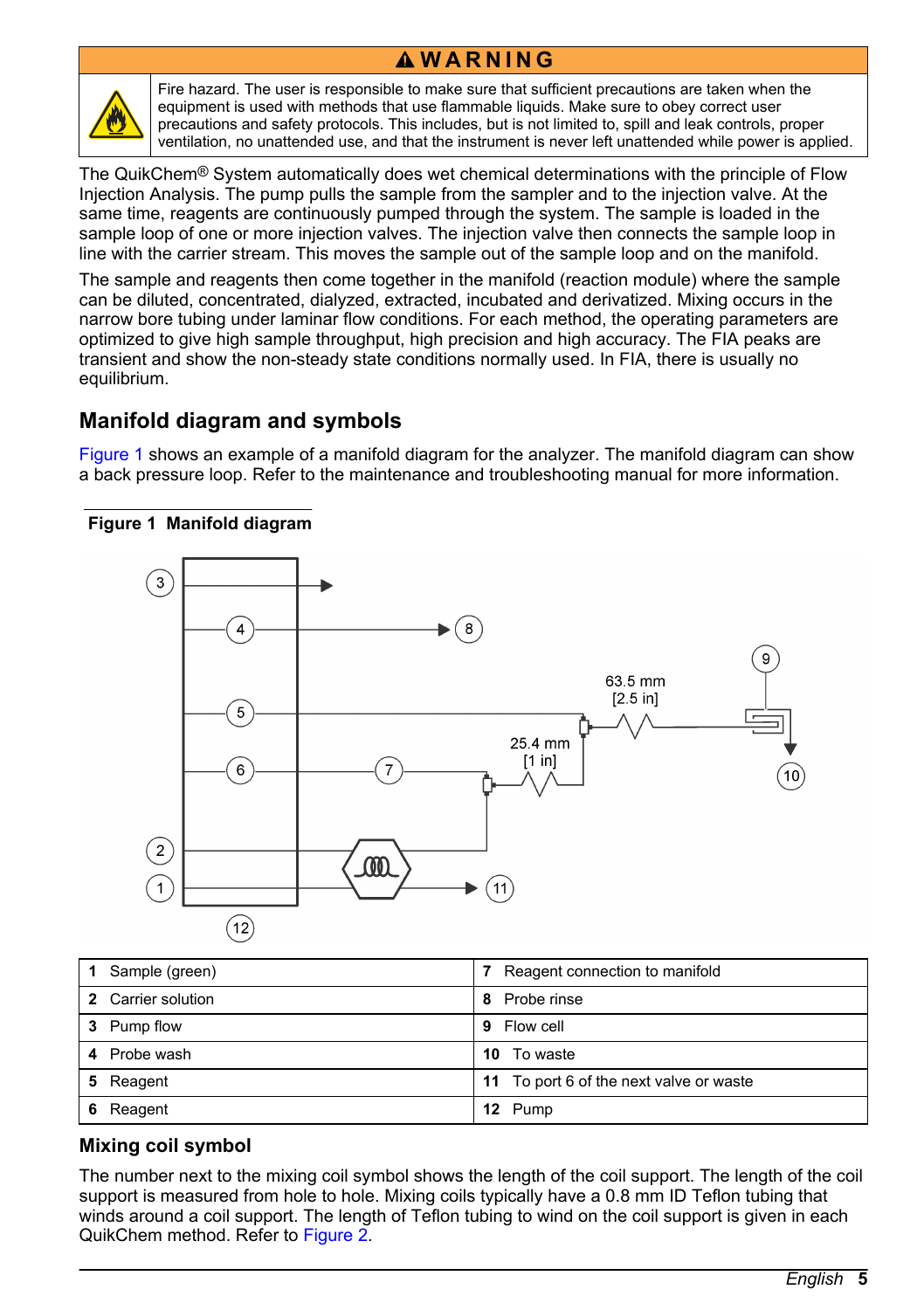<span id="page-5-0"></span>

### **Injection valve symbols**

Refer to Figure 3. The injection valve is on the left side of every channel of the system unit. The numbers around the hexagon show the six ports on the valve. The zig-zag or the coil symbols show the sample loops. The sample loop tubing is connected between ports 1 and 4. The length of this tubing is shown on the manifold diagram. Refer to the QuikChem method. The lines that come out of the hexagon are the Teflon tubing connected to the valve ports.

#### **Figure 3 Injection valve symbols**



#### **Pump and pump flow symbols**

[Figure 4](#page-6-0) shows the reagent pump. The top arrow shows the pump flow direction. The line below this refers to the rinse water line attached to the wash reservoir in the sampler. The wash line is connected to the bottom nipple of the wash reservoir.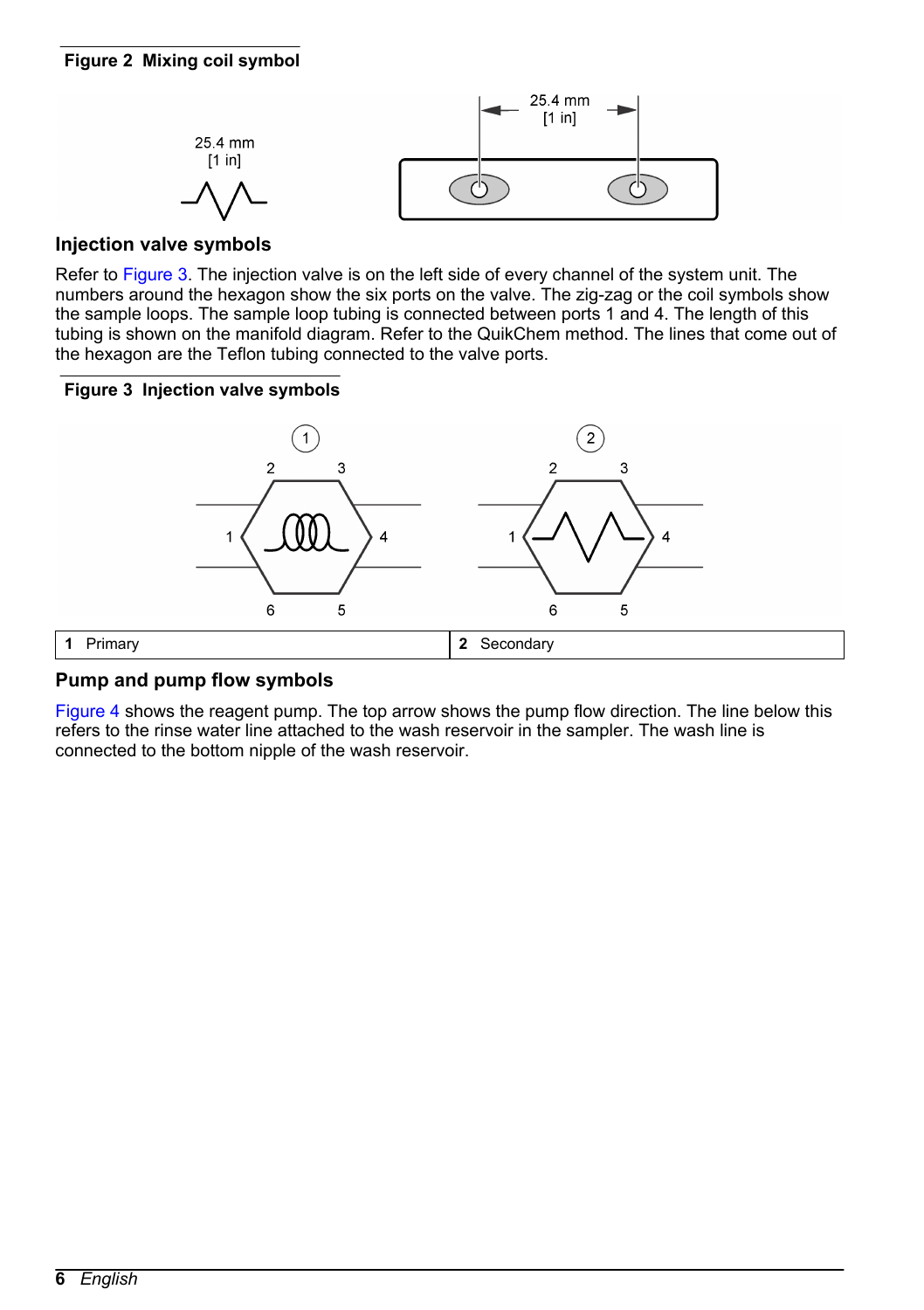#### <span id="page-6-0"></span>**Figure 4 Pump and pump flow symbols**



| 1. | Sample (green or purple) | To wash bath fill   |
|----|--------------------------|---------------------|
|    | 2 Carrier                | 5 Color reagent     |
|    | 3 From water pump tube   | 6 Pump tube (color) |

#### **Reagent line representation**

The reagents and sample lines are shown by a straight line that goes across the rectangle. Refer to Figure 5. The specified color is the color of the pump tube tabs to use for that line. All pump tubes have different color tabs on each side to show the inner diameter of that tubing. The reagent tubing has a label that shows the solution that goes through them. The carrier tubing is always connected to port 2 of the valve. The sample tubing is always connected to port 6 of the valve.

#### **Figure 5 Reagent line representation**



| Sample (green) | Pump tube (color) |
|----------------|-------------------|
| Carrier        | Color reagent     |
| - 2            | 4                 |

#### **Tee connector symbol**

Every intersection of two reagent tubes shows a tee connector. Refer to [Figure 6](#page-7-0). Tee connectors mix two reagents. The tee has three ports. Two side ports (inlets) are connected to two reagent tubes. The top port (outlet) can be connected to a mixing coil or an item shown in the manifold diagram.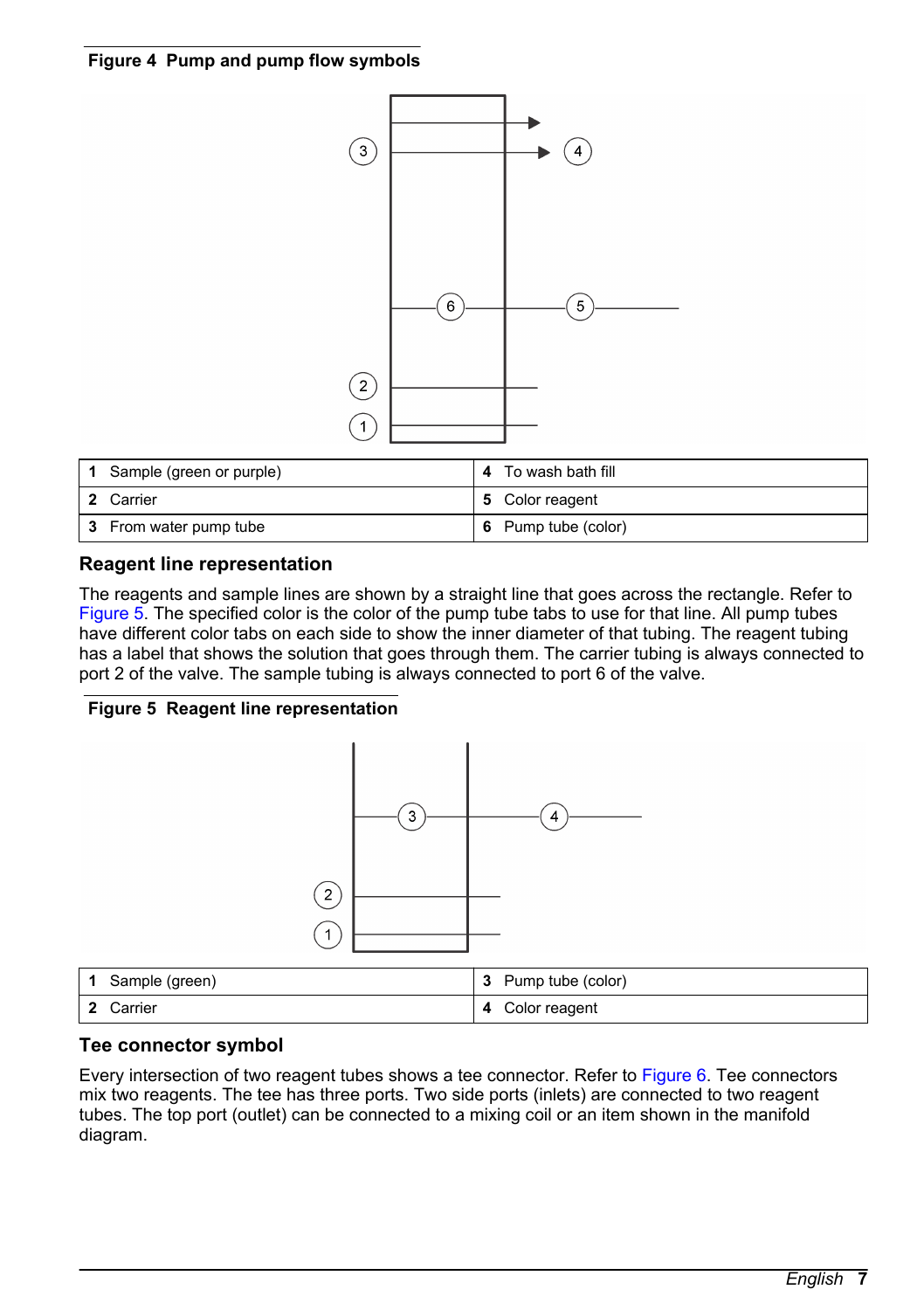#### <span id="page-7-0"></span>**Figure 6 Tee connectors symbols**



#### **Heater block symbol**

Figure 7 shows a heater block installed on the system unit. Set the heater at the temperature specified in the diagram (60 °C (140 °F) in the example). The QuikChem method shows the length of tubing to wind on the heater block.

#### **Figure 7 Heater block symbols**



### **Injection valve operation**

The valve has a stator and a rotor. Refer to Figure 8. The rotor has three pathways. The liquid moves through the pathways. The alignment of the pathways with the ports on the stator control the direction in which the liquid flows through the valve. Refer to [Table 1](#page-8-0) for the ports on the six-port injection valve. The injection valve has two positions: the inject position and the load position. Refer to [Inject position](#page-8-0) on page 9 and [Load position](#page-8-0) on page 9. The valve moves bi-directionally between those two positions. When the system is not in operation, the valves stay in the inject position.

#### **Figure 8 Stator and rotor**

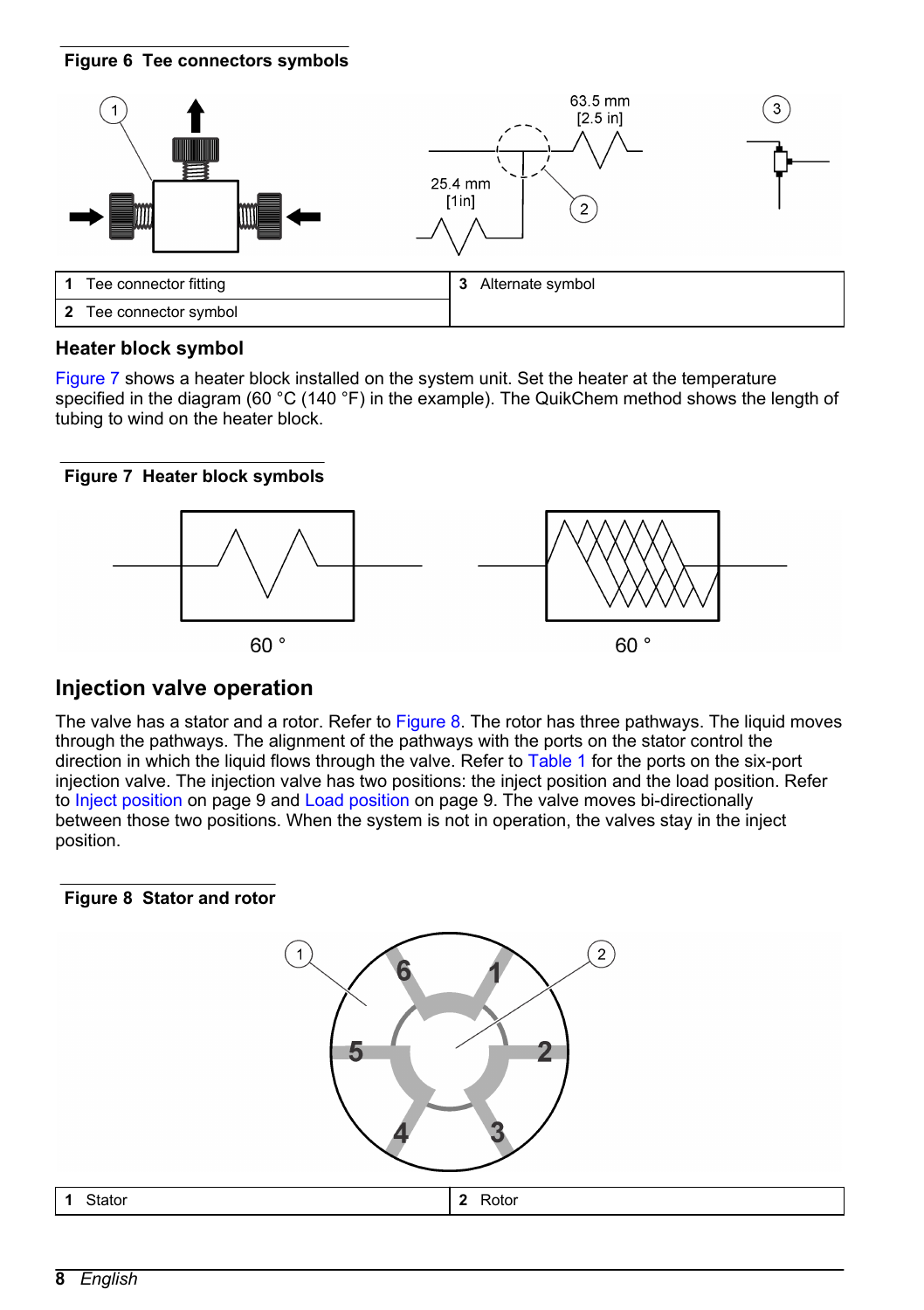|  |  |  |  | <b>Table 1 Port connections</b> |
|--|--|--|--|---------------------------------|
|--|--|--|--|---------------------------------|

<span id="page-8-0"></span>

| <b>Port connection</b> | <b>Description</b>                                                                                                                                                                                                                                                                                                                                                                                                                           |
|------------------------|----------------------------------------------------------------------------------------------------------------------------------------------------------------------------------------------------------------------------------------------------------------------------------------------------------------------------------------------------------------------------------------------------------------------------------------------|
| Sample tubing          | The sample moves from the sampler or the sample probe to port 6 on the injection valve.                                                                                                                                                                                                                                                                                                                                                      |
| Sample loop            | There is tubing between ports 1 and 4. The sample loop finds the volume of sample to be put<br>on the manifold for analysis.                                                                                                                                                                                                                                                                                                                 |
| Carrier tubing         | The carrier is an artificial blank solution that will move the sample on the manifold. The carrier<br>tubing input is always connected to port 2. The carrier solution and the carrier tubing to be<br>used for an analysis are specified in the QuikChem method.                                                                                                                                                                            |
| Manifold               | The carrier stream exits the valve at port 3 and flows to the manifold.                                                                                                                                                                                                                                                                                                                                                                      |
| Waste tubing           | When only one channel operates, the waste tubing is connected to port 5 on the injection<br>valve. When two or more channels operate simultaneously, port 5 of the first injection valve is<br>connected to port 6 of the second injection valve. Port 5 of the second injection valve is<br>connected to waste or to the next valve in the series. The connection between ports 5 and<br>6 have 15 cm Teflon <sup>®</sup> tubing 0.8 mm ID. |

#### **Inject position**

At the inject position, the carrier flows through the sample loop to the manifold. When the valve moves to the load position, some of the carrier is caught in the sample loop. The carrier that is caught in the sample loop at the inject position is moved out to waste by the sample stream. The sample stream moves through the sample loop and goes to waste.

When the valve is back in the inject position, the carrier stream flows to port 2, then to port 1 and through the sample loop. The carrier moves the sample out through port 3 and to the manifold. The sample stream goes in port 6 and out of port 5 to waste. Refer to Figure 9.

#### **Figure 9 Inject position**



| Waste tubing/next valve                    |   | Carrier line in  |
|--------------------------------------------|---|------------------|
| 2 Sample in from sampler or adjacent valve | 5 | Flow to manifold |
| 3 Sample loop                              |   |                  |

#### **Load position**

At the load position, the sample loop is filled with sample. When the valve moves back to the inject position, the sample that flows through the sample loop is caught momentarily.

The sample volume can be calculated from the length and the inner diameter of the tubing used. The sample is moved on the manifold by carrier for reaction and analysis. Refer to [Figure 10](#page-9-0).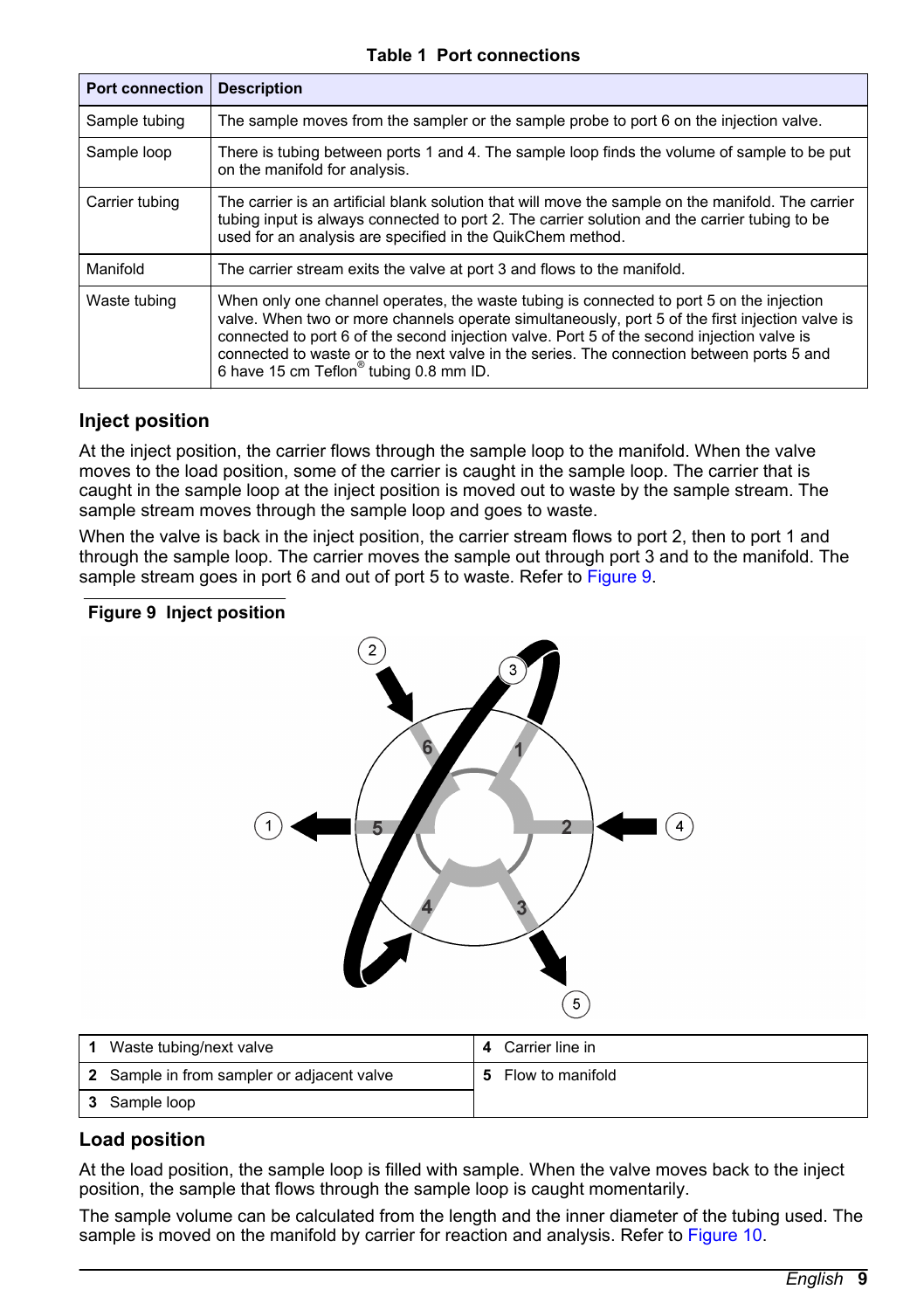#### <span id="page-9-0"></span>**Figure 10 Load position**



| Waste tubing/next valve                    |   | 4 Carrier tubing |
|--------------------------------------------|---|------------------|
| 2 Sample in from sampler or adjacent valve | 5 | Flow to manifold |
| 3 Sample loop                              |   |                  |

### **Start up the system unit**

Connect all the modules of the system to a power strip. Do not set the pump to on until the instrument is ready to operate.

**1.** Set the power strip to on. Then set each individual module switch to on. *Note: A 6-second delay occurs from the power circuits for the instrument to start up. At this time, a beeping sound is audible.*

The sampler automatically completes an operation check. The probe moves over the wash bath or directly above the wash reservoir. When the sampler is initialized through the sampler configuration screen or when a run is started, the probe goes in the wash reservoir.

- **2.** Look through the side panel on the system unit to see if the lamp is on. The lamp comes on in about one minute. The delay lengthens for the life span of the lamp. The heater controllers shows the current temperature of the blocks.
- **3.** Start the software to make sure that the software is connected to the system unit. A dialog box shows 'Connecting to System unit(s)'. If the setup was done, the dialog box goes away. *Note: If the connection is not made correctly, a dialog box shows a message that system unit A is not found. Make the connections and click OK.*

### **Prepare the instrument for analysis**

When the system start up is done, prepare the instrument for analysis. Refer to Start up the system unit on page 10.

- **1.** Make sure to use a special detector for the analysis. A photometric detector module is necessary for most QuikChem methods. *Note: The Ion Chromatography (IC) channel (optional) typically uses a conductivity module instead of a photometric detector module.*
- **2.** Install the manifold on the channel that will do the analysis. For the manifold installation, refer to the installation manual.
- **3.** Make all the injection valve fluidic connections. Refer to [Injection valve operation](#page-7-0) on page 8.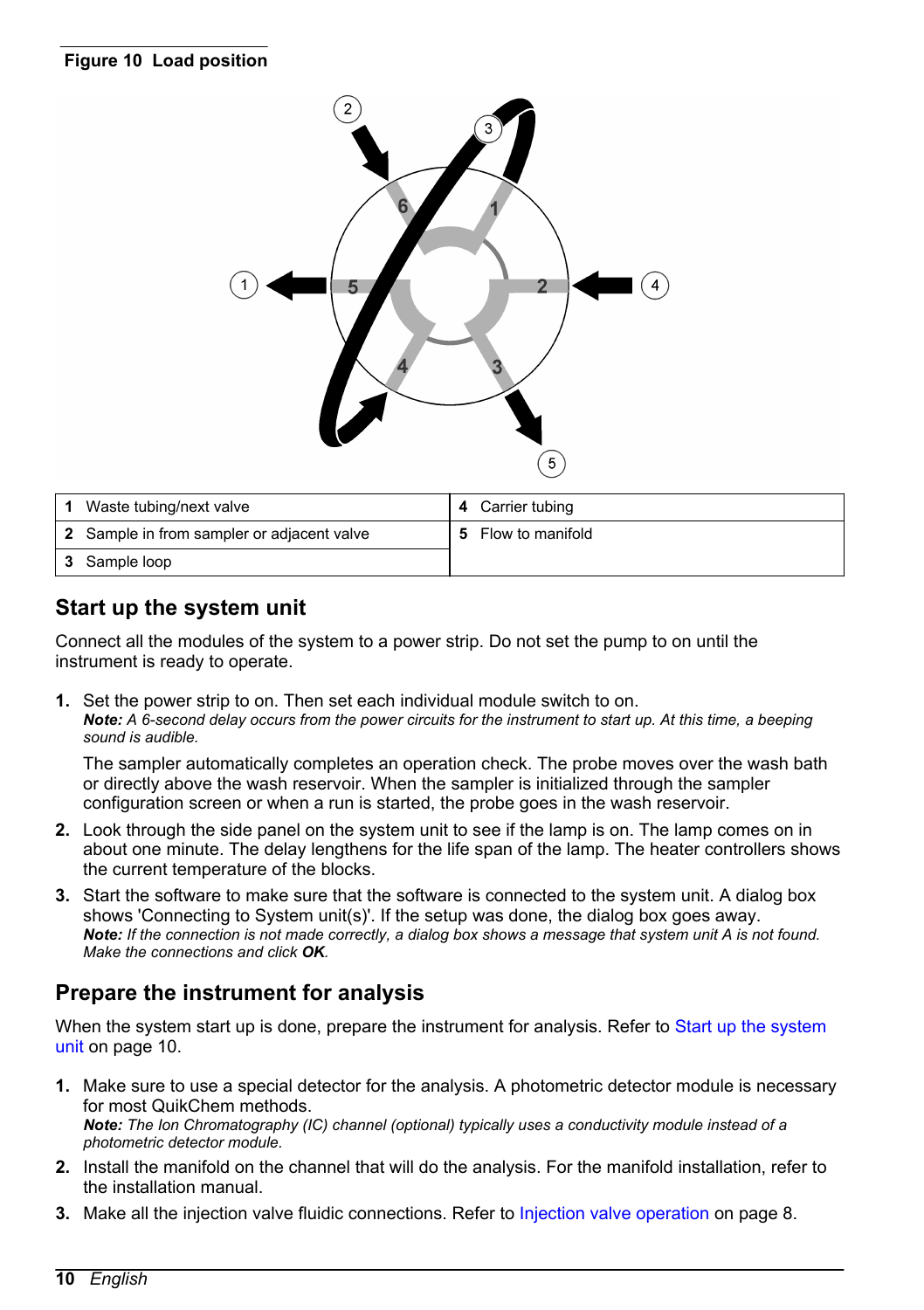- **4.** Make all the flow cell fluidic connections to the detector.
- **5.** Set all the pump tubes on the pump. The number of pump tubes varies from method to method, but the sample tube and wash tube (for the sampler) must be used for analysis.
- **6.** Flush deionized water through all the tubes to make sure that there are no leaks. When a column is necessary (e.g., for a nitrate analysis or other method), make sure that the column is offline. Remove the flow cell from the detector and look for leaks. If no leaks are found, put the reagents online.

*Note: Make sure to read the QuikChem method notes for the startup of specific methods.*

- **7.** Set the heater controller temperature in the Omnion software under the Analyte tab. Refer to the QuikChem method for temperature settings. Refer to the online help for heater configuration information.
- **8.** If the system has a dilutor, install the diluent line E in the diluent (i.e., deionized water). Put the empty test tubes in the empty tubes rack.
- **9.** Pour the calibration standards in the standard vials. Pour some samples in the test tubes.
- **10.** Open a 'run worksheet' or open a new worksheet. The information in the worksheet (standards and samples) tells the instrument what analysis to do and starts the analysis. Refer to [Calibrate](#page-12-0) on page 13.

### **Operate the pump**

To use new pump tubing for the first time, operate the pump 10 minutes to get constant flow rates. Table 2 shows the functions of each button on the pump.

- **1.** Put all the reagent tubing in the corresponding containers or deionized water.
- **2.** Before a reagent is used, flush deionized water through all of the lines to find leaks.
- **3.** If the manifold has a cadmium column, make sure that it is bypassed. Water and air will cause damage to the cadmium column.

*Note: For some methods, it is necessary to move some reagents first. For example, the TKN method has a buffer solution that must flow first to prevent a white precipitate in the manifold tubing. Refer to the QuikChem method for instructions.*

| <b>Button</b>                    | <b>Function</b>                                                                                                                                                                                                                                                                                                                                                                                                                                                                |
|----------------------------------|--------------------------------------------------------------------------------------------------------------------------------------------------------------------------------------------------------------------------------------------------------------------------------------------------------------------------------------------------------------------------------------------------------------------------------------------------------------------------------|
| <b>MIN</b>                       | Sets the pump speed to 4.                                                                                                                                                                                                                                                                                                                                                                                                                                                      |
| <b>MAX</b>                       | Sets the speed to a maximum of 999. The button must be kept pushed to keep the<br>maximum speed.<br>Note: If this button is pushed too long, the pump will stop to prevent motor burn out.                                                                                                                                                                                                                                                                                     |
| <b>NORMAL RUN</b>                | Normal operation starts the pump and lets the remote control of the pump standby speed as<br>given by the Omnion software at the end of an operation or batch. The pump operates at the<br>shown speed. Normal speed is 35. Use the UP and DOWN arrows to change this setting.<br>If the Omnion software is set to Standby speed, the pump operates very slowly and the<br>display shows 'rc 3' (remote control speed 3).                                                      |
| <b>MANUAL</b><br><b>RUN/STOP</b> | Manual operation lets the pump override the remote control of the standby speed. This<br>button toggles between manual speed control and manual stop. If the pump operates, this<br>button always stops the pump. If the pump does not operate, this button still overrides the<br>remote control from the computer and runs the pump at the set speed.<br>The MANUAL RUN button is commonly used to make the pump go to the normal speed to<br>fill the tubing with reagents. |
| UP arrow                         | Increases the pump speed setting. This button is not on in the MIN or MAX modes.                                                                                                                                                                                                                                                                                                                                                                                               |
| DOWN arrow                       | Decreases the pump speed setting. This button is not on in the MIN or MAX modes.                                                                                                                                                                                                                                                                                                                                                                                               |

#### **Table 2 RP-150 pump button functions**

#### **Shut down the pump**

Do the steps that follow to shut down the system after an operation and/or end of the day.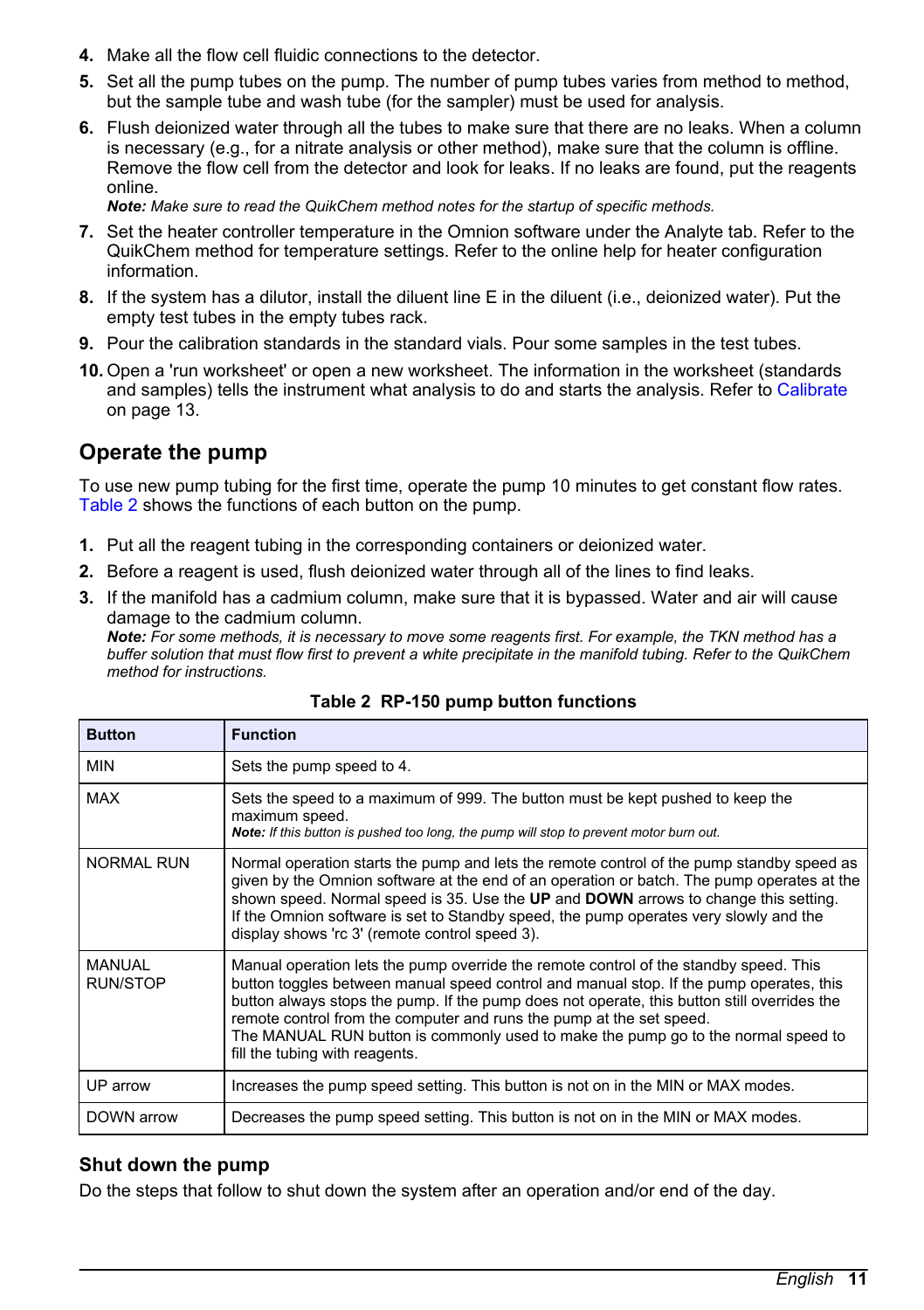- <span id="page-11-0"></span>**1.** Rinse the reagent lines with deionized water.
- **2.** Push the **MANUAL RUN/STOP** button to stop the pump.
- **3.** Set the green power switch or the power strip to off.
- **4.** Release all the cartridges. If the pump tubes pushed down for more than a few minutes, it causes the tubing to become flat and must be replaced.
- **5.** Push on the cartridge holder until the pump tube cartridge is released from the pump. The pump tube can stay on the cartridges. The tension lever has no effect on the pump tube when the cartridge is not pushed down.

### **Prepare a universal dye**

To examine the operation of the system, operate the tests with the universal dye instead of reagents. Make sure that the universal dye that comes with the system has been diluted with the directions on the label.

*Note: The dye will not be found with the 880 nm filter.*

### **Temperature controller**

Refer to the Omnion software to set the heater properties with the operating temperature (set-point), when to send the set-point to the heater element and post-run set-point. The temperature can be seen real-time in the software and from the controller on the heater assembly. Refer to the Omnion help file for more information.

*Note: Always set the run and the post-run temperature in the Omnion software.*

### **Prepare the dilutor**

For systems that use the PDS200 dilutor, make sure to put the diluent line in the diluent (usually deionized water). All triggered dilutions will be completed at the end of the tray run. All necessary dilutions will be completed at the time the sample is in the tray run sequence.

**Triggered dilutions:** The instrument recognizes a sample that is over the concentration range of the method. The default limit is 10% over the are of the highest concentration standard. Above this limit, the dilutor automatically dilutes all over-range samples. This feature must be selected in the analyte table in the Omnion software.

**Requested dilutions:** Set the dilution factor for a specific sample. This factor is specified by the Run Worksheet. Refer to the Omnion help guide for more information.

*Note: Requested dilutions can be used to make calibration standards from a stock standard. Make sure that the tray includes all the calibration standards. Use the same cup number for all of them (e.g., cup 15). Put the stock standard in that cup (e.g., 15). Show the dilution factor for each calibration standard accordingly.*

The dilutor system uses an empty tubes rack to complete dilutions. The ASX-520 series sampler has the fourth rack that is reserved for empty tubes.

### **Set the valve timing**

Make sure that the valve timing is set correctly. Valve timing that is not correct can result in the absence of peaks, presence of air spikes or very small inaccurate peaks. Set the cycle period parameter as specified in the QuikChem method. When multiple methods are operated simultaneously, use the longest cycle period in the QuikChem method. Do the steps that follow to make sure that the valve timing is correct.

*Note: The "Time to Valve" value of channels 2 and higher is measured from when the probe that reaches the dye, through all previous sample loops until it arrives at port 6 of the channel. A "Time to Valve" value must be entered for all channels that are used.*

- **1.** Put in the universal dye as the sample.
- **2.** Look at the sample slug and record the amount of time for it to get through the test tube and to port 6. Record the time when the sample probe goes in the test tube.
- **3.** Record the time when the dye reaches port 6 at the valve that is measured. This time is called "Time to Valve".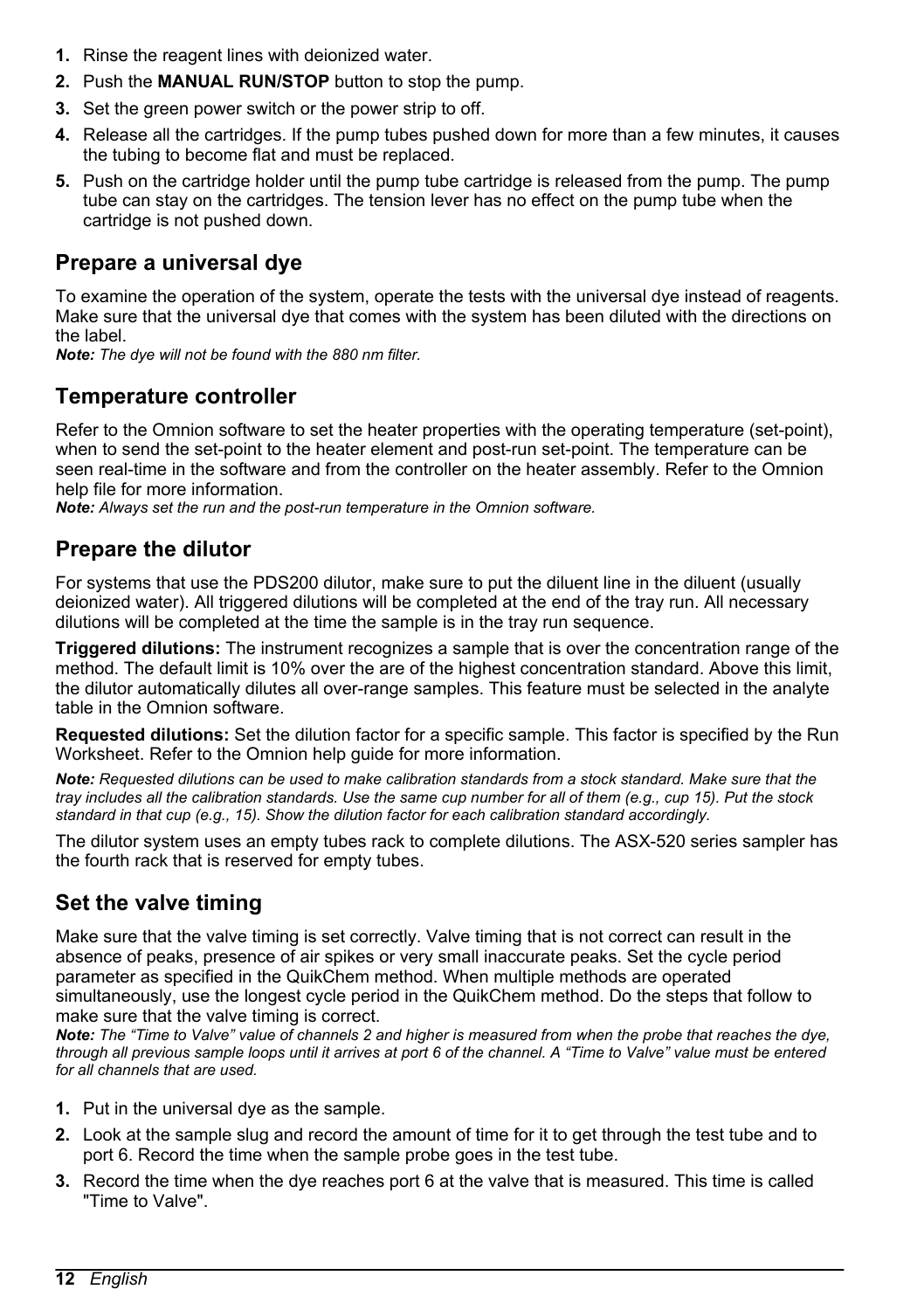### <span id="page-12-0"></span>**Set the sampler timing**

When possible, set the sampler timing at the values specified in the Lachat method. Do the steps that follow when less sample is necessary for the analysis.

- **1.** Decrease the sample period.
- **2.** Examine the new Run Timing setting with dye. Refer to [Prepare a universal dye](#page-11-0) on page 12. If either of these conditions occur, the computer will show an error message:
	- The Sample Period plus Minimum Probe in Wash Period is longer than the Method Cycle Period
	- The Load plus Injection Period is longer than the Method Cycle Period

# **Calibrate**

After the manifold installation, refer to the QuikChem method for the calibration details.

- **1.** Set the power to on. Make sure that all system components are set to on.
- **2.** Open the Omnion software.
- **3.** Open a run file.
- **4.** Prepare the reagents.
- **5.** Install the manifold.
- **6.** Flush deionized water through the manifold.
- **7.** Look for leaks on the system. If no leaks are found, operate the system with reagents.
- **8.** Prepare the calibration standards.
- **9.** Install the calibration standards and the samples on the sampler.
- **10.** Prepare the concentration in Run properties>Samples.
- **11.** Start the run with the calibration standards and samples.
- **12.** After the analysis is complete, print/export the report. For print options, refer to the online help.
- **13.** Start the shutdown procedure to rinse the system. Refer to Shut down the system on page 13.

# **Shut down the system**

**1.** To use a manifold with a column, such as the cadmium column for nitrate, make the column offline. Set the switching valve to the bypass position. If the manifold has a column, but does not have a switching valve, set the pump power to off and replace the column with a piece of Teflon tubing. Start the pump.

*Note: Some methods make it necessary for some reagents (typically, the buffer) to be removed last. Look at the QuikChem method for instructions.*

- **2.** Remove the reagent tubing from each reagent and rinse the tubing and glass weights. Keep the lines and weights in rinse solutions.
- **3.** If the QuikChem method recommends a rinse solution, install all reagent transmission tubing in the solution and operate the pump for five minutes at standard speed. *Note: This is a critical step in the preventive maintenance of the manifolds.*
- **4.** Install the transmission tubing in deionized water and let the system rinse for 10 minutes at standard speed.
- **5.** If the manifold will not be used for more than three days or it is removed and kept in storage:
	- **a.** Remove the transmission tubing from the deionized water.
	- **b.** Use the pump to remove all liquid from the manifold.
- **6.** Set the power to the pump to off. Release the pump tube cartridges.
- **7.** Close all files on the computer.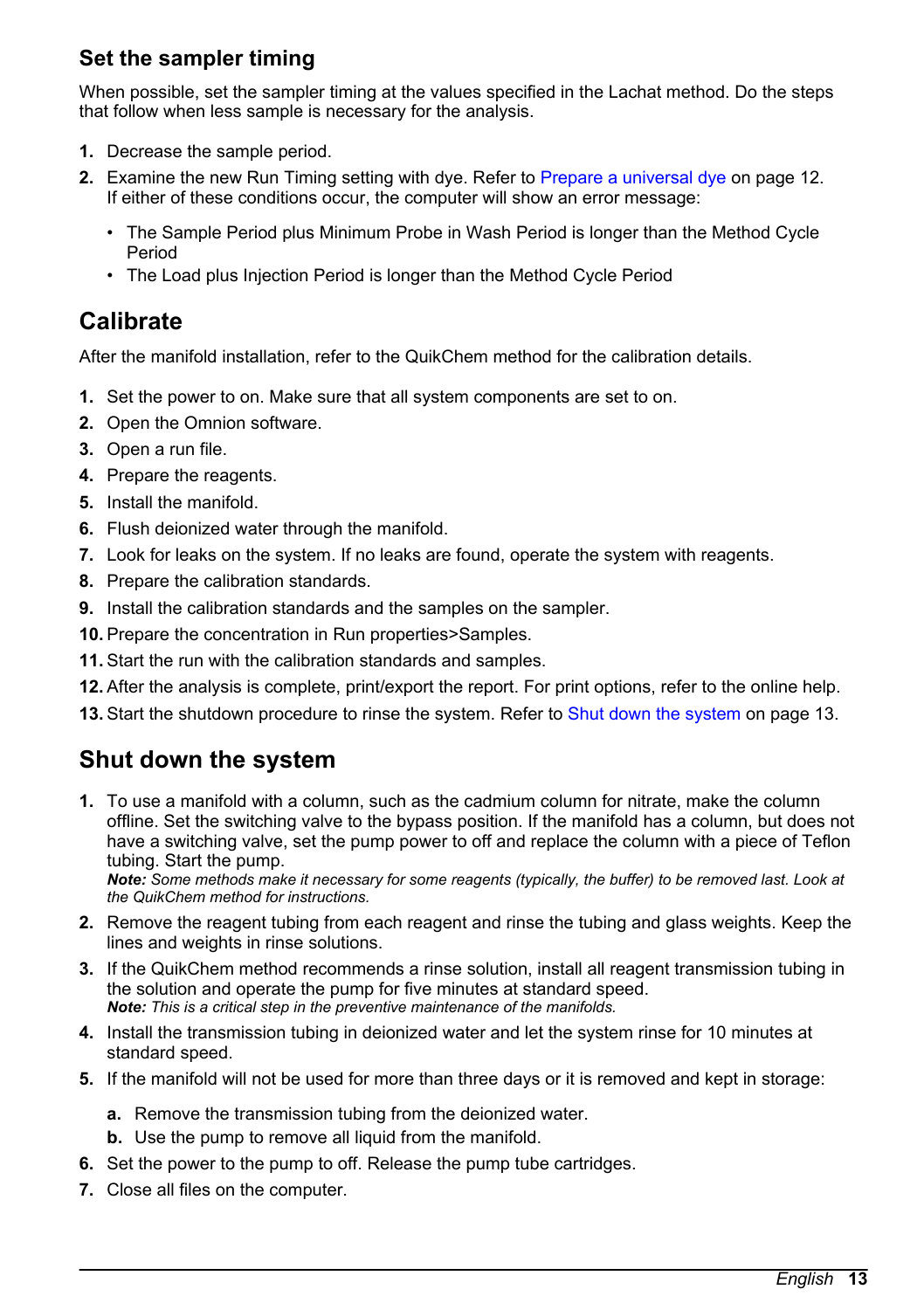<span id="page-13-0"></span>**8.** Set the power to the power strip to off.

*Note: If a lower set-point temperature is not given in the software, the heater controller stays at the original set temperature. If the method makes it necessary for a temperature higher than 60 ºC (140 ºF), lower the temperature setting to 60 ºC (140 ºF) or less before power is removed from the system.*

# **Troubleshooting**

### **Do a pump test**

Do the steps that follow to make sure that the pump speed is correct.

- **1.** Use an accurate watch or chronometer to measure the time for the pump to make 10 revolutions.
- **2.** Remove all pump cartridges from the pump. Look for the index marks as shown in Figure 11. Index marks let the pump revolutions be counted. Manually move the rollers to find the index mark on the roller mounting. If either mark is hard to read, make new index marks with a marker.
- **3.** Attach a new green-green pump tubing. Make sure that the tension lever is set correctly at the 12 o'clock (vertical) position.
- **4.** Set the pump power to on. Push **NORMAL RUN**. The display must show a speed of 35 to continue this test. If the display shows anything else, refer to the installation manual.
- **5.** Use an accurate watch or chronometer to measure the time for the pump to make 10 revolutions. Make sure the time is 50 seconds ±1 second.
- **6.** If the recorded time is less than 49 seconds or more than 51 seconds, contact technical support or a local sales representative for assistance.

#### **Figure 11 Index marks on the pump**

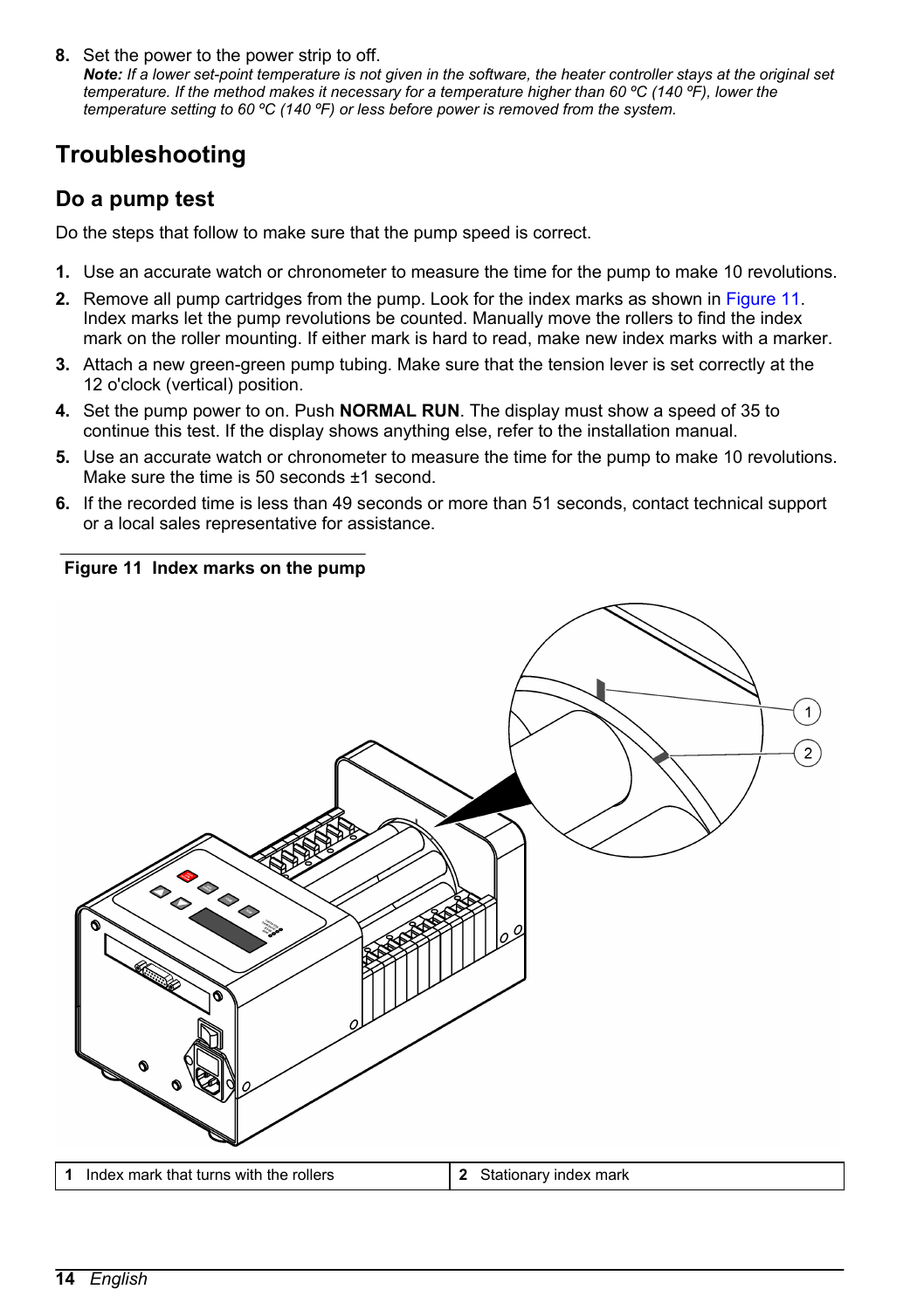# <span id="page-14-0"></span>**Table des matières**

Généralités à la page 15 de la page 26 de la page 26 [Fonctionnement](#page-15-0) à la page 16 [Dépannage](#page-25-0) à la page 26

[Logiciel Omnion installé](#page-15-0) à la page 16 [Mise hors tension du système](#page-25-0) à la page 26

# **Généralités**

En aucun cas le constructeur ne saurait être responsable des dommages directs, indirects, spéciaux, accessoires ou consécutifs résultant d'un défaut ou d'une omission dans ce manuel. Le constructeur se réserve le droit d'apporter des modifications à ce manuel et aux produits décrits à tout moment, sans avertissement ni obligation. Les éditions révisées se trouvent sur le site Internet du fabricant.

### **Consignes de sécurité**

*A V I S*

Le fabricant décline toute responsabilité quant aux dégâts liés à une application ou un usage inappropriés de ce produit, y compris, sans toutefois s'y limiter, des dommages directs ou indirects, ainsi que des dommages consécutifs, et rejette toute responsabilité quant à ces dommages dans la mesure où la loi applicable le permet. L'utilisateur est seul responsable de la vérification des risques d'application critiques et de la mise en place de mécanismes de protection des processus en cas de défaillance de l'équipement.

Veuillez lire l'ensemble du manuel avant le déballage, la configuration ou la mise en fonctionnement de cet appareil. Respectez toutes les déclarations de prudence et d'attention. Le non-respect de cette procédure peut conduire à des blessures graves de l'opérateur ou à des dégâts sur le matériel.

Assurez-vous que la protection fournie avec cet appareil n'est pas défaillante. N'utilisez ni n'installez cet appareil d'une façon différente de celle décrite dans ce manuel.

### **Interprétation des indications de risques**

### **D A N G E R**

Indique une situation de danger potentiel ou imminent qui, si elle n'est pas évitée, entraîne des blessures graves, voire mortelles.

### **A AVERTISSEMENT**

Indique une situation de danger potentiel ou imminent qui, si elle n'est pas évitée, peut entraîner des blessures graves, voire mortelles.

### **AATTENTION**

Indique une situation de danger potentiel qui peut entraîner des blessures mineures ou légères.

*A V I S*

Indique une situation qui, si elle n'est pas évitée, peut occasionner l'endommagement du matériel. Informations nécessitant une attention particulière.

### **Etiquettes de mise en garde**

Lisez toutes les informations et toutes les étiquettes apposées sur l'appareil. Des personnes peuvent se blesser et le matériel peut être endommagé si ces instructions ne sont pas respectées. Un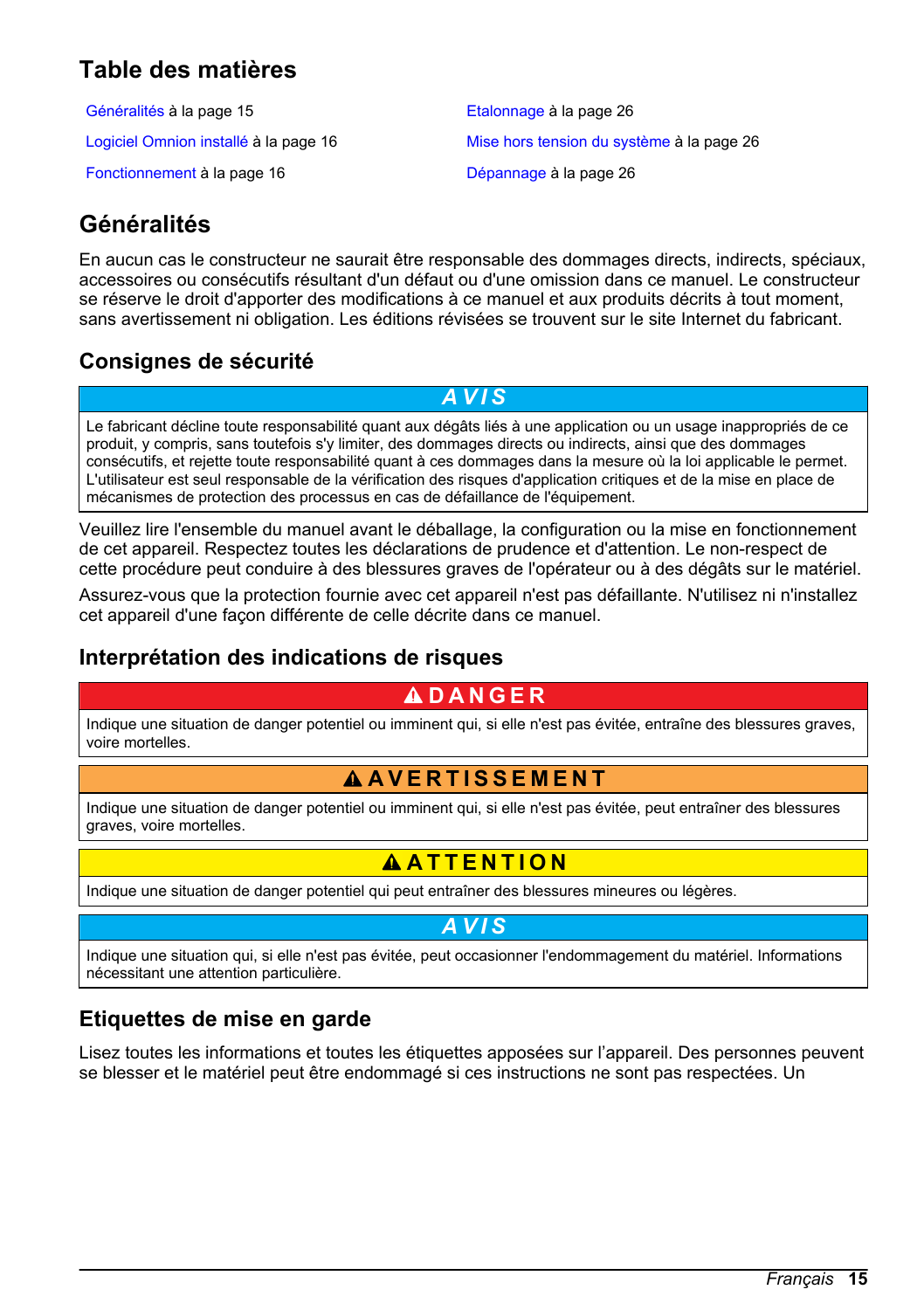#### <span id="page-15-0"></span>symbole sur l'appareil est référencé dans le manuel et accompagné d'une déclaration de mise en garde.

| Si l'appareil comporte ce symbole, reportez-vous au manuel d'utilisation pour consulter les<br>informations de fonctionnement et de sécurité.                                                                                                  |
|------------------------------------------------------------------------------------------------------------------------------------------------------------------------------------------------------------------------------------------------|
| Le matériel électrique portant ce symbole ne doit pas être mis au rebut dans les réseaux domestiques<br>ou publics européens. Retournez le matériel usé ou en fin de vie au fabricant pour une mise au rebut<br>sans frais pour l'utilisateur. |
| Ce symbole indique qu'il existe un risque de choc électrique et/ou d'électrocution.                                                                                                                                                            |
| Ce symbole indique la nécessité de porter des lunettes de protection.                                                                                                                                                                          |
| Ce symbole indique que l'élément signalé peut être chaud et que des précautions doivent être prises<br>avant de le toucher.                                                                                                                    |
| Ce symbole, sil figure sur le produit, indique l'emplacement d'un fusible ou d'un dispositif limiteur de<br>courant.                                                                                                                           |
| Ce symbole signale que l'objet est lourd.                                                                                                                                                                                                      |

# **Logiciel Omnion installé**

L'instrument fonctionne avec le logiciel Omnion installé sur l'ordinateur. Pour en savoir plus, reportez-vous à la documentation de Omnion.

# **Fonctionnement**

### **Vue d'ensemble du fonctionnement**



Risque d'exposition chimique. Respectez les procédures de sécurité du laboratoire et portez tous les équipements de protection personnelle adaptés aux produits chimiques que vous manipulez. Consultez les fiches de données de sécurité (MSDS/SDS) à jour pour connaître les protocoles de sécurité applicables.

**A AVERTISSEMENT**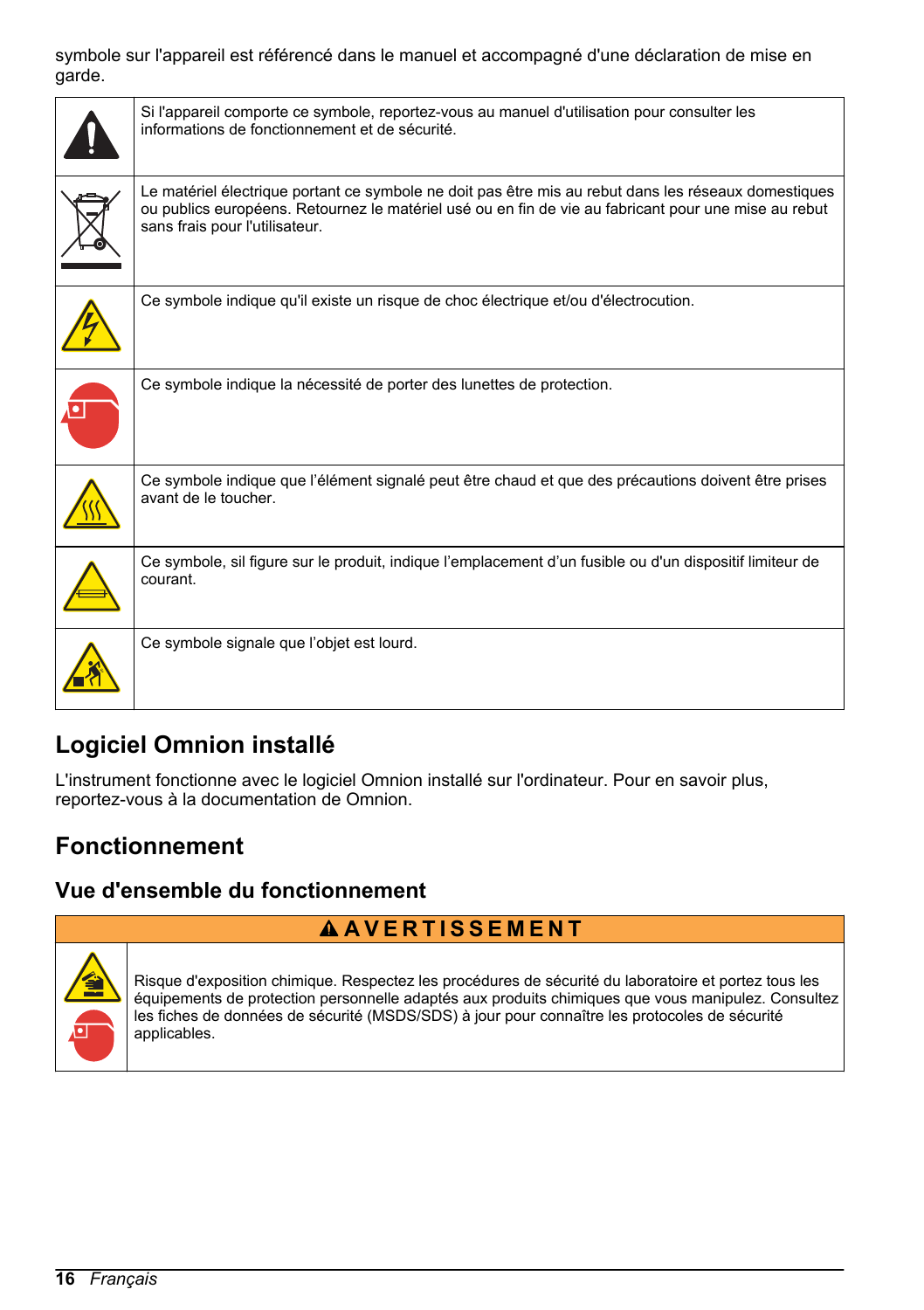# **A AVERTISSEMENT**



Risque d'incendie. L'utilisateur doit s'assurer de prendre les précautions nécessaires lors de l'utilisation de l'équipement avec des méthodes impliquant des liquides inflammables. Veillez à respecter les précautions d'utilisation et les protocoles de sécurité adéquats. Cela inclut, sans y être limité, le contrôle de tout déversement et de toute fuite, une ventilation appropriée, une utilisation contrôlée et la surveillance continue de l'instrument lorsqu'il est sous tension.

Le système QuikChem<sup>®</sup> automatise des déterminations chimiques humides utilisant le principe de l'analyse d'injection en écoulement. La pompe extrait l'échantillon de l'échantillonneur et envoie l'échantillon à la valve d'injection. Parallèlement, des réactifs sont continuellement acheminés dans le système. L'échantillon est chargé dans la boucle d'échantillon d'une ou de plusieurs valves d'injection. La valve d'injection connecte ensuite la boucle d'échantillon en correspondance avec le flux de la solution conductrice. Ceci a pour conséquence de chasser l'échantillon de la boucle d'échantillon et de l'amener vers le collecteur.

L'échantillon et les réactifs se mélangent alors dans le collecteur (module de réaction) où l'échantillon peut être dilué, concentré, dialysé, extrait, incubé et transformé en produits dérivés. Le mélange se fait au niveau du tube mince principal dans des conditions d'écoulement laminaire. Pour chaque méthode, les paramètres de fonctionnement sont optimisés pour atteindre un débit élevé d'échantillon, une haute précision et une grande exactitude. Les pics de l'analyse d'injection en écoulement sont transitoires, ils reflètent les conditions en régime variable normalement utilisées. Dans une analyse d'injection en écoulement, il n'y a en général pas d'équilibre.

### **Diagramme et symboles du collecteur**

Figure 1 montre un exemple de diagramme de collecteur pour l'analyseur. Le diagramme de collecteur peut indiquer une boucle de contre-pression. Pour plus d'informations, consultez le manuel de maintenance et de dépannage.

#### **Figure 1 Diagramme de collecteur**



| Echantillon (vert)         | Raccordement du réactif au collecteur                                      |
|----------------------------|----------------------------------------------------------------------------|
| Solution conductrice       | Rincage de sonde<br>8                                                      |
| Débit de pompe<br>3        | Cellule d'écoulement<br>9                                                  |
| Nettoyage de la sonde<br>4 | 10 A la ligne d'évacuation                                                 |
| Réactif                    | Vers le port 6 de la valve suivante ou vers la ligne<br>11<br>d'évacuation |
| Réactif                    | 12 Pompe                                                                   |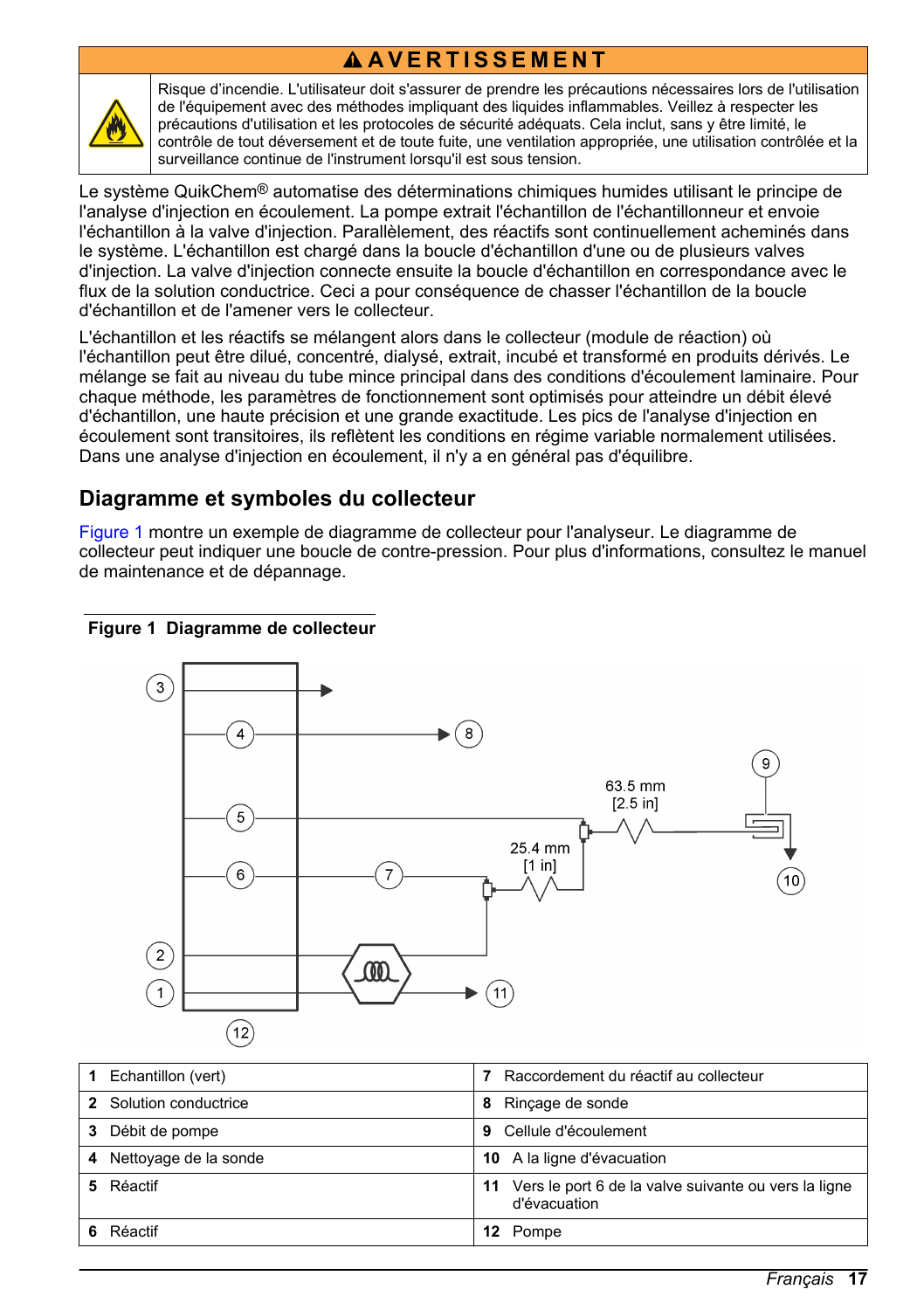### **Symbole de bobine de mélange**

Le nombre à côté du symbole de bobine de mélange indique la longueur du support de bobine. La longueur du support de bobine est mesurée de trou à trou. Les bobines de mélange sont en général composées d'un tube en Teflon de 0,8 mm D.I. qui s'enroule autour du support de bobine. La longueur du tube en Teflon à enrouler autour du support de bobine est spécifiée dans la méthode QuikChem. Voir Figure 2.

### **Figure 2 Symbole de bobine de mélange**



### **Symboles de valve d'injection**

Voir Figure 3. La valve d'injection est située sur le côté gauche de chaque canal de l'unité de système. Les numéros autour de l'hexagone indiquent les six ports de la valve. Le symbole en zigzag ou le symbole de bobine indiquent les boucles d'échantillon. Le tube de boucle d'échantillon est connecté entre les ports 1 et 4. La longueur de ce tube est spécifiée dans le diagramme du collecteur. Consultez la méthode QuikChem. Les lignes sortant de l'hexagone représentent le tube en Teflon connecté aux ports de la valve.

#### **Figure 3 Symboles de valve d'injection**



#### **Pompe et symboles d'écoulement de pompe**

[Figure 4](#page-18-0) représente la pompe à réactif. La flèche supérieure indique le sens d'écoulement de pompe. La ligne en dessous indique la ligne d'eau de rinçage reliée au réservoir de lavage dans l'échantillonneur. La ligne de lavage est raccordée au raccord inférieur du réservoir de lavage.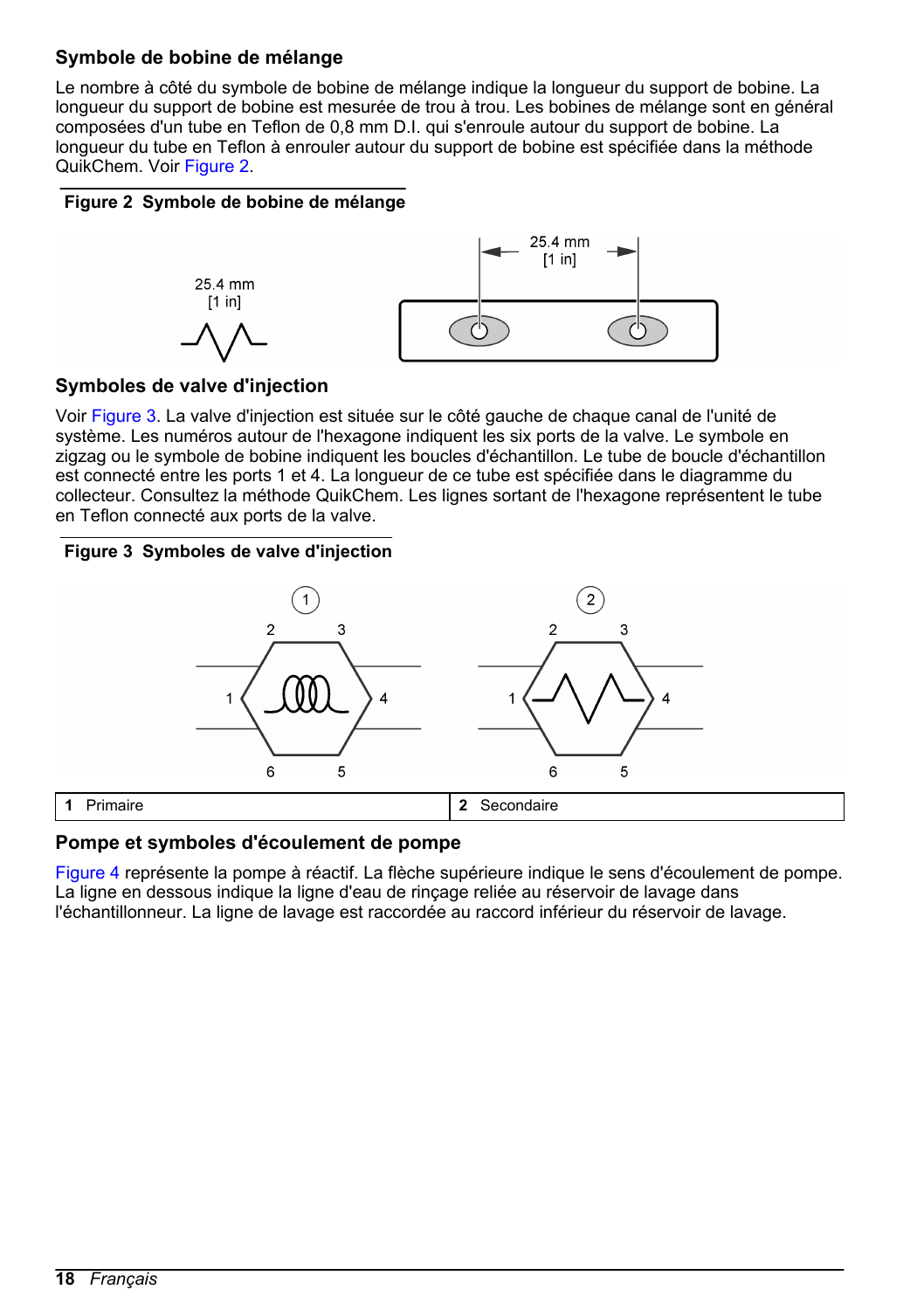<span id="page-18-0"></span>**Figure 4 Pompe et symboles d'écoulement de pompe**



| Echantillon (vert ou violet) | 4 Vers le remplissage du bain de lavage |
|------------------------------|-----------------------------------------|
| 2 Solution conductrice       | 5 Réactif couleur                       |
| 3 Du tube de la pompe à eau  | 6 Tube de pompe (couleur)               |

### **Représentation de la ligne de réactif**

Les réactifs et les lignes d'échantillon sont indiqués par une ligne droite traversant le rectangle. Voir Figure 5. La couleur spécifiée est la couleur des languettes de tube de pompe à utiliser pour cette ligne. Tous les tubes de pompe ont des onglets de couleur différente sur chaque côté pour indiquer le diamètre interne du tuyau en question. Les tubes de réactif ont une étiquette indiquant la solution qui les traverse. Le tube de solution conductrice est toujours connecté au port 2 de la valve. Le tube d'échantillon est toujours connecté au port 6 de la valve.

#### **Figure 5 Représentation de la ligne de réactif**



### **Symbole de raccord en T**

Chaque intersection de deux tubes de réactifs présente un raccord en T. Voir [Figure 6.](#page-19-0) Les raccords en T combinent deux réactifs. Le raccord en T est composé de trois ports. Deux ports latéraux (arrivées) sont connectés à deux tuyaux de réactif. Le port supérieur (sortie) peut être connecté à une bobine de mélange ou à un élément indiqué dans le diagramme du collecteur.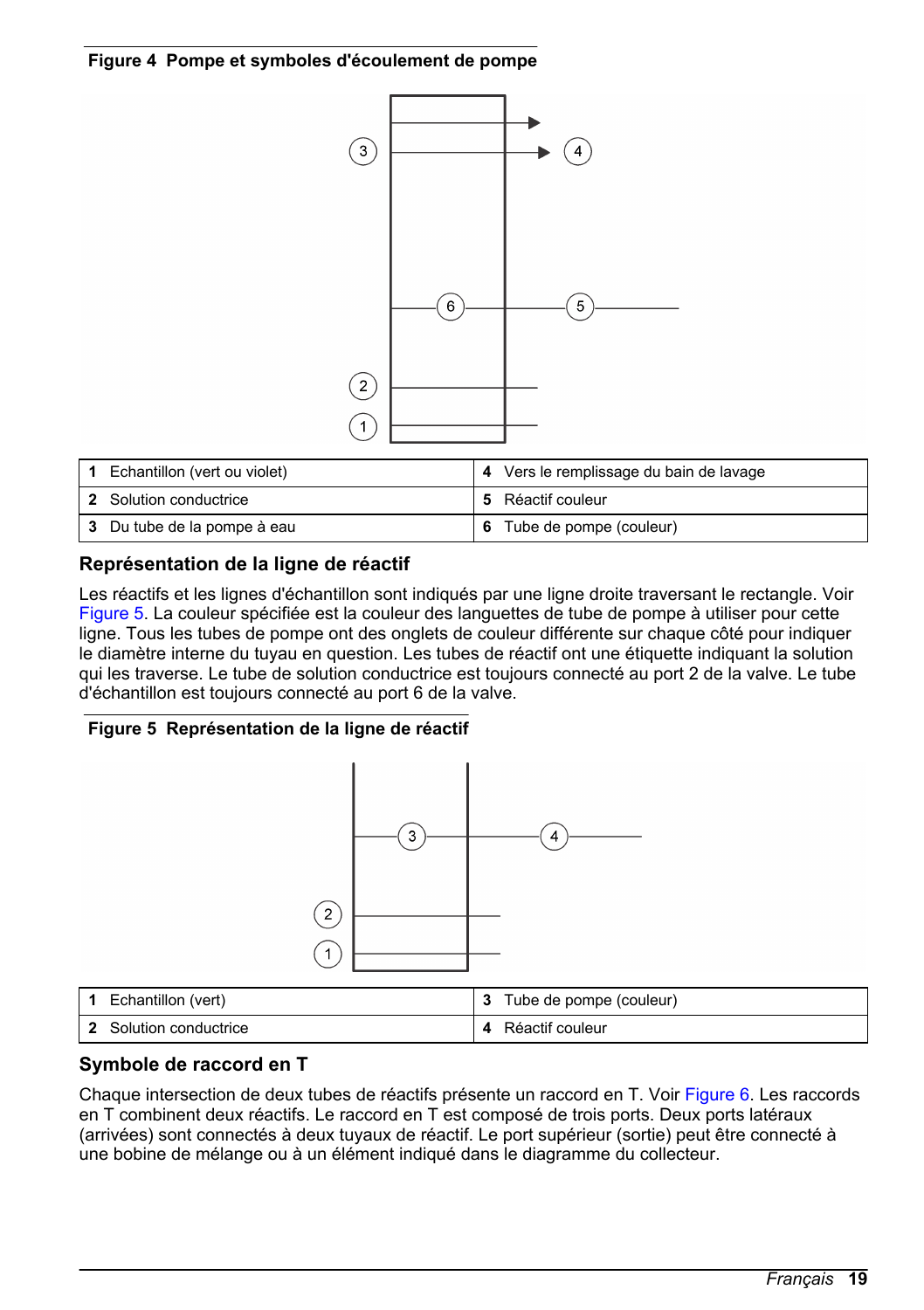#### <span id="page-19-0"></span>**Figure 6 Symboles de raccord en T**



#### **Symbole du bloc chauffant**

Figure 7 indique qu'un bloc chauffant est monté sur l'unité de système. Réglez l'élément chauffant à la température spécifiée dans le diagramme (60 °C dans l'exemple). La méthode QuikChem indique la longueur de tube à enrouler autour du bloc chauffant.

#### **Figure 7 Symboles du bloc chauffant**



### **Fonctionnement de la valve d'injection**

La valve se compose d'un stator et d'un rotor. Voir Figure 8. Le rotor présente trois voies. Le liquide se déplace dans les voies. L'alignement des voies avec les ports sur le stator régule la direction de la circulation du fluide dans la valve. Voir [Tableau 1](#page-20-0) pour les ports sur la valve d'injection à six ports. La valve d'injection présente deux positions : injection et charge. Voir [Position d'injection](#page-20-0) à la page 21 et [Position de charge](#page-21-0) à la page 22. La valve se déplace de façon bidirectionnelle entre ces deux positions. Lorsque le système n'est pas en fonction, les valves restent en position d'injection.

#### **Figure 8 Stator et rotor**

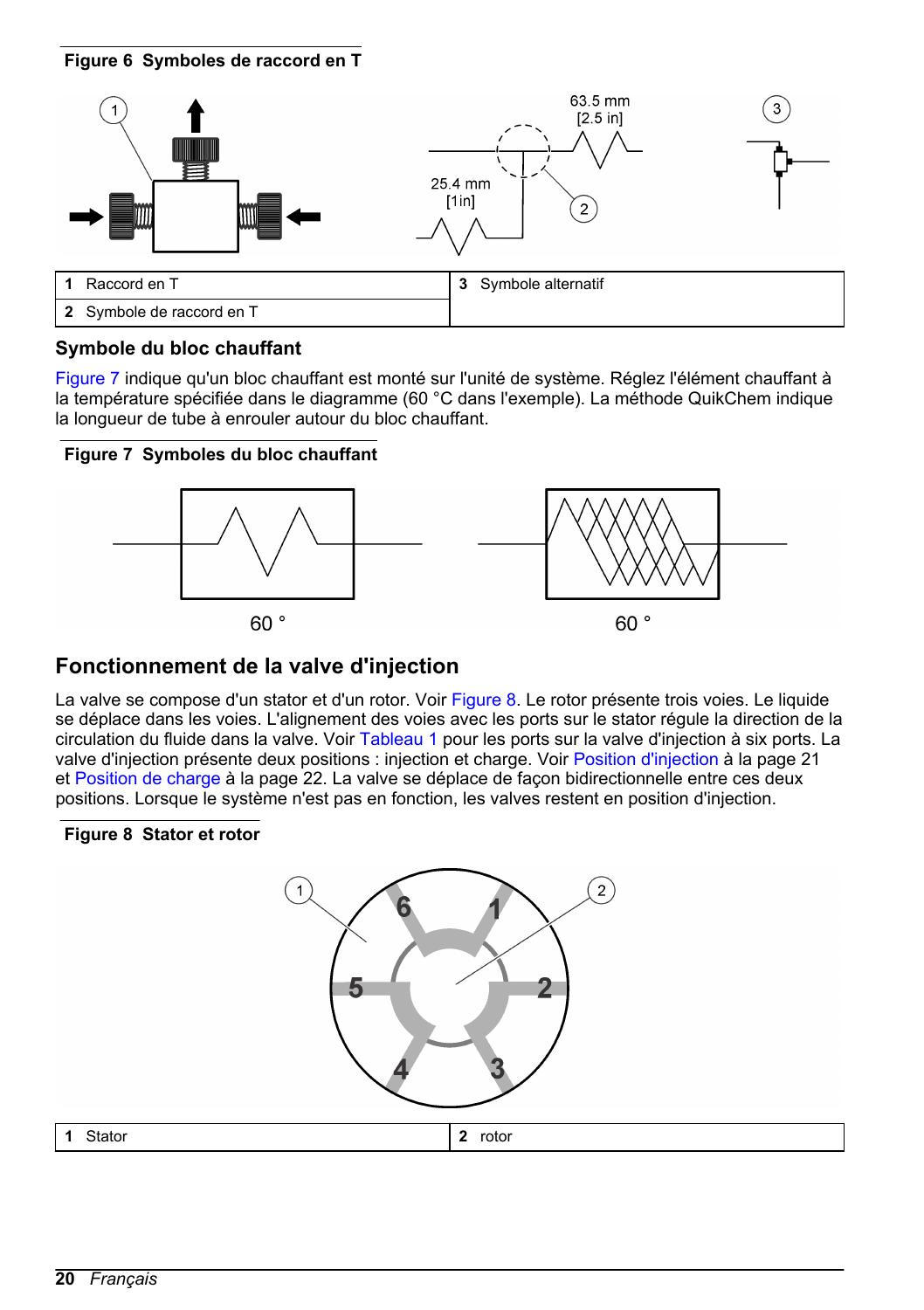#### **Tableau 1 Connexions des ports**

<span id="page-20-0"></span>

| Connexion du port                  | <b>Description</b>                                                                                                                                                                                                                                                                                                                                                                                                                                                                                 |
|------------------------------------|----------------------------------------------------------------------------------------------------------------------------------------------------------------------------------------------------------------------------------------------------------------------------------------------------------------------------------------------------------------------------------------------------------------------------------------------------------------------------------------------------|
| Tubes d'échantillon                | L'échantillon se déplace de l'échantillonneur ou de la sonde d'échantillon vers le<br>port 6 de la valve d'injection.                                                                                                                                                                                                                                                                                                                                                                              |
| Boucle d'échantillon               | Un tube relie les ports 1 et 4. La boucle d'échantillon calcule le volume d'échantillon à<br>injecter dans le collecteur pour l'analyse.                                                                                                                                                                                                                                                                                                                                                           |
| Tube de la solution<br>conductrice | La solution conductrice est une solution à blanc artificielle qui transporte l'échantillon<br>dans le collecteur. L'entrée du tube de la solution conductrice est toujours connectée au<br>port 2. La solution conductrice et le tube de solution conductrice à utiliser pour une<br>analyse sont spécifiés dans la méthode QuikChem.                                                                                                                                                              |
| Collecteur                         | Le flux de la solution conductrice quitte la valve au port 3 et circule vers le collecteur.                                                                                                                                                                                                                                                                                                                                                                                                        |
| Tube d'évacuation                  | Si un seul canal est opérationnel, le tube d'évacuation est connecté au port 5 de la valve<br>d'injection. Si deux ou plusieurs canaux fonctionnent simultanément, le port 5 de la<br>première valve d'injection est connecté au port 6 de la deuxième valve d'injection. Le<br>port 5 de la deuxième valve d'injection est connecté à la ligne d'évacuation ou à la valve<br>suivante dans la série. Les ports 5 et 6 sont raccordés à l'aide d'un tube en Teflon ® de<br>15 cm et de 0.8 mm D.I. |

#### **Position d'injection**

En position d'injection, la solution conductrice circule dans la boucle d'échantillon jusqu'à atteindre le collecteur. Lorsque la valve passe en position de charge, une partie de la solution conductrice reste dans la boucle d'échantillon. La solution conductrice restée dans la boucle d'échantillon en position d'injection est évacuée par le flux d'échantillon. Le flux d'échantillon circule dans la boucle d'échantillon puis est évacué.

Lorsque la valve retourne en position d'injection, le flux de la solution conductrice atteint le port 2, puis le port 1 puis parcourt l'ensemble de la boucle d'échantillon. La solution conductrice fait sortir l'échantillon via le port 3 et le transporte jusqu'au collecteur. Le flux d'échantillon entre dans le port 6 et sort du port 5 pour être évacué. Voir Figure 9.

### **Figure 9 Position d'injection**



| Tube d'évacuation/valve suivante                                                 | 4 | Ligne conductrice entrante |
|----------------------------------------------------------------------------------|---|----------------------------|
| 2 Echantillon entrant provenant de l'échantillonneur<br>ou d'une valve adjacente |   | 5 Flux vers le collecteur  |
| Boucle d'échantillon                                                             |   |                            |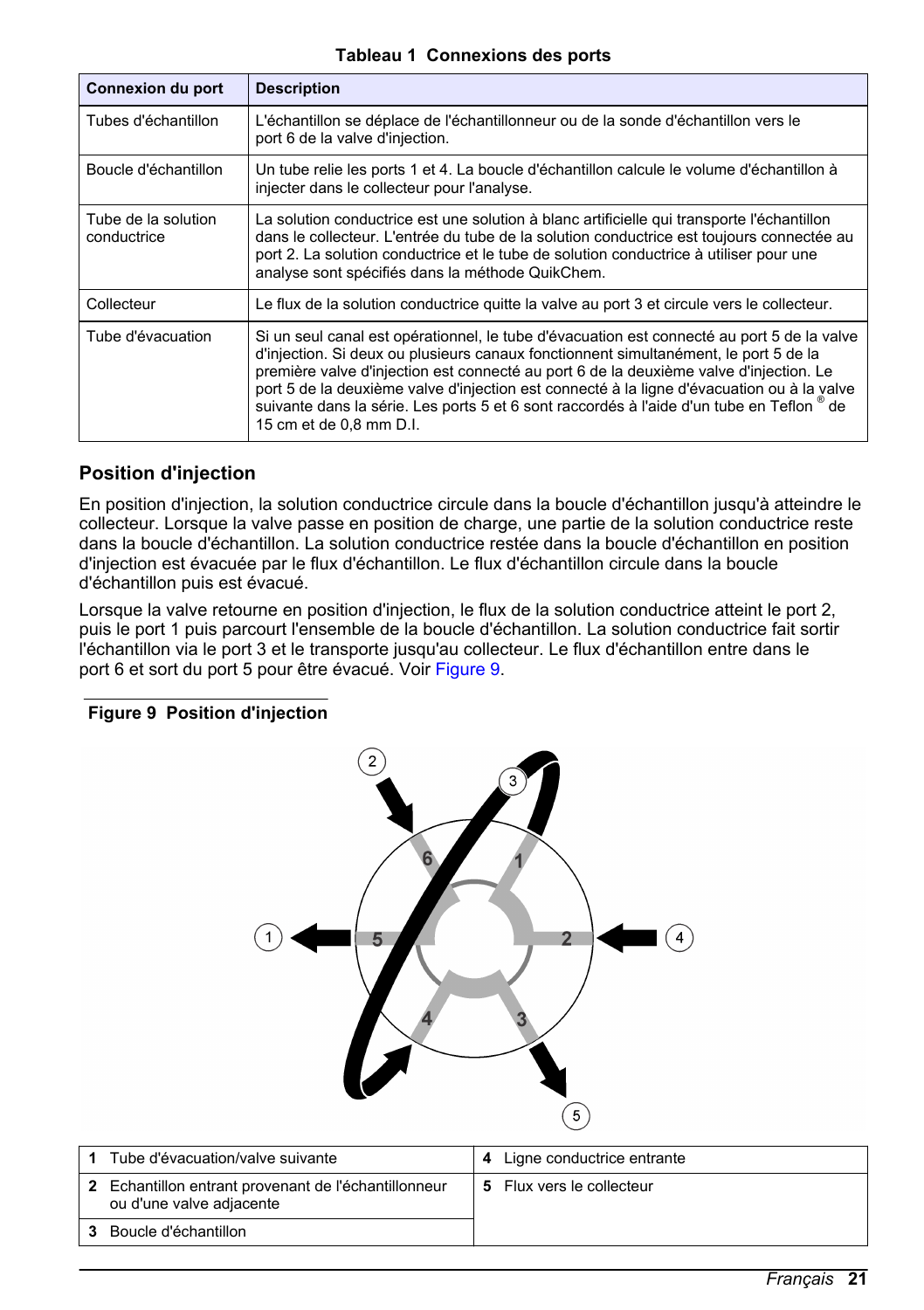### <span id="page-21-0"></span>**Position de charge**

En position de charge, la boucle d'échantillon est remplie d'échantillon. Lorsque la valve retourne en position d'injection, l'échantillon qui circule dans la boucle d'échantillon est momentanément bloqué.

Le volume d'échantillon peut être calculé à partir de la longueur et du diamètre interne du tube utilisé. L'échantillon est transporté par la solution conductrice jusqu'au collecteur pour déclencher la réaction et l'analyse. Voir Figure 10.

#### **Figure 10 Position de charge**



| Tube d'évacuation/valve suivante                                                 | Tube de la solution conductrice |
|----------------------------------------------------------------------------------|---------------------------------|
| 2 Echantillon entrant provenant de l'échantillonneur<br>ou d'une valve adjacente | 5 Flux vers le collecteur       |
| Boucle d'échantillon                                                             |                                 |

### **Démarrage de l'unité de système**

Connectez tous les modules du système à un bloc multiprise. Ne mettez pas la pompe sous tension tant que l'instrument n'est pas prêt à fonctionner.

**1.** Mettez le bloc multiprise sous tension. Puis placez chaque interrupteur de module individuel sur ON.

*Remarque : L'instrument démarre avec un décalage de 6 secondes. L'instrument émet alors un bip.*

L'échantillonneur procède automatiquement à une vérification du fonctionnement. La sonde se déplace au-dessus du bassin de lavage ou directement au-dessus du réservoir de lavage. Lorsque l'échantillonneur est initialisé à l'aide de l'écran de configuration de l'échantillonneur ou lorsqu'un cycle d'analyse est lancé, la sonde s'immerge dans le réservoir de lavage.

- **2.** Regardez à travers le panneau latéral de l'unité de système pour voir si le voyant est allumé. La lampe s'allume environ une minute plus tard. Le décalage s'allonge avec le vieillissement de la lampe. Les contrôleurs d'élément chauffant affichent la température actuelle des blocs.
- **3.** Démarrez le logiciel pour vous assurer que ce dernier est connecté à l'unité de système. Une boîte de dialogue indique « En cours de connexion à/aux unité(s) de système ». Si la configuration a été effectuée, la boîte de dialogue disparaît. *Remarque : Si la connexion n'est pas effectuée correctement, une boîte de dialogue affiche un message indiquant que l'unité de système A est introuvable. Effectuez les raccordements puis cliquez sur OK*.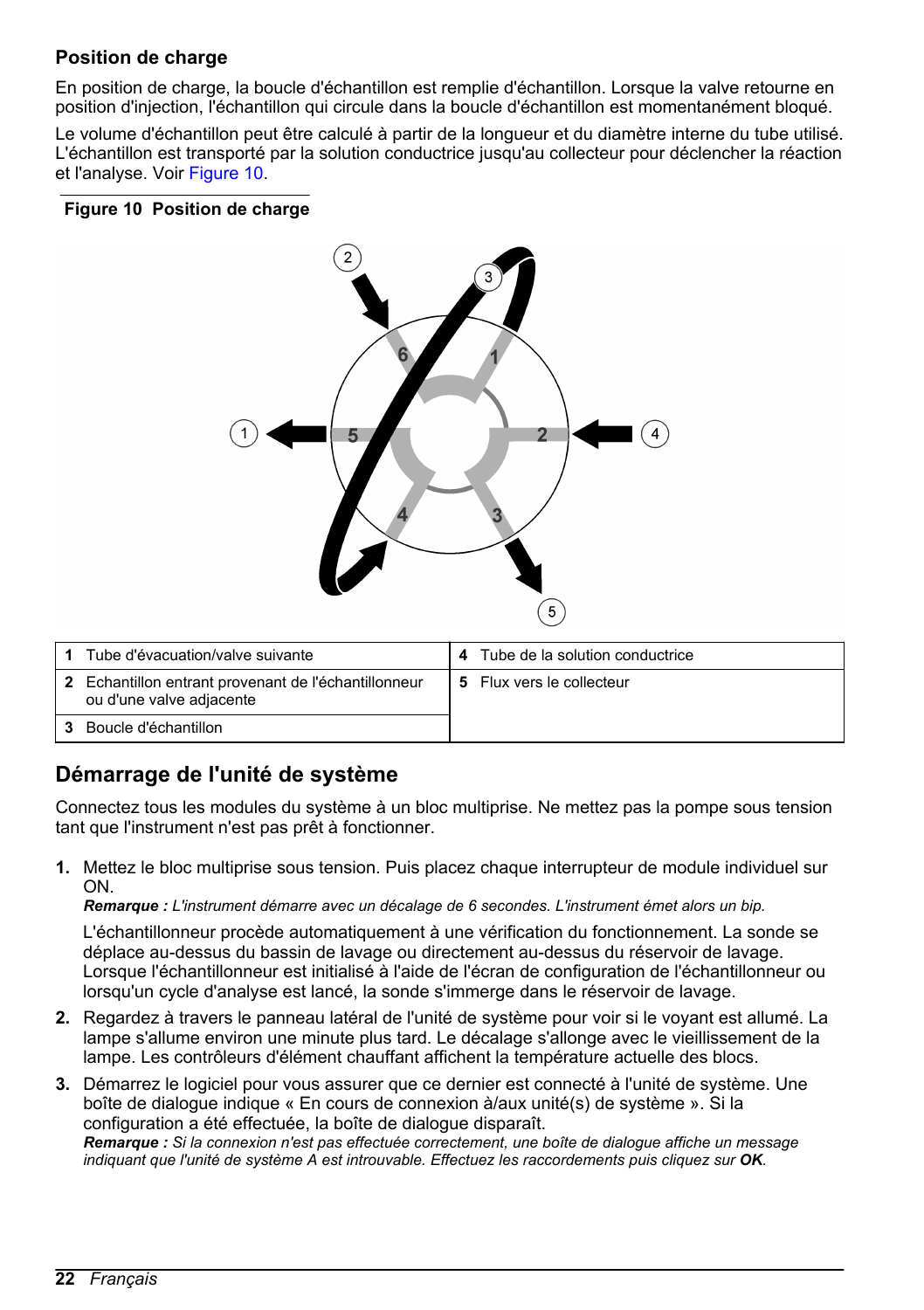### **Préparation de l'instrument pour l'analyse**

Lorsque le système a été mis en route, préparez l'instrument pour l'analyse. Voir [Démarrage de](#page-21-0) [l'unité de système](#page-21-0) à la page 22.

- **1.** Veillez à utiliser un détecteur spécifique pour l'analyse. Un module de détection photométrique est nécessaire pour la plupart des méthodes QuikChem. *Remarque : Le canal de chromatographie ionique (CI) (en option) utilise en général un module de conductivité au lieu d'un module de détection photométrique.*
- **2.** Installez le collecteur sur le canal qui exécutera l'analyse. Pour installer le collecteur, consultez le manuel d'installation.
- **3.** Effectuez tous les raccordements hydrauliques à la valve d'injection. Voir [Fonctionnement de la](#page-19-0) [valve d'injection](#page-19-0) à la page 20.
- **4.** Effectuez tous les raccordements hydrauliques de la cellule d'écoulement au détecteur.
- **5.** Placez tous les tubes de pompe sur la pompe. Le nombre de tubes de pompe varie d'une méthode à une autre, mais le tube d'échantillon et le tube de lavage (pour l'échantillonneur) doivent toujours être utilisés pour l'analyse.
- **6.** Purgez tous les tubes avec de l'eau déionisée pour vérifier l'absence de fuites. Lorsqu'une colonne est nécessaire (par ex., pour une analyse du nitrate ou autre méthode), assurez-vous que la colonne est hors ligne. Retirez la cellule d'écoulement du détecteur et vérifiez l'absence de fuites. Si aucune fuite n'est décelée, faites passer les réactifs en ligne. *Remarque : Assurez-vous de bien lire les notes de la méthode QuikChem pour le démarrage de méthodes spécifiques.*
- **7.** Réglez la température du contrôleur de chauffage dans le logiciel Omnion sous l'onglet Analyte. Référez-vous à la méthode QuikChem pour les réglages de température. Référez-vous à l'aide en ligne pour plus d'informations sur la configuration de l'élément chauffant.
- **8.** Si le système a un diluteur, installez la ligne de diluant E dans le diluant (c.-à-d., l'eau déionisée). Placez les tubes à essai vides dans le plateau approprié.
- **9.** Versez les solutions d'étalonnage dans les fioles d'étalons. Versez quelques échantillons dans les tubes à essai.
- **10.** Ouvrez une feuille de travail du cycle (« run worksheet ») ou ouvrez une nouvelle feuille de travail. Les informations contenues dans la feuille de travail (étalons et échantillons) indiquent à l'instrument l'analyse à faire et démarrent l'analyse. Voir [Etalonnage](#page-25-0) à la page 26.

### **Activation de la pompe**

Pour la mise en service d'un nouveau tube de pompe, faites fonctionner la pompe pendant 10 minutes pour obtenir un débit constant. Tableau 2 montre les fonctions de chaque bouton de la pompe.

- **1.** Placez tous les tubes de réactif dans les conteneurs correspondants ou dans de l'eau déionisée.
- **2.** Avant d'utiliser un réactif, purgez l'ensemble des lignes avec de l'eau déionisée pour vérifier l'absence de fuites.
- **3.** Si le collecteur dispose d'une colonne cadmium, assurez-vous qu'elle est contournée. En effet l'eau et l'air endommageraient cette colonne.

*Remarque : Pour certaines méthodes, il est nécessaire de faire circuler certains réactifs en premier. Par exemple, la méthode TKN nécessite qu'une solution tampon circule d'abord pour empêcher la formation d'un précipité blanc dans les tubes du collecteur. Référez-vous à la méthode QuikChem pour les instructions.*

| <b>Bouton</b> | <b>Fonction</b>                                                                                                                                                                                                                       |  |
|---------------|---------------------------------------------------------------------------------------------------------------------------------------------------------------------------------------------------------------------------------------|--|
| MIN           | Règle la vitesse de pompe à 4.                                                                                                                                                                                                        |  |
| MAX           | Règle la vitesse à un maximum de 999. Le bouton doit être maintenu appuyé pour<br>garder la vitesse maximale.<br>Remarque : Si ce bouton est enfoncé pendant trop longtemps, la pompe s'arrête pour éviter<br>d'endommager le moteur. |  |

|  |  |  | Tableau 2 Fonctions des boutons de la pompe RP-150 |  |
|--|--|--|----------------------------------------------------|--|
|--|--|--|----------------------------------------------------|--|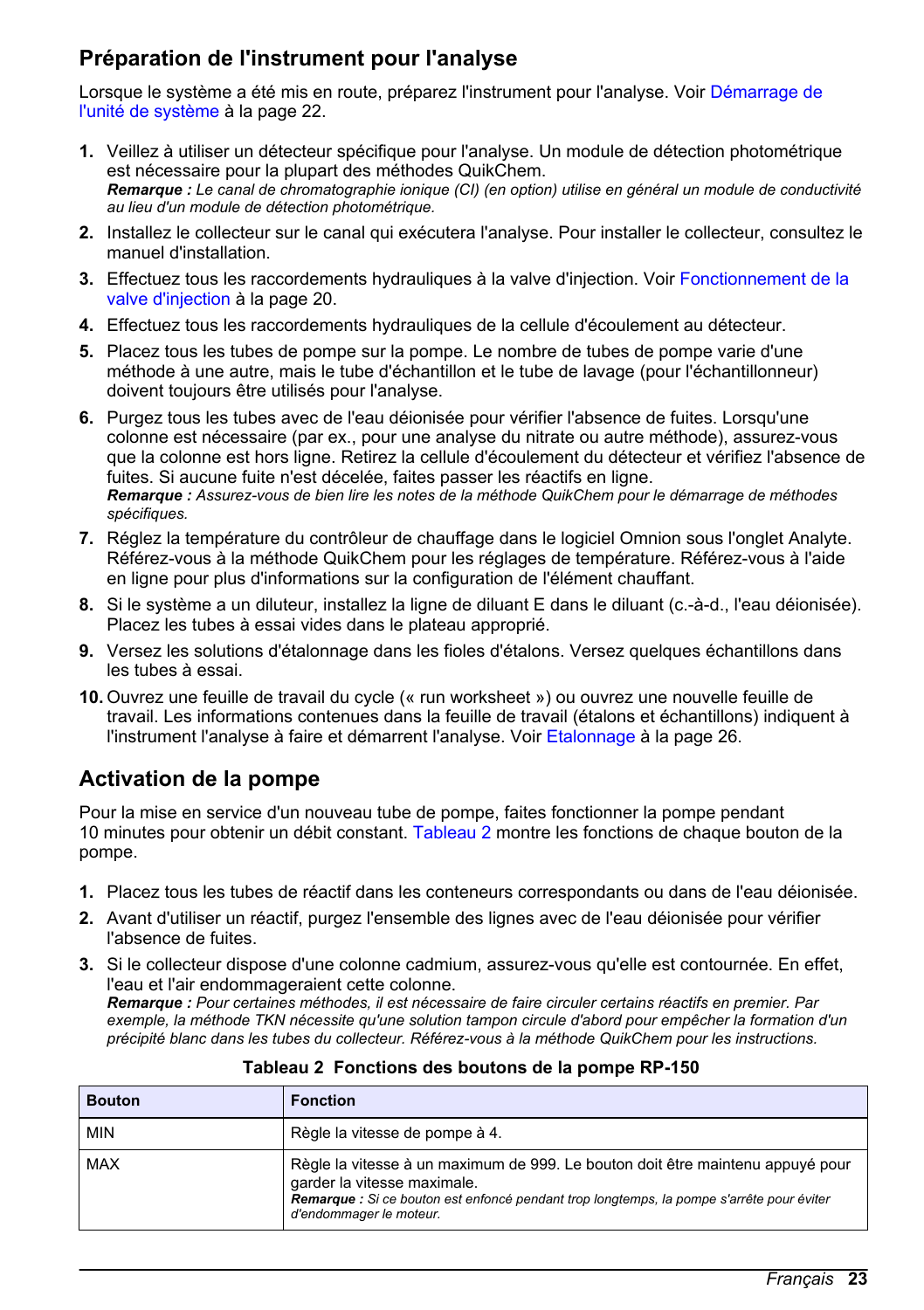#### **Tableau 2 Fonctions des boutons de la pompe RP-150 (suite)**

<span id="page-23-0"></span>

| <b>Bouton</b>                          | <b>Fonction</b>                                                                                                                                                                                                                                                                                                                                                                                                                                                                                                                                                                                            |
|----------------------------------------|------------------------------------------------------------------------------------------------------------------------------------------------------------------------------------------------------------------------------------------------------------------------------------------------------------------------------------------------------------------------------------------------------------------------------------------------------------------------------------------------------------------------------------------------------------------------------------------------------------|
| <b>FONCTIONNEMENT</b><br><b>NORMAL</b> | Le fonctionnement normal fait démarrer la pompe et permet de télécommander la<br>vitesse d'attente de la pompe telle qu'elle est déterminée par le logiciel Omnion à la<br>fin d'une analyse ou d'un cycle d'analyses. La pompe fonctionne à la vitesse<br>indiquée. La vitesse normale est égale à 35. Utilisez les flèches <b>HAUT</b> et <b>BAS</b> pour<br>modifier ce réglage.<br>Si le logiciel Omnion est configuré sur vitesse d'attente, la pompe fonctionne très<br>lentement et l'affichage indique « rc 3 » (vitesse télécommandée 3).                                                         |
| <b>FONCTIONNEMENT</b><br>MANUEL / STOP | Le fonctionnement manuel permet à la pompe d'annuler la commande à distance<br>de la vitesse d'attente. Ce bouton permet de basculer entre la commande de<br>vitesse manuelle et l'arrêt manuel. Si la pompe fonctionne, ce bouton permet<br>d'arrêter la pompe à tout moment. Si la pompe n'est pas en fonctionnement, ce<br>bouton permet d'annuler la commande à distance depuis l'ordinateur et de faire<br>fonctionner la pompe à la vitesse déterminée.<br>Le bouton FONCTIONNEMENT MANUEL est en général utilisé pour que la pompe<br>atteigne la vitesse normale pour remplir le tube de réactifs. |
| Flèche HAUT                            | Augmente la vitesse de la pompe. Ce bouton n'est pas activé dans les modes MIN<br>ou MAX.                                                                                                                                                                                                                                                                                                                                                                                                                                                                                                                  |
| Flèche BAS                             | Diminue la vitesse de la pompe. Ce bouton n'est pas activé dans les modes MIN ou<br>MAX.                                                                                                                                                                                                                                                                                                                                                                                                                                                                                                                   |

#### **Mise hors tension de la pompe**

Effectuez les opérations suivantes pour mettre le système hors tension après un fonctionnement ou à la fin de la journée.

- **1.** Rincez les lignes de réactif avec de l'eau déionisée.
- **2.** Appuyez sur la touche **FONCTIONNEMENT MANUEL/STOP** pour arrêter la pompe.
- **3.** Placez l'interrupteur d'alimentation vert ou le bloc multiprise sur OFF.
- **4.** Retirez toutes les cartouches. Si les tubes de pompe sont comprimés pendant plusieurs minutes, le tube devient plat et un remplacement risque d'être nécessaire.
- **5.** Appuyez sur le support de cartouche jusqu'à ce que la cartouche du tube de pompe soit libérée de la pompe. Le tube de pompe peut rester sur les cartouches. Le levier de tension n'a aucun effet sur le tube de pompe si la cartouche n'est pas comprimée.

### **Préparation d'un colorant universel**

Pour évaluer le fonctionnement du système, effectuez des tests avec un colorant universel à la place des réactifs. Assurez-vous que le colorant universel livré avec le système a été dilué selon les instructions figurant sur l'étiquette.

*Remarque : Le colorant ne sera pas détecté avec le filtre de 880 nm.*

### **Contrôleur de température**

Référez-vous au logiciel Omnion pour configurer les propriétés de l'élément chauffant avec les températures de fonctionnement (point de consigne), pour savoir quand envoyer le point de consigne à l'élément chauffant et le point de consigne de fin de fonctionnement. La température peut être visualisée en temps réel dans le logiciel et depuis le contrôleur sur l'ensemble chauffant. Référezvous à l'aide d'Omnion pour plus d'informations.

*Remarque : Réglez toujours les températures de fonctionnement et de fin de fonctionnement dans le logiciel Omnion.*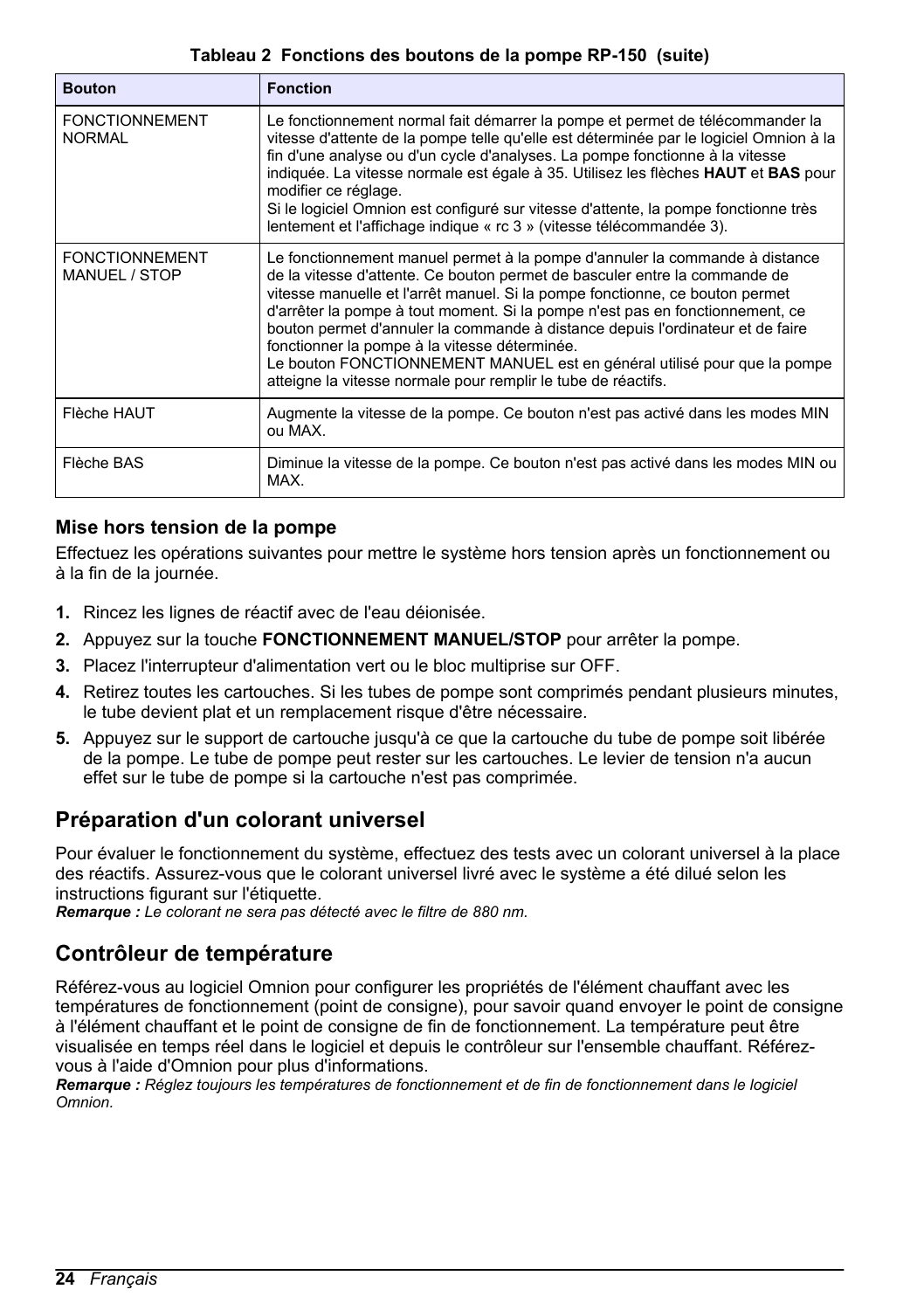### **Préparation du diluteur**

Pour les systèmes qui utilisent le diluteur PDS200, veillez à mettre la ligne de diluant dans le diluant (habituellement l'eau déionisée). Toutes les dilutions déclenchées seront exécutées à la fin du passage du plateau. Toutes les dilutions nécessaires seront exécutées lorsque l'échantillon se trouvera dans la séquence de passage du plateau.

**Dilutions déclenchées :** L'instrument identifie un échantillon situé dans les zones de concentration de la méthode. La limite par défaut est 10 % de plus que la plus haute norme de concentration. Audelà de cette limite, le diluteur dilue automatiquement tous les échantillons hors de la zone de concentration. Cette fonction doit être sélectionnée dans le tableau de l'analyte du logiciel Omnion.

**Dilutions demandées :** Configurez le facteur de dilution pour un échantillon spécifique. Ce facteur est spécifié dans la feuille de travail du cycle. Référez-vous à l'aide d'Omnion pour plus d'informations.

*Remarque : Les dilutions demandées peuvent être utilisées pour préparer des solutions d'étalonnage à partir d'une solution mère. Assurez-vous que le plateau comprend toutes les solutions d'étalonnage. Utilisez le même numéro de cupule pour toutes ces solutions d'étalonnage (par exemple la cupule 15). Mettez la solution mère d'étalonnage dans cette cupule (par exemple, 15). Indiquez le facteur de dilution pour chaque solution d'étalonnage en conséquence.*

Le système diluteur nécessite un plateau de tubes vides pour exécuter des dilutions. L'échantillonneur ASX-520 Series dispose d'un quatrième plateau pour les tubes vides.

### **Configuration du minutage de la valve**

Assurez-vous que le minutage de la valve est correctement configuré. Un minutage de la valve incorrect peut entraîner l'absence de pics, la présence de pics d'air ou de pics très petits et imprécis. Définissez le paramètre de la période de cycle comme indiqué dans la méthode QuikChem.. Si plusieurs méthodes sont exécutées simultanément, utilisez la période de cycle la plus longue de la méthode QuikChem. Effectuez les opérations suivantes pour vérifier si le minutage de la valve est correct.

*Remarque : La valeur « Durée pour parvenir à la valve » des canaux 2 et supérieur est mesurée à partir du moment où la sonde atteint le colorant, en passant par toutes les boucles d'échantillon antérieures, jusqu'à son arrivée au port 6 du canal. Une valeur doit être saisie pour tous les canaux utilisés.*

- **1.** Placez le colorant universel ainsi que l'échantillon.
- **2.** Observez l'échantillon et notez le temps mis par l'échantillon pour traverser le tube à essai et parvenir au port 6. Déclenchez le chronomètre lorsque la sonde d'échantillon entre dans le tube à essai.
- **3.** Déclenchez le chronomètre lorsque le colorant atteint le port 6 au niveau de la valve qui est mesurée. Le temps mis est appelé « Time to Valve » (Durée pour parvenir à la valve).

### **Configuration du minutage de l'échantillonneur**

Chaque fois que possible, configurez le minutage de l'échantillonneur aux valeurs spécifiées dans la méthode Lachat. Effectuez les opérations suivantes lorsque moins d'échantillons sont nécessaires pour l'analyse.

- **1.** Diminuez la période d'échantillonnage.
- **2.** Testez le nouveau paramètre « durée de cycle » avec le colorant. Voir [Préparation d'un colorant](#page-23-0) [universel](#page-23-0) à la page 24.

Si une de ces conditions se produit, l'ordinateur affichera un message d'erreur :

- La période d'échantillonnage ajoutée à la sonde minimale dans la période de lavage est plus longue que la période du cycle de la méthode
- La période de charge ajoutée à la période d'injection est plus longue que la période du cycle de la méthode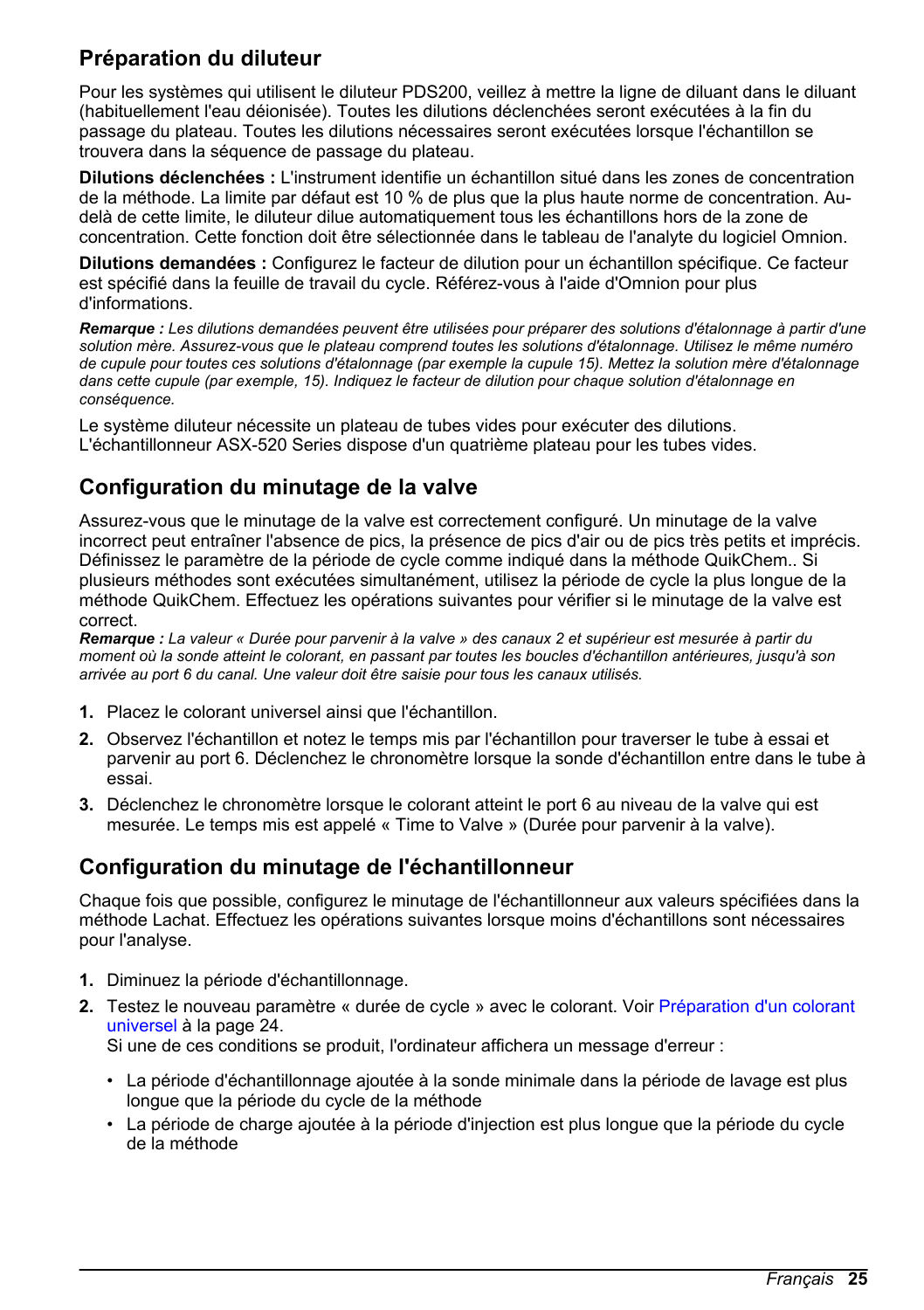# <span id="page-25-0"></span>**Etalonnage**

Après l'installation du collecteur, référez-vous à la méthode QuikChem pour obtenir les détails de l'étalonnage.

- **1.** Placez l'interrupteur d'alimentation sur on. Assurez-vous que tous les composants du système sont sous tension.
- **2.** Ouvrez le logiciel Omnion.
- **3.** Ouvrez un fichier d'analyse.
- **4.** Préparez les réactifs.
- **5.** Installez le collecteur.
- **6.** Rincez le collecteur avec de l'eau déionisée.
- **7.** Vérifiez l'absence de fuites dans le système. En l'absence de fuites, faites fonctionner le système avec des réactifs.
- **8.** Préparez les solutions d'étalonnage.
- **9.** Placez les solutions d'étalonnage et les échantillons sur l'échantillonneur.
- **10.** Préparez la concentration dans Propriétés>Echantillons.
- **11.** Commencez l'analyse avec les solutions d'étalonnage et les échantillons.
- **12.** Une fois l'analyse terminée, imprimez/exportez le rapport. Pour les options d'impression, consultez l'assistance en ligne.
- **13.** Lancez la procédure de mise hors tension pour rincer le système. Voir Mise hors tension du système à la page 26.

# **Mise hors tension du système**

- **1.** Pour utiliser un collecteur avec une colonne, telle qu'une colonne de cadmium pour nitrate, réalisez la colonne hors ligne. Placez la valve commutatrice sur la position de contournement. Si le collecteur dispose d'une colonne mais pas de valve commutatrice, arrêtez la pompe et remplacez la colonne par un morceau de tube en Teflon. Démarrez la pompe. *Remarque : Certaines méthodes nécessitent de retirer certains réactifs (généralement le tampon) en dernier. Suivez les instructions de la méthode QuikChem.*
- **2.** Retirez le tube de réactif de chaque réactif et rincez le tube et les poids de verre. Laissez les lignes et les poids dans les solutions de rinçage.
- **3.** Si la méthode QuikChem recommande une solution de rinçage, mettez tous les tubes de transmission de réactif dans la solution et pompez pendant cinq minutes à la vitesse normale. *Remarque : C'est une étape critique dans la maintenance préventive des collecteurs.*
- **4.** Placez le tube de transmission dans l'eau déionisée et laissez le système se rincer pendant 10 minutes à la vitesse normale.
- **5.** S'il n'est pas prévu d'utiliser le collecteur pendant plus de trois jours, il doit être retiré et stocké :
	- **a.** Sortez le tube de transmission de l'eau déionisée.
	- **b.** Utilisez la pompe pour retirer toute trace de liquide dans le collecteur.
- **6.** Eteignez la pompe. Dégagez les cartouches des tubes de pompe.
- **7.** Fermez l'ensemble des fichiers ouverts sur l'ordinateur.
- **8.** Eteignez le bloc multiprise.

*Remarque : Si une température de consigne inférieure n'est pas spécifiée dans le logiciel, le contrôleur de chauffage restera à la température programmée à l'origine. Si la méthode nécessite une température supérieure à 60 ºC, réglez la température à 60 ºC ou moins avant d'éteindre le système.*

# **Dépannage**

### **Réalisation d'un test de pompe**

Effectuez les opérations suivantes pour vérifier que la vitesse de pompe est correcte.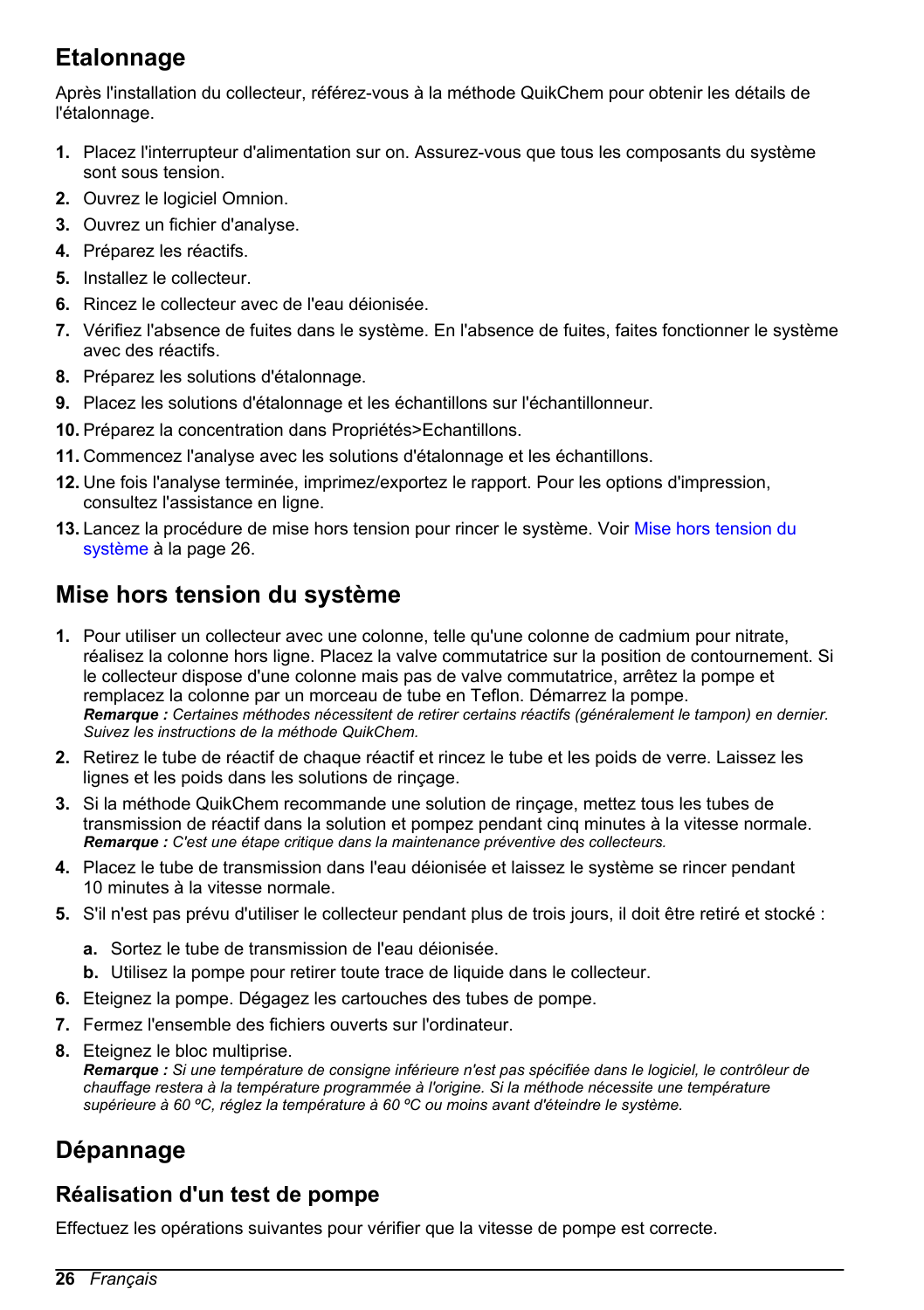- **1.** Utilisez une montre précise ou un chronomètre pour mesurer la durée de dix tours de pompe.
- **2.** Retirez toutes les cartouches de la pompe. Recherchez les repères d'index comme illustré dans Figure 11. Les repères d'index permettent de compter les tours de pompe. Déplacez manuellement les rouleaux afin de trouver le repère d'index sur le support de rouleau. Si les repères d'index sont peu lisibles, tracez un nouveau repère d'index au marqueur.
- **3.** Fixez un nouveau tube de pompe vert-vert. Assurez-vous que le levier de tension est positionné correctement sur douze heures (position verticale).
- **4.** Mettez la pompe sous tension. Appuyez sur **NORMAL RUN (FONCTIONNEMENT NORMAL)**. L'afficheur doit indiquer une vitesse de 35 pour pouvoir continuer ce test. Si l'afficheur indique une autre valeur, consultez le manuel d'installation.
- **5.** Utilisez une montre précise ou un chronomètre pour mesurer la durée de dix tours de pompe. Assurez-vous que la durée est de 50 secondes ± 1 seconde.
- **6.** Si la durée enregistrée est inférieure à 49 secondes ou supérieure à 51 secondes, contactez l'assistance technique ou le représentant commercial local.

#### **Figure 11 Repères d'index sur la pompe**

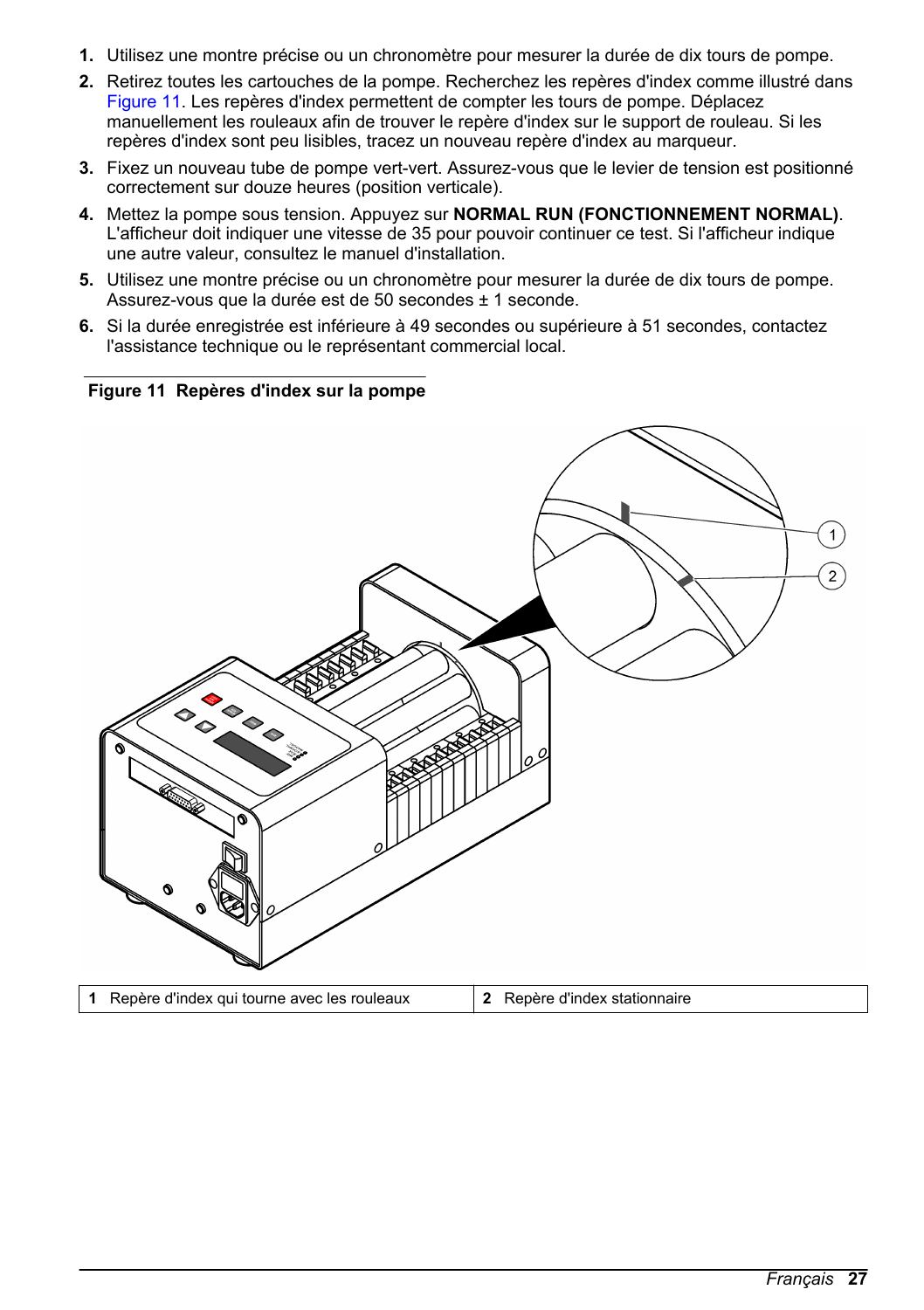# <span id="page-27-0"></span>**Tabla de contenidos**

Información general en la página 28 [Calibración](#page-37-0) en la página 38 [Software Omnion instalado](#page-28-0) en la página 29 [Apagado del sistema](#page-38-0) en la página 39 [Operación](#page-28-0) en la página 29 [Solución de problemas](#page-38-0) en la página 39

# **Información general**

En ningún caso el fabricante será responsable de ningún daño directo, indirecto, especial, accidental o resultante de un defecto u omisión en este manual. El fabricante se reserva el derecho a modificar este manual y los productos que describen en cualquier momento, sin aviso ni obligación. Las ediciones revisadas se encuentran en la página web del fabricante.

### **Información de seguridad**

*A V I S O*

El fabricante no es responsable de ningún daño debido a un mal uso de este producto incluyendo, sin limitación, daños directos, fortuitos o circunstanciales y reclamaciones sobre los daños que no estén recogidos en la legislación vigente. El usuario es el responsable de la identificación de los riesgos críticos y de tener los mecanismos adecuados de protección de los procesos en caso de un posible mal funcionamiento del equipo.

Lea todo el manual antes de desembalar, instalar o trabajar con este equipo. Ponga atención a todas las advertencias y avisos de peligro. El no hacerlo puede provocar heridas graves al usuario o daños al equipo.

Asegúrese de que la protección proporcionada por el equipo no está dañada. No utilice ni instale este equipo de manera distinta a lo especificado en este manual.

### **Uso de la información sobre riesgos**

# **P E L I G R O**

Indica una situación potencial o de riesgo inminente que, de no evitarse, provocará la muerte o lesiones graves.

### **A D V E R T E N C I A**

Indica una situación potencial o inminentemente peligrosa que, de no evitarse, podría provocar la muerte o lesiones graves.

### **P R E C A U C I Ó N**

Indica una situación potencialmente peligrosa que podría provocar una lesión menor o moderada.

*A V I S O*

Indica una situación que, si no se evita, puede provocar daños en el instrumento. Información que requiere especial énfasis.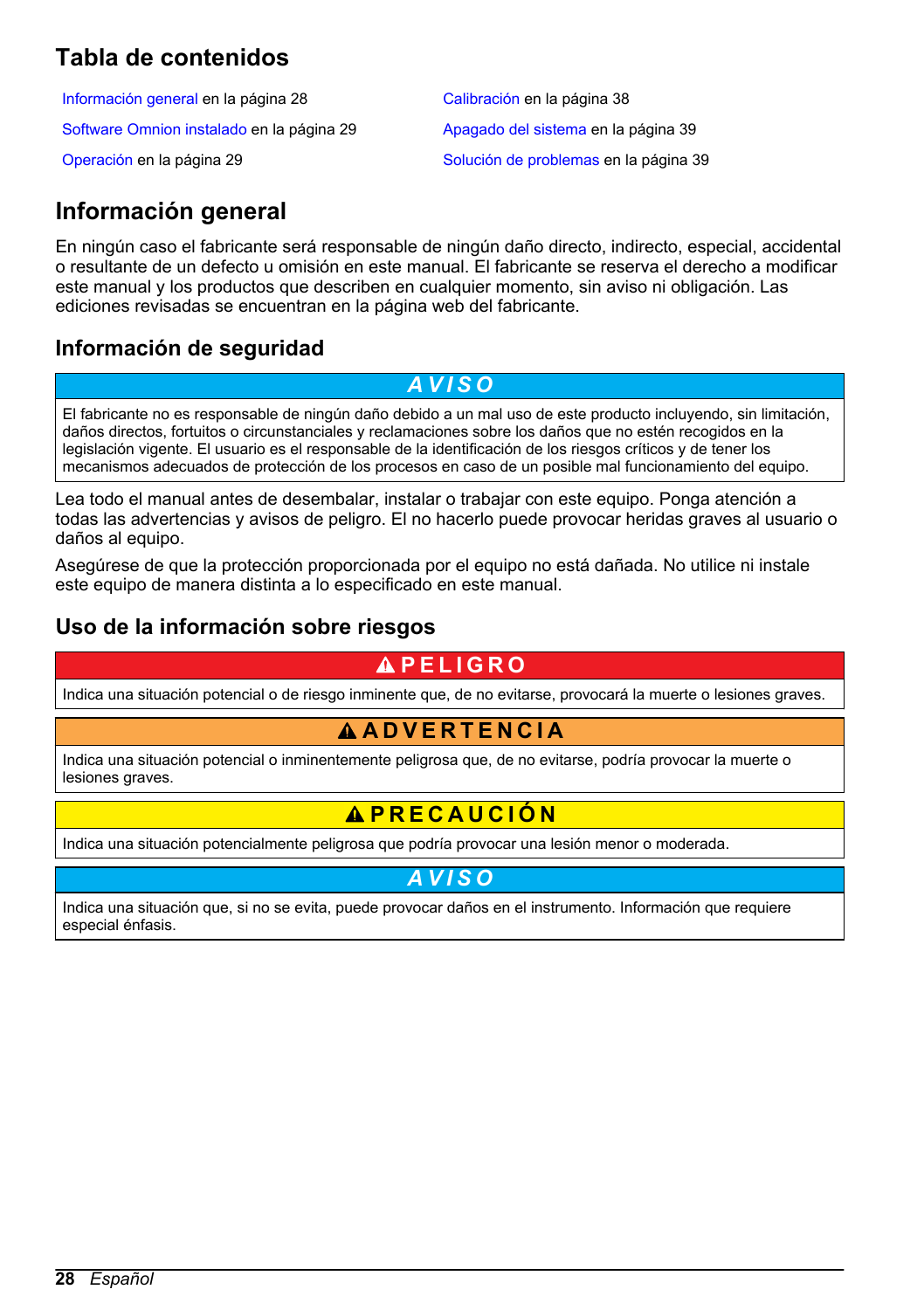# <span id="page-28-0"></span>**Etiquetas de precaución**

Lea todas las etiquetas y rótulos adheridos al instrumento. En caso contrario, podrían producirse heridas personales o daños en el instrumento. El símbolo que aparezca en el instrumento se comentará en el manual con una declaración de precaución.

| Este símbolo (en caso de estar colocado en el equipo) hace referencia a las instrucciones de uso o a<br>la información de seguridad del manual.                                                                                                                                             |
|---------------------------------------------------------------------------------------------------------------------------------------------------------------------------------------------------------------------------------------------------------------------------------------------|
| En Europa, el equipo eléctrico marcado con este símbolo no se debe desechar mediante el servicio<br>de recogida de basura doméstica o pública. Devuelva los equipos viejos o que hayan alcanzado el<br>término de su vida útil al fabricante para su eliminación sin cargo para el usuario. |
| Este símbolo indica que hay riesgo de descarga eléctrica y/o electrocución.                                                                                                                                                                                                                 |
| Este símbolo indica la necesidad de usar protectores para ojos.                                                                                                                                                                                                                             |
| Este símbolo indica que la pieza marcada podría estar caliente y que debe tocarse con precaución.                                                                                                                                                                                           |
| Este símbolo, cuando aparece en un producto, identifica la ubicación de un fusible o de un limitador<br>de corriente.                                                                                                                                                                       |
| Este símbolo indica que el objeto es pesado.                                                                                                                                                                                                                                                |

# **Software Omnion instalado**

Este instrumento se utiliza con el software Omnion instalado en el ordenador. Para obtener información específica, consulte la documentación de Omnion.

# **Operación**

### **Descripción general del funcionamiento**

### **A D V E R T E N C I A**



Peligro por exposición a productos químicos. Respete los procedimientos de seguridad del laboratorio y utilice el equipo de protección personal adecuado para las sustancias químicas que vaya a manipular. Consulte los protocolos de seguridad en las hojas de datos de seguridad actuales (MSDS/SDS).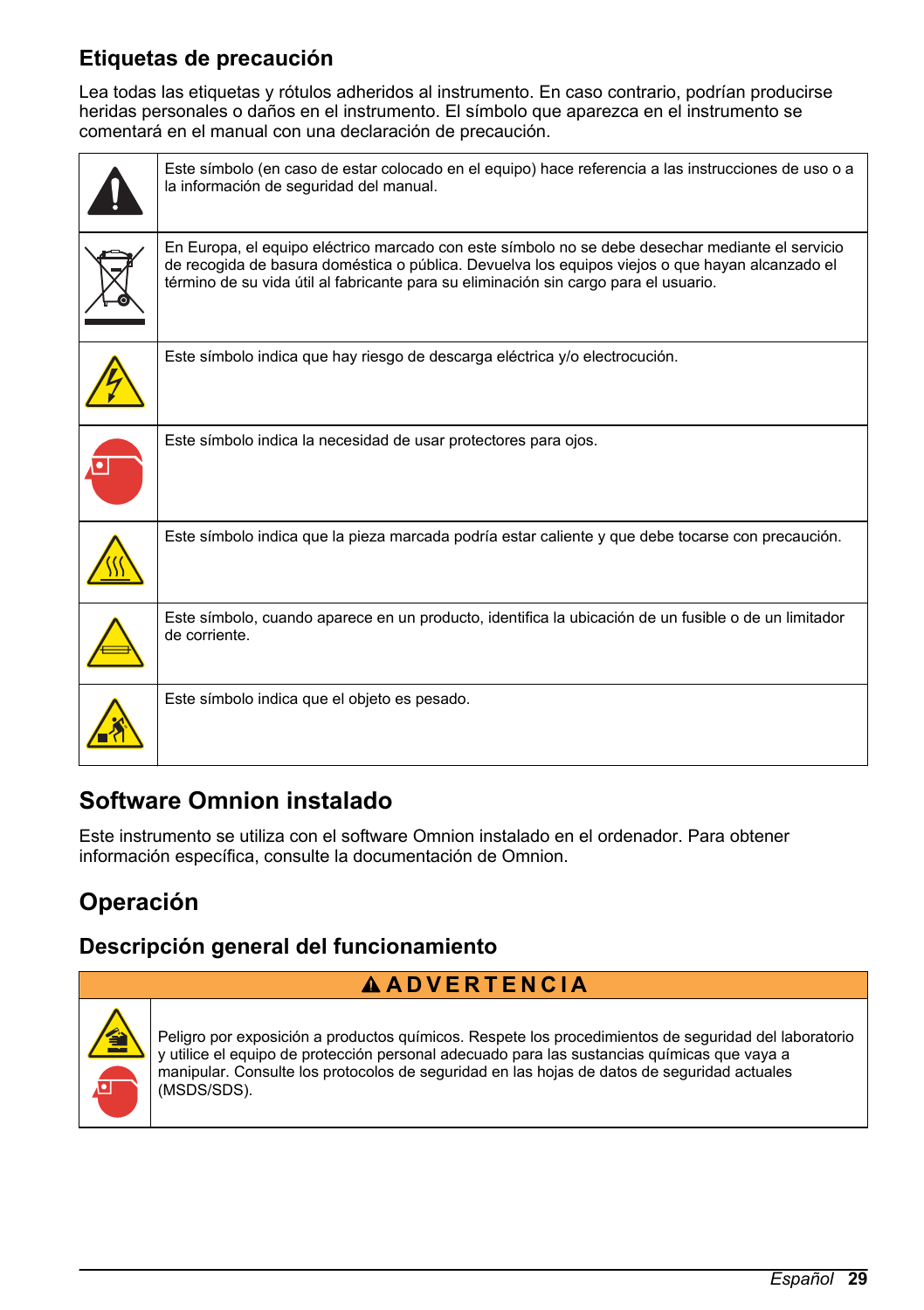# **A D V E R T E N C I A**



Peligro de incendio. El usuario es responsable de asegurarse de que se adoptan las precauciones necesarias cuando se utiliza el equipo con métodos que contienen líquidos inflamables. Asegúrese de cumplir las precauciones de usuario y los protocolos de seguridad adecuados. Esto incluye, pero no se limita a controles de derrames y fugas, ventilación adecuada, uso atendido del equipo y el deber de no dejar nunca el instrumento sin vigilancia mientras esté encendido.

El sistema QuikChem® automáticamente humedece las determinaciones de productos químicos con el principio de análisis de inyección de flujo. La bomba extrae la muestra del muestreador y la encauza hacia la válvula de inyección. Al mismo tiempo, los reactivos se bombean continuamente por el sistema. La muestra se carga en el bucle de muestra de una o más válvulas de inyección. La válvula de inyección conecta después el bucle de muestra en línea con la corriente portadora. De esta forma, la muestra sale del bucle de muestra y se dirige hacia el distribuidor.

A continuación, la muestra y los reactivos se mezclan en el distribuidor (módulo de reacción), donde la muestra puede diluirse, concentrarse, dializarse, extraerse, incubarse o derivarse. Las mezclas se producen en el tubo de ánima estrecha bajo condiciones de flujo laminares. Para cada método, los parámetros de funcionamiento se optimizan para proporcionar el rendimiento, la precisión y la exactitud máximas. Los picos del FIA son transitorios y reflejan las condiciones de estado inestable empleadas normalmente. En el FIA, generalmente no hay equilibrio.

### **Símbolos y diagrama del distribuidor**

En la Figura 1 se muestra un ejemplo de un diagrama del distribuidor para el analizador. El diagrama del distribuidor puede mostrar un bucle de contrapresión. Para obtener más información, consulte el manual de mantenimiento y solución de problemas.

#### **Figura 1 Diagrama del distribuidor**



| Muestra (verde)         | Conexión del reactivo al distribuidor                                |
|-------------------------|----------------------------------------------------------------------|
| 2 Solución portadora    | Enjuaque de la sonda<br>8                                            |
| 3 Flujo de la bomba     | Celda de flujo<br>9                                                  |
| Lavado de la sonda<br>4 | Al desagüe<br>10                                                     |
| Reactivo                | 11 Hacia el puerto 6 de la siguiente válvula o hacia<br>los residuos |
| Reactivo                | Bomba<br>12                                                          |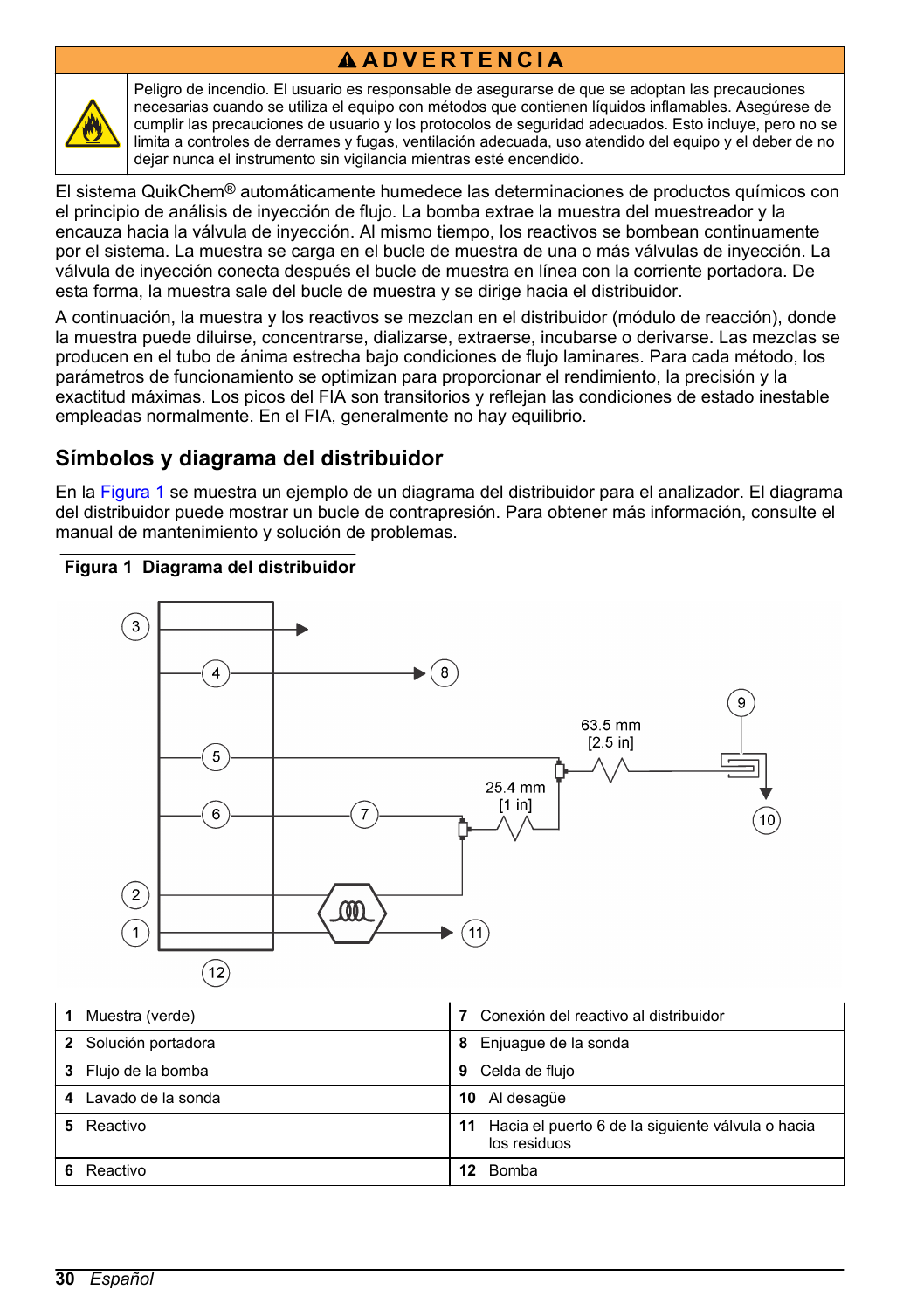### **Símbolo de la bobina de mezclado**

El número junto al símbolo de la bobina de mezclado muestra la longitud del soporte de la bobina. La longitud del soporte de la bobina se mide de orificio a orificio. Las bobinas de mezclado suelen tener un tubo de teflón con un diámetro interior de 0,8 mm que rodea el soporte de la bobina. La longitud del tubo de teflón que rodea el soporte de la bobina se suministra con cada método QuikChem. Consulte la Figura 2.

#### **Figura 2 Símbolo de la bobina de mezclado**



#### **Símbolos de la válvula de inyección**

Consulte la Figura 3. La válvula de inyección está situada en la parte izquierda de cada canal de la unidad del sistema. Los números alrededor del hexágono representan los seis puertos de la válvula. Los símbolos de zigzag o de bobina muestran los bucles de muestra. El tubo del bucle de muestra está conectado entre los puertos 1 y 4. La longitud de este tubo se especifica en el diagrama del distribuidor. Consulte el método QuikChem. Las líneas que salen del hexágono representan los tubos de teflón conectados a los puertos de válvulas.

#### **Figura 3 Símbolos de la válvula de inyección**



#### **Símbolos de la bomba y del flujo de bomba**

En la [Figura 4](#page-31-0) se muestra la bomba del reactivo. La flecha superior indica el sentido del flujo de la bomba. La línea por debajo es el tubo de agua de enjuague acoplado al depósito de lavado en el muestreador. La línea de lavado está conectada a la boquilla inferior del depósito de lavado.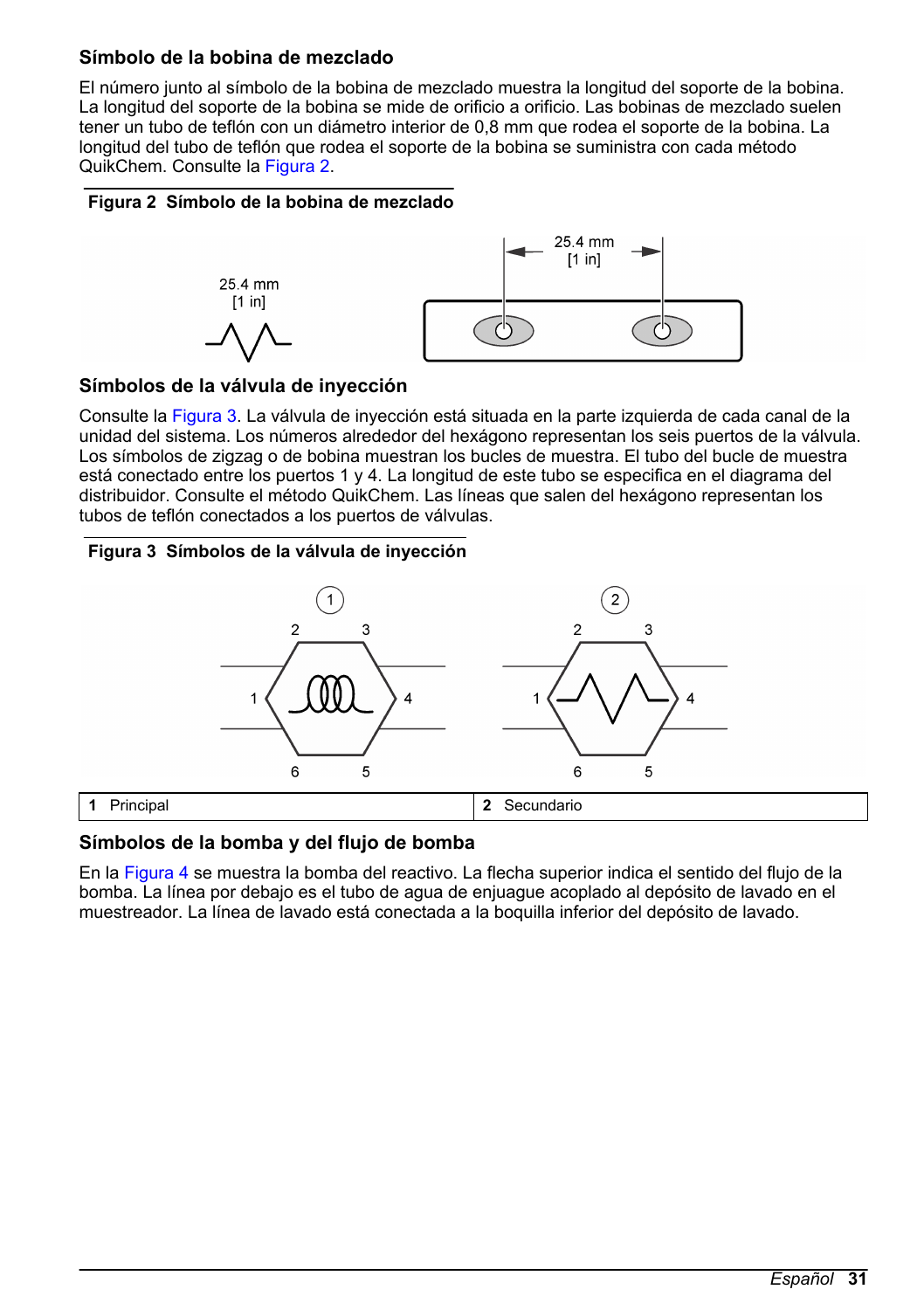#### <span id="page-31-0"></span>**Figura 4 Símbolos bomba y de flujo de bomba**



| Muestra (verde o morado)            | 4 Al llenado de baño de lavado |
|-------------------------------------|--------------------------------|
| 2 Portadora                         | 5 Reactivo de color            |
| 3 Desde el tubo de la bomba de aqua | 6 Tubo de la bomba (color)     |

#### **Representación del tubo de reactivo**

Los tubos de reactivo y de muestra se representan por medio de una línea recta que atraviesa el rectángulo. Consulte la Figura 5. El color especificado es el color de las pestañas del tubo de la bomba que deben utilizarse. Todos los tubos de la bomba tienen pestañas de colores diferentes en cada lado que indican el diámetro interno de ese tubo. Los tubos de reactivo tienen una etiqueta que muestra la solución que portan. El tubo portador está siempre conectado al puerto 2 de la válvula. El tubo de muestra está siempre conectado al puerto 6 de la válvula.

#### **Figura 5 Representación del tubo de reactivo**



#### **Símbolo del conector en T**

Todas las intersecciones entre dos tubos de reactivo tienen un conector en T. Consulte la [Figura 6](#page-32-0). Los conectores en T mezclan dos reactivos. El conector en T tiene tres puertos. Los dos puertos laterales (entradas) se conectan a dos tubos de reactivo. El puerto superior (salida) está conectado a una bobina de mezclado o a un elemento mostrado en el diagrama del distribuidor.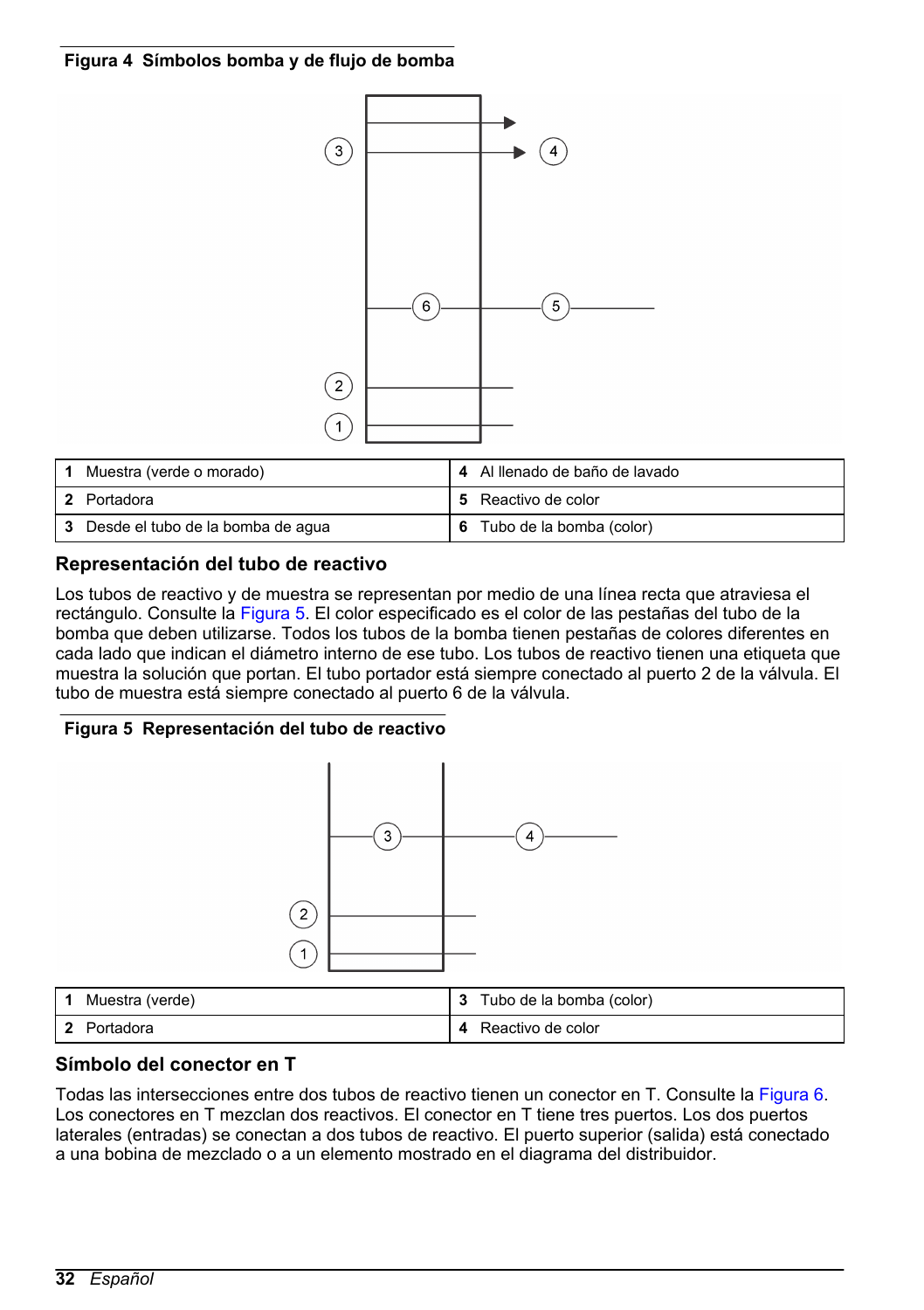<span id="page-32-0"></span>



#### **Símbolo del bloque del calefactor**

En la Figura 7 se muestra un bloque del calefactor instalado en la unidad del sistema. Ajuste el calefactor a la temperatura especificada en el diagrama (60 °C [140 °F] en el ejemplo). El método QuikChem muestra la longitud de los tubos necesaria para rodear el bloque del calefactor.





### **Funcionamiento de la válvula de inyección**

La válvula tiene un estator y un rotor. Consulte la Figura 8. El rotor tiene tres vías. El líquido se mueve a través de las vías. La alineación de las vías con los puertos del estator controla la dirección en la que el líquido fluye a través de la válvula. Consulte la [Tabla 1](#page-33-0) para obtener información sobre los puertos de la válvula de inyección de seis puertos. La válvula de inyección tiene dos posiciones: la posición de inyección y la posición de carga. Consulte la sección [Posición de inyección](#page-33-0) en la página 34 y la sección [Posición de carga](#page-34-0) en la página 35. La válvula se mueve de forma bidireccional entre estas dos posiciones. Cuando el sistema no está en funcionamiento, las válvulas permanecen en posición de inyección.

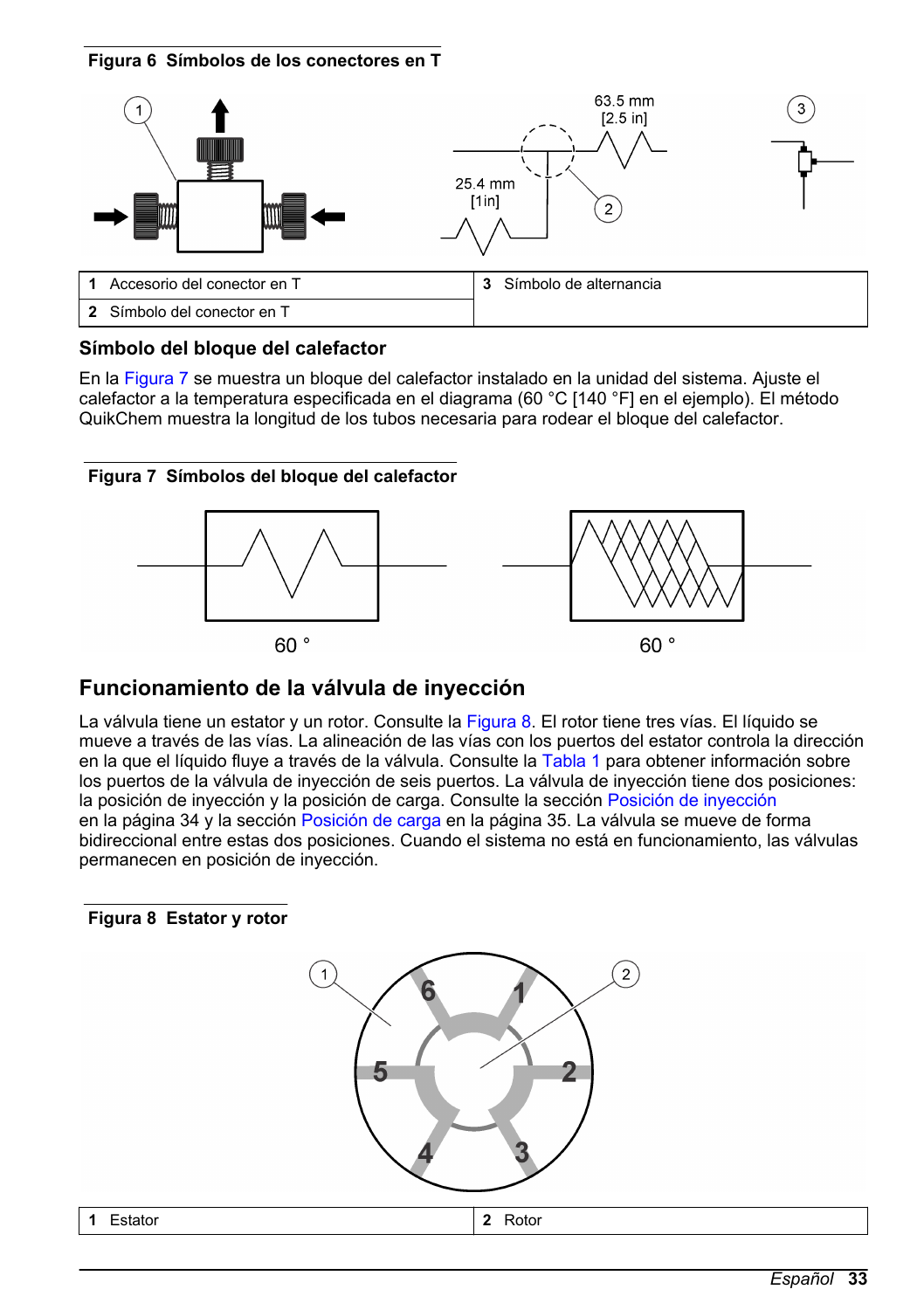#### **Tabla 1 Conexiones de puertos**

<span id="page-33-0"></span>

| Conexión de<br>puertos                                                                                                                                                  | <b>Descripción</b>                                                                                                                                                                                                                                                                                                                                                                                                                                                                                                                                   |
|-------------------------------------------------------------------------------------------------------------------------------------------------------------------------|------------------------------------------------------------------------------------------------------------------------------------------------------------------------------------------------------------------------------------------------------------------------------------------------------------------------------------------------------------------------------------------------------------------------------------------------------------------------------------------------------------------------------------------------------|
| Tubo de muestra                                                                                                                                                         | La muestra se mueve desde el muestreador o la sonda de muestra hasta el puerto 6 de la<br>válvula de inyección.                                                                                                                                                                                                                                                                                                                                                                                                                                      |
| Bucle de muestra<br>Existen tubos entre los puertos 1 y 4. El bucle de muestra determina el volumen de<br>muestra que debe ponerse en el distribuidor para su análisis. |                                                                                                                                                                                                                                                                                                                                                                                                                                                                                                                                                      |
| Tubo portador                                                                                                                                                           | El portador es una solución de blanco artificial que moverá la muestra en el distribuidor. La<br>entrada del tubo portador está siempre conectada al puerto 2. La solución portadora y el<br>tubo portador que deben usarse para el análisis se especifican en el método QuikChem.                                                                                                                                                                                                                                                                   |
| Distribuidor                                                                                                                                                            | La corriente portadora sale de la válvula por el puerto 3 y fluye al distribuidor.                                                                                                                                                                                                                                                                                                                                                                                                                                                                   |
| Tubos de residuos                                                                                                                                                       | Cuando se usa un único canal, el tubo de residuos está conectado al puerto 5 de la<br>válvula de inyección. Cuando se usan dos o más canales simultáneamente, el puerto 5 de<br>la primera válvula de inyección está conectado al puerto 6 de la segunda válvula de<br>inyección. El puerto 5 de la segunda válvula de inyección está conectado al tubo de<br>residuos o a la siguiente vályula de la serie. La conexión entre los puertos 5 y 6 se hace a<br>través de un tubo de Teflon <sup>®</sup> de 15 cm y con un diámetro interno de 0,8 mm. |

#### **Posición de inyección**

En la posición de inyección, el portador fluye a través del bucle de muestra hasta el distribuidor. Cuando la válvula se mueve a la posición de carga, parte del portador queda en el bucle de muestra. La cantidad de portador que queda en el bucle de muestra durante la posición de inyección se expulsará junto con la corriente de la muestra. La corriente de la muestra se mueve a través del bucle de muestra hasta los residuos.

Cuando la válvula vuelve a la posición de inyección, la corriente portadora fluye hasta el puerto 2 y después hasta el puerto 1 y atraviesa el bucle de muestra. El portador expulsa la muestra a través del puerto 3 y hasta el distribuidor. La corriente de la muestra entra en el puerto 6 y sale por el puerto 5 a los residuos. Consulte la Figura 9.

#### **Figura 9 Posición de inyección**



| Tubo de residuos/siguiente válvula                                        | 4 Entrada del tubo portador   |
|---------------------------------------------------------------------------|-------------------------------|
| 2 Entrada de muestra desde el muestreador o desde<br>la válvula adyacente | 5 Flujo hasta el distribuidor |
| Bucle de muestra                                                          |                               |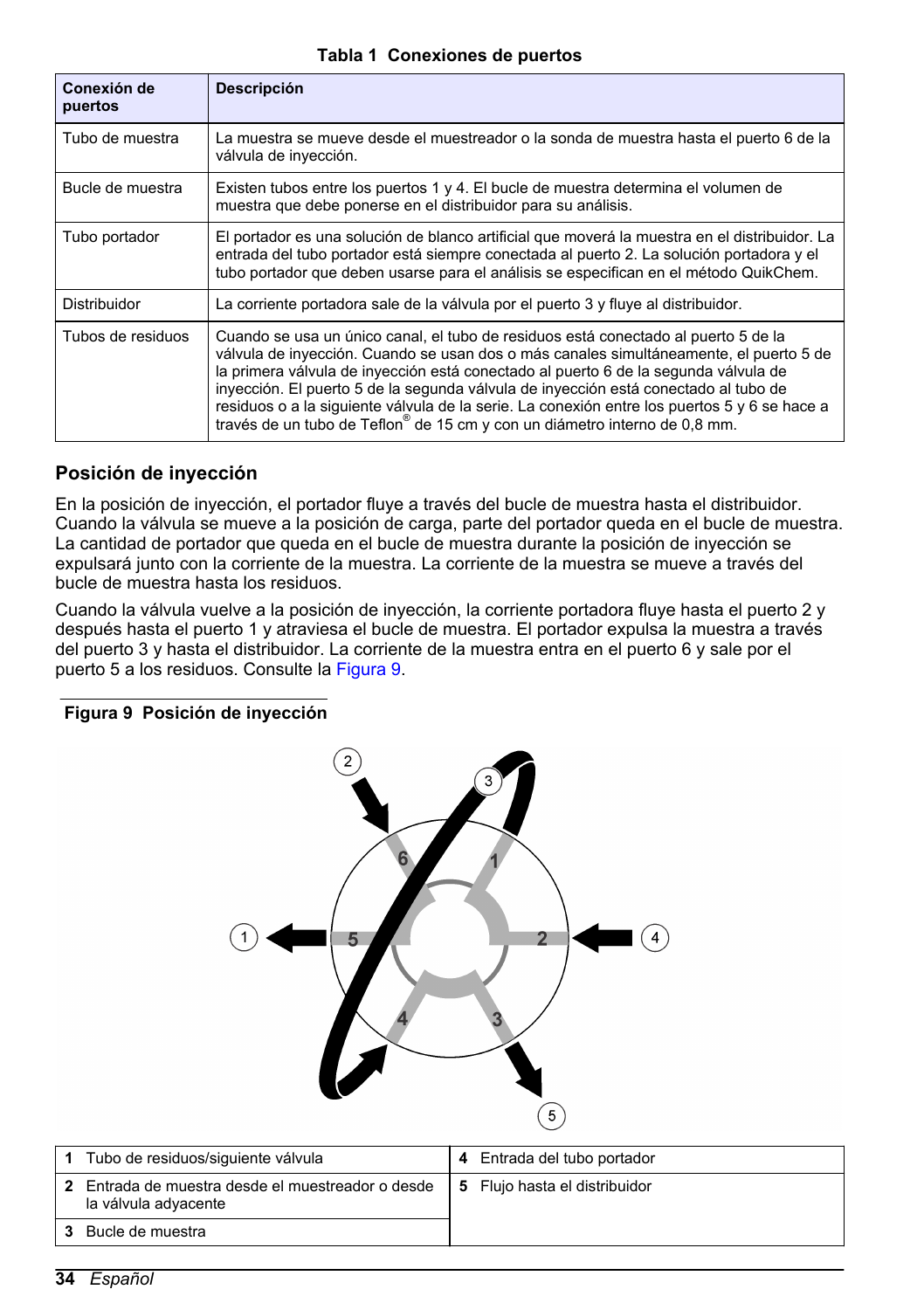### <span id="page-34-0"></span>**Posición de carga**

En la posición de carga, el bucle de muestra se llena con muestra. Cuando la válvula vuelve a la posición de inyección, la muestra que fluye por el bucle queda atrapada momentáneamente.

El volumen de la muestra se puede calcular a partir de la longitud y del diámetro interno del tubo utilizado. El portador mueve la muestra en el distribuidor para la reacción y el análisis. Consulte la Figura 10.

#### **Figura 10 Posición de carga**



| Tubo de residuos/siguiente válvula                                      | 4 | Tubo portador                 |
|-------------------------------------------------------------------------|---|-------------------------------|
| Entrada de muestra desde el muestreador o desde<br>la válvula adyacente |   | 5 Flujo hasta el distribuidor |
| Bucle de muestra                                                        |   |                               |

### **Inicio de la unidad del sistema**

Conecte todos los módulos del sistema a una regleta de alimentación. No encienda la bomba hasta que el instrumento esté listo para ponerse en funcionamiento.

**1.** Encienda la regleta. A continuación, pulse los interruptores de cada módulo individual para encenderlos.

*Nota: Se producirá un retardo de 6 segundos procedente de los circuitos eléctricos hasta que el instrumento se inicie. Se oirá un pitido.*

El muestreador realizará automáticamente una comprobación de funcionamiento. La sonda se moverá por encima del baño de lavado o directamente sobre el depósito de lavado. Cuando se inicialice el muestreador a través de la pantalla de configuración del muestreador o cuando se inicie un proceso, la sonda se dirigirá al depósito de lavado.

- **2.** Mire en el panel lateral de la unidad del sistema para ver si la lámpara está encendida. La lámpara se enciende en un minuto aproximadamente. El retardo se prolonga para la vida útil de la lámpara. Los controladores del calefactor mostrarán la temperatura actual de los bloques.
- **3.** Inicie el software para asegurarse de que está conectado a la unidad del sistema. Se mostrará un cuadro de diálogo con el mensaje "Connecting to System unit(s)" (Conectando con las unidades del sistema). Si la configuración ha finalizado, el cuadro de diálogo desaparecerá. *Nota: Si la conexión no se realiza correctamente, un cuadro de diálogo mostrará un mensaje que indicará que no se encuentra la unidad A del sistema. Haga las conexiones y haga clic en OK (Aceptar).*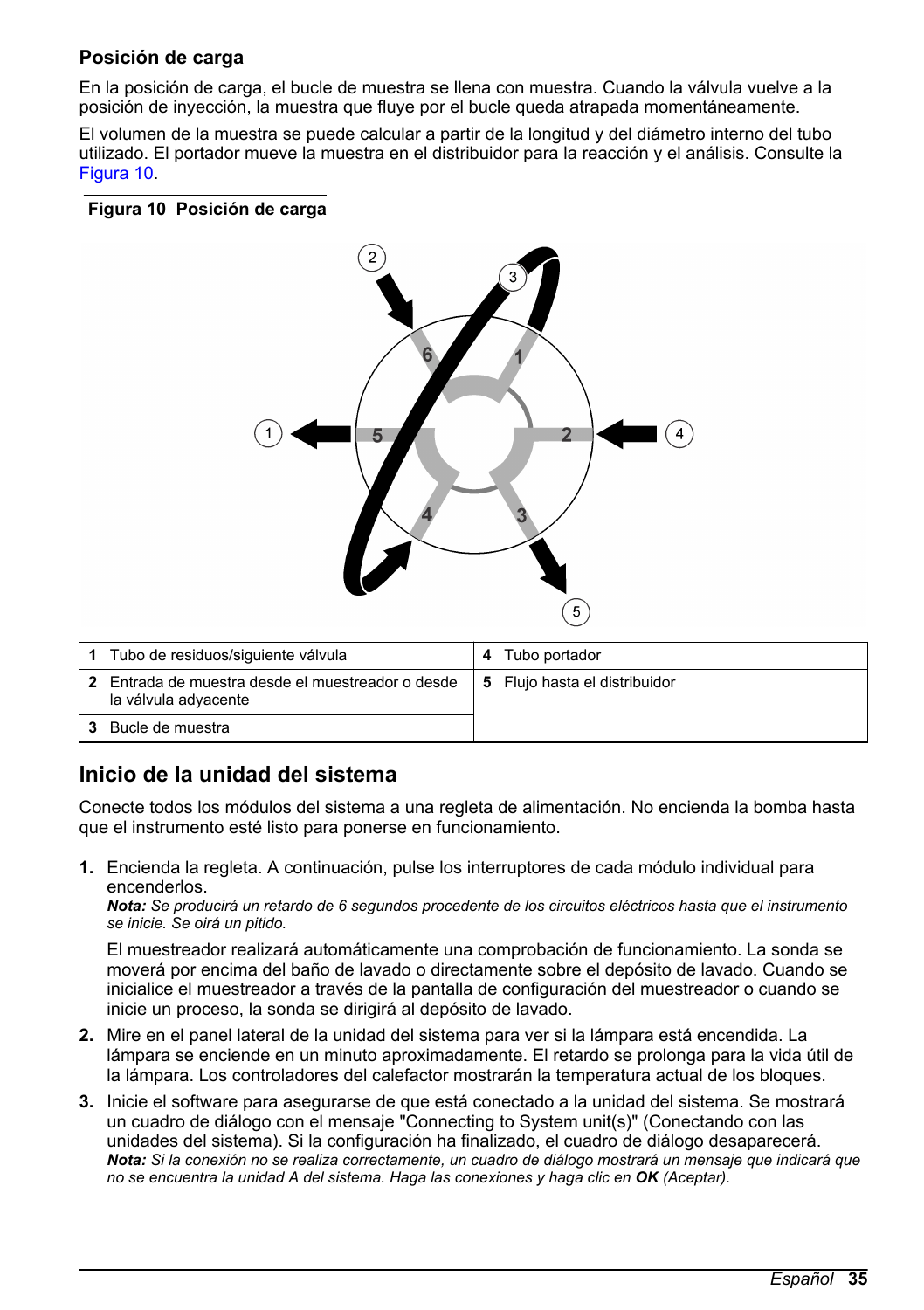### **Preparación del instrumento para el análisis**

Cuando finalice la puesta en marcha del sistema, prepare el instrumento para el análisis. Consulte la sección [Inicio de la unidad del sistema](#page-34-0) en la página 35.

- **1.** Asegúrese de que utiliza un detector especial para el análisis. La mayor parte de métodos QuikChem necesitan un módulo de detector fotométrico. *Nota: El canal de cromatografía iónica (CI) (opcional) usa un módulo de conductividad en lugar de un módulo de detector fotométrico.*
- **2.** Instale el distribuidor en el canal que procesará el análisis. Consulte el manual de instalación para obtener información sobre la instalación del distribuidor.
- **3.** Haga las conexiones fluídicas de todas las válvulas de inyección. Consulte la sección [Funcionamiento de la válvula de inyección](#page-32-0) en la página 33.
- **4.** Establezca todas las conexiones fluídicas de la celda de flujo con el detector.
- **5.** Coloque todos los tubos de la bomba en la bomba. El número de tubos de la bomba varía en función del método, pero el tubo de muestra y el tubo de lavado (para el muestreador) deben utilizarse para el análisis.
- **6.** Descargue agua desionizada por todos los tubos para asegurarse de que no hay fugas. Cuando es necesaria una columna (por ejemplo, para un análisis de nitratos u otro método), asegúrese de que la columna no está en línea. Retire la celda de flujo del detector y compruebe si existen fugas. Si no se encuentran fugas, ponga los reactivos en línea. *Nota: Asegúrese de leer las notas del método QuikChem relativas al inicio de métodos específicos.*
- **7.** Ajuste la temperatura del controlador del calentador en el software Omnion en la ficha Analito. Consulte el método QuikChem para ver los ajustes de temperatura. Consulte la ayuda en línea para obtener información sobre la configuración del calefactor.
- **8.** Si el sistema tiene un diluidor, coloque el tubo E del diluyente en el diluyente (es decir, agua desionizada). Coloque tubos de ensayo vacíos en la gradilla para tubos vacíos.
- **9.** Vierta los estándares de calibración en viales de estándar. Vierta algunas muestras en los tubos de muestra.
- **10.** Abra una hoja de trabajo del proceso o una hoja de trabajo nueva. La información en la hoja de trabajo (estándares y muestras) indica al instrumento qué análisis debe hacer e inicia el análisis. Consulte la sección [Calibración](#page-37-0) en la página 38.

### **Funcionamiento de la bomba**

Para utilizar un tubo nuevo de la bomba por primera vez, ponga la bomba en funcionamiento durante 10 minutos para obtener caudales de flujo constantes. En la Tabla 2 se muestran las funciones de cada botón de la bomba.

- **1.** Coloque todos los tubos de reactivo en los contenedores correspondientes o en agua desionizada.
- **2.** Antes de utilizar un reactivo, descargue agua desionizada en todos los tubos para detectar fugas.
- **3.** Si el distribuidor tiene una columna de cadmio, asegúrese de que se evita. El agua y el aire dañarán la columna.

*Nota: Para algunos métodos, es necesario mover algunos reactivos en primer lugar. Por ejemplo, el método TKN tiene una solución buffer que debe fluir en primer lugar para prevenir la aparición de un precipitado blanco en el tubo del distribuidor. Consulte el método QuikChem para obtener las instrucciones.*

| <b>Botón</b> | <b>Función</b>                                                                                                                                                                                                                   |  |
|--------------|----------------------------------------------------------------------------------------------------------------------------------------------------------------------------------------------------------------------------------|--|
| MIN (Mínimo) | Ajusta la velocidad de la bomba a 4.                                                                                                                                                                                             |  |
| MAX (Máximo) | Establece la velocidad en un máximo de 999. Debe mantenerse el botón pulsado<br>para mantener la velocidad máxima.<br>Nota: Si se pulsa este botón demasiado tiempo, la bomba se detendrá para impedir que se queme<br>el motor. |  |

**Tabla 2 Funciones de los botones de la bomba RP-150**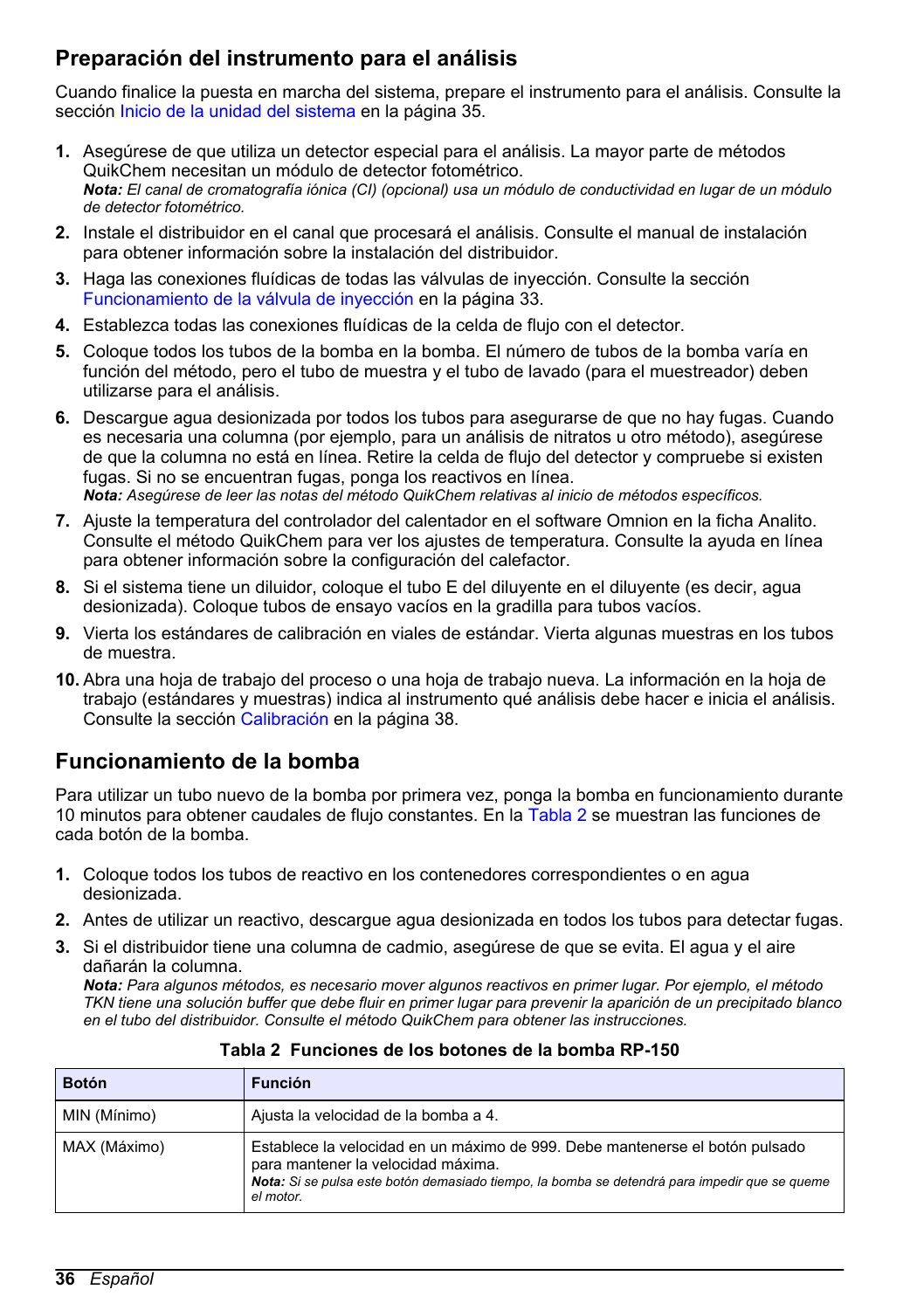#### **Tabla 2 Funciones de los botones de la bomba RP-150 (continúa)**

<span id="page-36-0"></span>

| <b>Botón</b>                                          | <b>Función</b>                                                                                                                                                                                                                                                                                                                                                                                                                                                                                                                                                                   |
|-------------------------------------------------------|----------------------------------------------------------------------------------------------------------------------------------------------------------------------------------------------------------------------------------------------------------------------------------------------------------------------------------------------------------------------------------------------------------------------------------------------------------------------------------------------------------------------------------------------------------------------------------|
| <b>NORMAL RUN (Proceso)</b><br>normal)                | El funcionamiento normal inicia la bomba y permite que el control remoto de la<br>bomba utilice la velocidad en espera, como se especifica en el software Omnion. La<br>bomba funciona a la velocidad mostrada. La velocidad normal es 35. Utilice las<br>flechasUP (Arriba) y DOWN (Abajo) para cambiar este ajuste.<br>Si el software Omnion se ha configurado para utilizar la velocidad en espera, la<br>bomba funciona muy lentamente y la pantalla muestra "rc 3" (velocidad de control<br>remoto 3).                                                                      |
| <b>MANUAL RUN/STOP</b><br>(Proceso<br>manual/detener) | El funcionamiento manual permite que la bomba anule el control remoto de la<br>velocidad en espera. Este botón alterna entre el control de velocidad manual y la<br>parada manual. Si la bomba está en funcionamiento, este botón detiene siempre la<br>bomba. Si la bomba no está en funcionamiento, este botón sique anulando el control<br>remoto desde el ordenador y ejecuta la bomba a la velocidad establecida.<br>El botón MANUAL RUN (Proceso manual) se utiliza generalmente para hacer que la<br>bomba vaya a la velocidad normal para llenar los tubos con reactivo. |
| Flecha UP (Arriba)                                    | Aumenta el ajuste de la velocidad de la bomba. Este botón no está en los modos MIN<br>(Mínimo) o MAX (Máximo).                                                                                                                                                                                                                                                                                                                                                                                                                                                                   |
| Flecha DOWN (Abajo)                                   | Disminuye el ajuste de la velocidad de la bomba. Este botón no está en los modos<br>MIN (Mínimo) o MAX (Máximo).                                                                                                                                                                                                                                                                                                                                                                                                                                                                 |

### **Apagado de la bomba**

Siga los pasos que se indican a continuación para apagar el sistema después de una operación o al final del día.

- **1.** Enjuague los tubos de reactivo con agua desionizada.
- **2.** Pulse el botón **MANUAL RUN/STOP** (Proceso manual/detener) para detener la bomba.
- **3.** Apague el interruptor de alimentación verde o la regleta.
- **4.** Libere todos los cartuchos. Si los tubos de la bomba quedan encajados durante unos minutos, se aplanarán y será necesario sustituirlos.
- **5.** Pulse el portacartuchos hasta que el cartucho del tubo de la bomba se libere de la bomba. El tubo de la bomba puede dejarse en los cartuchos. La palanca de tensión no tiene efecto alguno sobre el tubo de la bomba cuando el cartucho no está insertado.

### **Preparación de un colorante universal**

Para evaluar el funcionamiento del sistema, realice pruebas con el colorante universal en lugar de con los reactivos. Asegúrese de que el colorante universal que se suministra con el sistema se ha diluido de acuerdo con las indicaciones de la etiqueta. *Nota: El colorante no se detectará con el filtro de 880 nm.*

### **Controlador de la temperatura**

Consulte el software Omnion para configurar las propiedades del calefactor con la temperatura de funcionamiento (punto de ajuste) cuando envíe el punto de ajuste al elemento del calefactor y el punto de ajuste del proceso posterior. La temperatura puede observarse en tiempo real en el software y desde el controlador en el conjunto del calefactor. Para obtener más información consulte la guía de ayuda de Omnion.

*Nota: Ajuste siempre la temperatura del proceso y del proceso posterior en el software Omnion.*

### **Preparación del diluidor**

Para los sistemas que usan el diluidor PDS200, asegúrese de colocar el tubo de diluyente en el diluyente (normalmente agua desionizada). Todas las diluciones activadas se completarán al final del proceso de bandeja. Todas las diluciones necesarias terminarán en el momento en que la muestra esté en la secuencia de proceso de bandeja.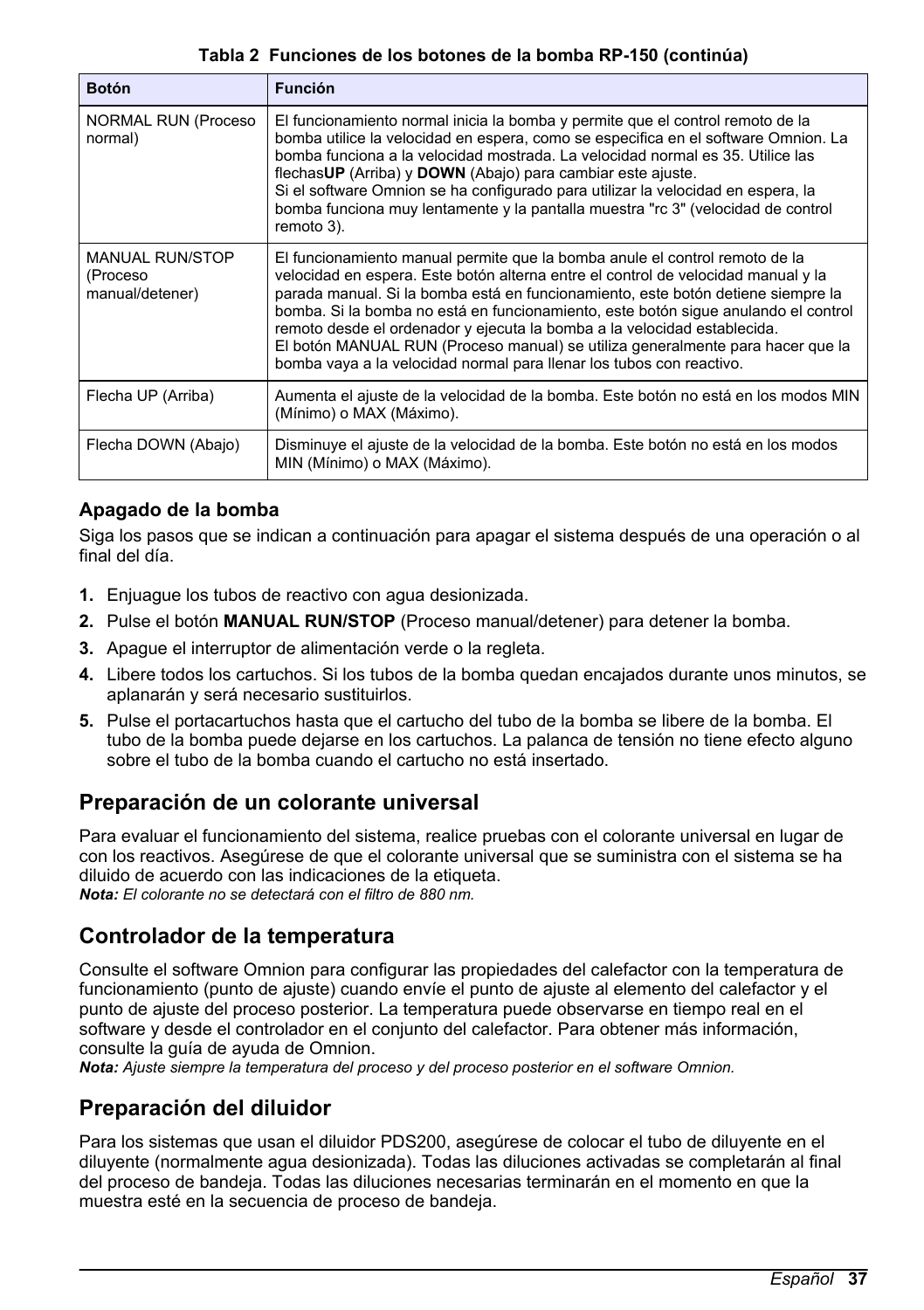<span id="page-37-0"></span>**Diluciones activadas:** el instrumento reconoce una muestra que esté por encima del rango de concentración del método. El límite predeterminado es un 10% superior al área del estándar de mayor concentración. Por encima de este limite, el diluidor diluye automáticamente todas las muestras con una concentración superior a la establecida. Esta función debe seleccionarse en la tabla de analitos del software Omnion.

**Diluciones solicitadas:** configure el factor de dilución para una muestra específica. Este factor se especifica en la hoja de trabajo del proceso. Para obtener más información, consulte la guía de ayuda de Omnion.

*Nota: Las diluciones solicitadas se pueden usar para hacer estándares de calibración a partir de un estándar de serie. Asegúrese de que la bandeja incluye todos los estándares de calibración. Utilice el mismo número de cubeta para todos ellos (por ejemplo, cubeta 15). Coloque el estándar de serie en dicha cubeta (por ejemplo, 15). Indique el factor de dilución para cada estándar de calibración según corresponda.*

El sistema del diluidor necesita una gradilla para tubos vacíos para llevar a cabo las diluciones. El muestreador de la serie ASX-520 tiene la cuarta gradilla reservada para tubos vacíos.

### **Configuración de la temporización de la válvula**

Asegúrese de que la temporización de la válvula es correcta. Si no fuese así, puede producirse la ausencia de picos, la presencia de puntas de aire o picos imprecisión muy pequeños. Ajuste el parámetro del periodo de ciclo como se especifica en el método QuikChem. Cuando se utilizan varios métodos simultáneamente, utilice el ciclo con el periodo más largo en el método QuikChem. Para asegurarse de que la temporización de la válvula es correcta, siga los pasos que aparecen a continuación.

*Nota: El valor del tiempo que tarda la muestra en alcanzar la válvula de los canales 2 y superiores se mide desde el momento en que el colorante llega a la válvula, mientras pasa por todos los bucles de muestra y hasta que llega al puerto 6 del canal. Se debe introducir este valor para todos los canales que se utilicen.*

- **1.** Coloque el colorante universal como muestra.
- **2.** Observe el cilindro de muestra y registre el tiempo que tarda en atravesar el tubo de ensayo y llegar hasta el puerto 6. Empiece a contar cuando la sonda de muestra entre en el tubo de ensayo.
- **3.** Deje de contar cuando el colorante llegue al puerto 6 de la válvula que se está midiendo. Este tiempo es el tiempo que la muestra tarda en llegar a la válvula.

### **Configuración de la temporización del muestreador**

Siempre que sea posible, configure la temporización del muestreador con los valores especificados en el método Lachat. Cuando necesite menos muestra para el análisis, realice los siguientes pasos.

- **1.** Disminuya el periodo de muestra.
- **2.** Pruebe el nuevo ajuste de temporización de proceso con colorante. Consulte la sección [Preparación de un colorante universal](#page-36-0) en la página 37. Si se produce alguna de estas condiciones, el ordenador mostrará un mensaje de error:
	- El valor del periodo de muestra más el de la sonda mínima en el periodo de lavado es superior al del periodo del ciclo del método.
	- El valor del periodo de carga más el del periodo de inyección es superior al periodo del ciclo del método.

# **Calibración**

Después de instalar el distribuidor, consulte el método QuikChem para obtener los detalles de la calibración.

- **1.** Conecte la alimentación. Asegúrese de que todos los componentes del sistema están encendidos.
- **2.** Abra el software Omnion.
- **3.** Abra un archivo de ejecución.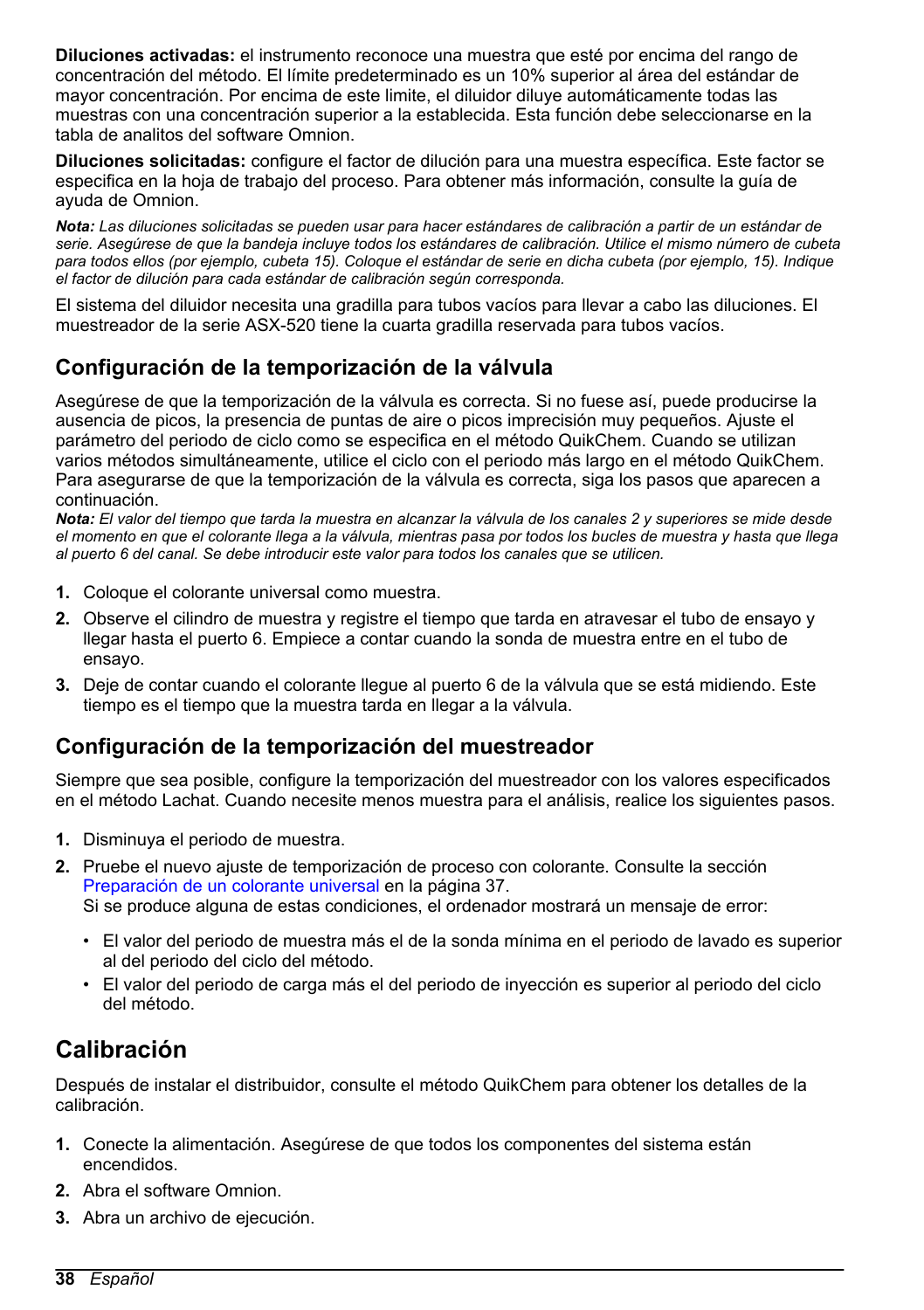- <span id="page-38-0"></span>**4.** Prepare los reactivos.
- **5.** Instale el distribuidor.
- **6.** Descargue agua desionizada a través del distribuidor.
- **7.** Compruebe que el sistema no presenta fugas. Si no encuentra fugas, haga funcionar el sistema con los reactivos.
- **8.** Prepare los estándares de calibración.
- **9.** Instale los estándares de calibración y las muestras en el muestreador.
- **10.** Prepare la concentración en Run properties > Samples (Propiedades del proceso >Muestras).
- **11.** Inicie el proceso con los estándares de calibración y las muestras.
- **12.** Cuando el análisis se haya completado, imprima/exporte el informe. Para ver las opciones de impresión, consulte la ayuda en línea.
- **13.** Inicie el procedimiento de apagado para enjuagar el sistema. Consulte la sección Apagado del sistema en la página 39.

# **Apagado del sistema**

**1.** Para utilizar un distribuidor con una columna (p. ej., de cadmio para nitratos), desconecte la columna. Coloque la válvula de conmutación en la posición de derivación. Si el distribuidor tiene una columna, pero no tiene una válvula de conmutación, apague la bomba y cambie la columna por una pieza de tubo de teflón. Inicie la bomba. *Nota: Algunos métodos requieren que algunos reactivos (típicamente el buffer) se retiren en último lugar.*

*Consulte el método QuickChem para obtener las instrucciones.*

- **2.** Retire los tubos de cada reactivo y enjuague los tubos y los pesos de vidrio. Mantenga los tubos y los pesos en soluciones de enjuague.
- **3.** Si el método QuikChem recomienda una solución de enjuague, sumerja todos los tubos de transmisión de reactivo en la solución y bombee durante cinco minutos a velocidad estándar. *Nota: Este es el paso crítico en el mantenimiento preventivo de los distribuidores.*
- **4.** Sumerja los tubos de transmisión en agua desionizada y deje que el sistema enjuague durante 10 minutos a velocidad estándar.
- **5.** Si el distribuidor no se va a utilizar durante más de tres días o si se retira y almacena:
	- **a.** Retire los tubos de transmisión del agua desionizada.
	- **b.** Utilice la bomba para extraer todo el líquido del distribuidor.
- **6.** Apague la bomba. Suelte los cartuchos de tubo de la bomba.
- **7.** Cierre todos los archivos del ordenador.
- **8.** Apague la regleta.

*Nota: Si no se especifica una temperatura de punto de ajuste más baja en el software, el controlador del calefactor permanece en la temperatura de ajuste original. Si el método requiere una temperatura superior a 60 ºC (140 ºF), baje el ajuste de la temperatura a 60 ºC (140 ºF) o menos antes de apagar el sistema.*

# **Solución de problemas**

### **Realización de una prueba de la bomba**

Para asegurarse de que la velocidad de la bomba es correcta, siga los pasos que aparecen a continuación.

- **1.** Utilice un reloj preciso o un cronómetro para medir el tiempo que la bomba tarda en hacer 10 revoluciones.
- **2.** Quite todos los cartuchos de la bomba. Busque las marcas de índice como se muestra en la [Figura 11](#page-39-0). Las marcas de índice permiten contar las revoluciones de la bomba. Mueva manualmente los rodillos con el fin de encontrar la marca de índice en el soporte de montaje de los rodillos. Si las marcas son difíciles de leer, realice nuevas marcas de índice con un marcador.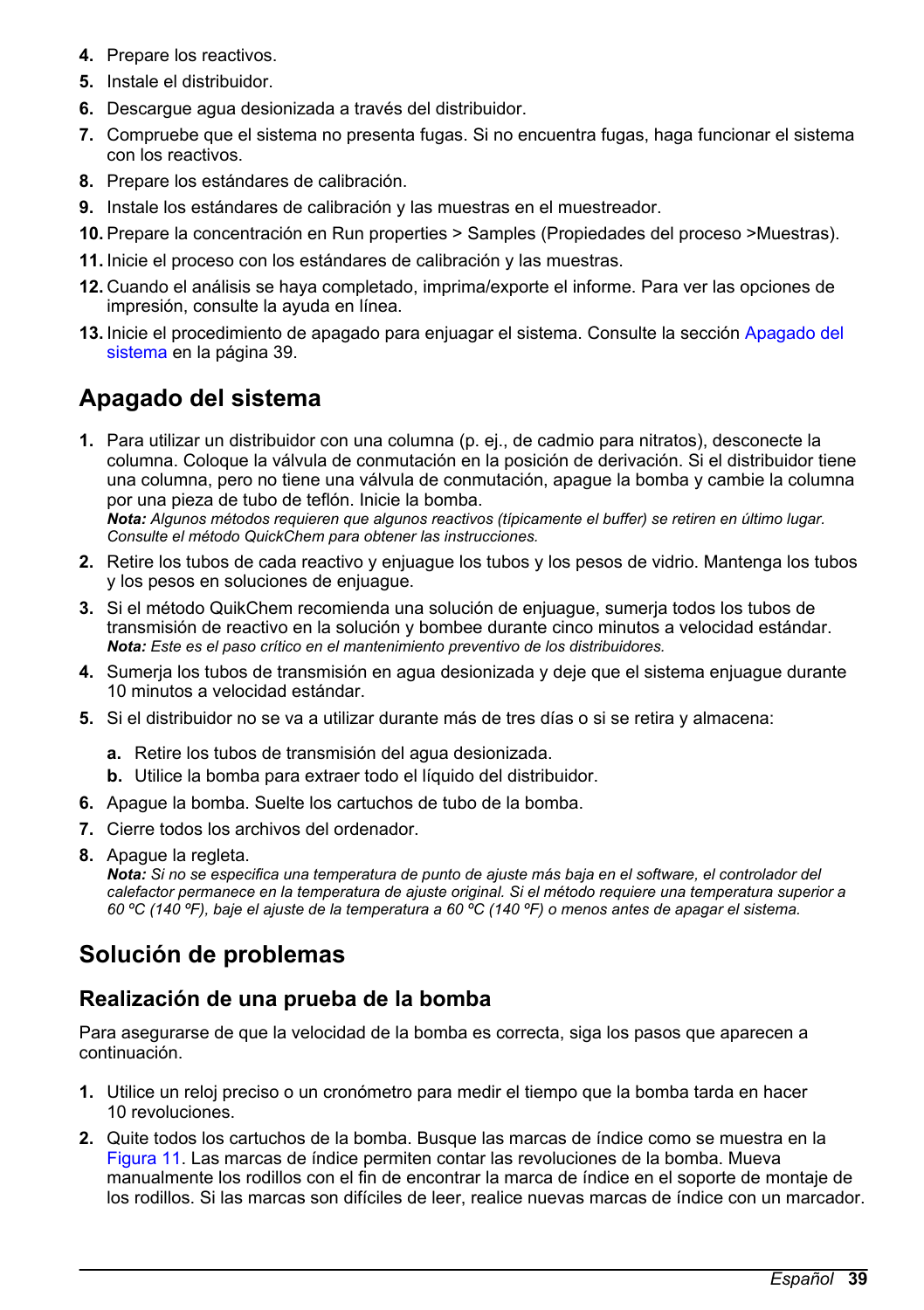- <span id="page-39-0"></span>**3.** Conecte un tubo nuevo de la bomba verde-verde. Asegúrese de que la palanca de tensión está colocada correctamente en la posición de las 12 en punto (vertical).
- **4.** Conecte la alimentación de la bomba. Pulse **NORMAL RUN** (Proceso normal). En la pantalla se deberá mostrar una velocidad de 35 para continuar con esta prueba. Si en la pantalla se muestra algo diferente, consulte el manual de instalación.
- **5.** Utilice un reloj preciso o un cronómetro para medir el tiempo que la bomba tarda en hacer 10 revoluciones. Asegúrese de que el tiempo es de 50 segundos ±1 segundo.
- **6.** Si el tiempo registrado es inferior a 49 segundos o superior a 51 segundos, póngase en contacto con el servicio de asistencia técnica o con un representante de ventas local para obtener ayuda.

**Figura 11 Marcas de índice en la bomba**

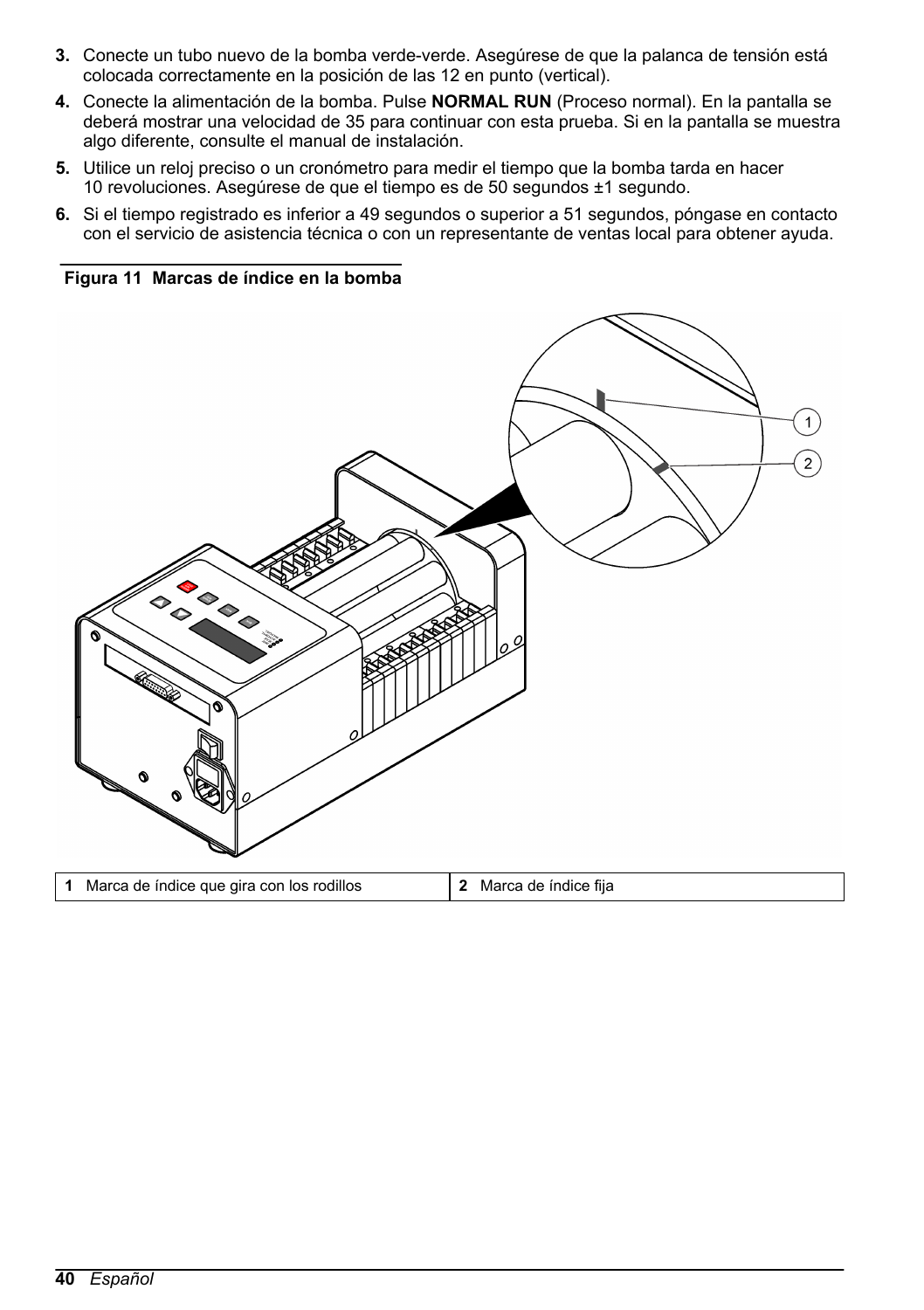# <span id="page-40-0"></span>目录

| 基本信息 第41            | 校准 第 50   |
|---------------------|-----------|
| 已安装的 Omnion 软件 第 42 | 关闭系统 第50  |
| 操作 第 42             | 故障排除 第 51 |

# 基本信息

对于因本手册中的任何不足或遗漏造成的直接、间接、特别、附带或结果性损失,制造商概不负责。 制造商保留随时更改本手册和手册中描述的产品的权利,如有更改恕不另行通知或承担有关责任。修 订版可在制造商的网站上找到。

# 安全信息

对于误用和滥用造成的产品损坏,制造商概不负责,包括但不限于:直接、附带和间接的损坏,并且对于适用法律 允许的最大程度的损坏也不承担任何责任。 用户唯一的责任是识别重大应用风险和安装适当的系统,以在设备可能 出现故障时保护整个操作过程。

注 意

请在拆开本设备包装、安装或使用本设备前,完整阅读本手册。特别要注意所有的危险警告和注意事 项。否则,可能会对操作者造成严重的人身伤害,或者对设备造成损坏。

确保设备提供的保护没有受损。请勿以本手册指定方式之外的其它方式使用或安装本设备。

# 危险信息使用



# 警告标签

请阅读贴在仪器上的所有标签和标记。 如未遵照这些安全标签的指示操作,则可能造成人身伤害或仪 器损坏。 仪器上的符号在手册中通过警告说明参考。

| И | 本符号如果出现在仪器中, 则表示参考说明手册中的操作和/或安全信息。                                 |
|---|--------------------------------------------------------------------|
|   | 标有此符号的电气设备在欧洲不能通过家庭或公共垃圾系统进行处理。请将老旧或报废设备寄回至制造<br>商处进行处置, 用户无需承担费用。 |
|   | 此标志指示存在电击和/或电死危险。                                                  |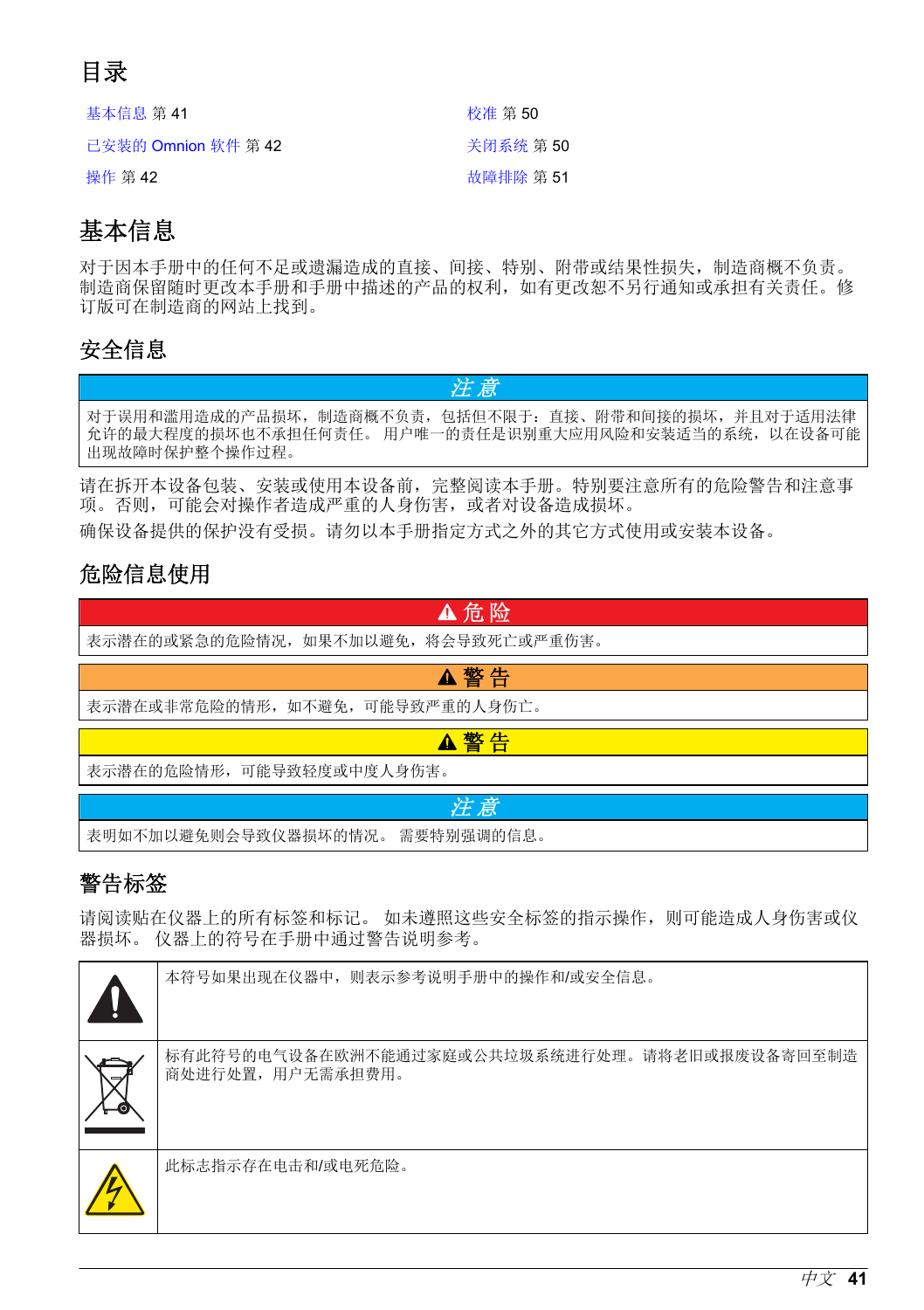<span id="page-41-0"></span>

| $\Lambda$ o | 此标志指示需要戴上防护眼镜。             |
|-------------|----------------------------|
|             | 此标志指示标记的部件可能很热, 接触时务必小心谨慎。 |
|             | 仪表上如有此标志, 则指示保险丝或者限流装置的位置。 |
|             | 此标志指示物体很重。                 |

# 已安装的 **Omnion** 软件

本仪器与安装到计算机上的 Omnion 软件一同使用。有关具体信息,请参阅 Omnion 文档。

# 操作

# 操作简介



化学品暴露风险。 遵守实验室安全规程,穿戴适用于所处理化学品的所有个人防护装备。 有关安全协 议,请参阅当前安全数据表 (MSDS/SDS)。



▲警告

火灾危险。 在使用设备过程中如果涉及易燃液体,用户有责任确保采取充分的防范措施。 务必遵守正确 的用户防范措施及安全协议。 包括但不限于控制溢出或渗漏物、保持良好通风、现场守护以及确保通电 状态下有人看管仪器。

QuikChem® 系统运用流动注入分析的原理自动执行湿化学测定。此泵从进样器抽取试样并送往注射 阀。同时,通过系统不断泵送试剂。试样装载进一个或多个注射阀的样品回路。然后,注射阀根据载 液流连接样品回路。这将使试样从样品回路中流出并进入歧管。

试样和试剂然后在歧管(反应模块)内混合,在此试样可以被稀释、浓缩、透析、萃取、制备和衍 生。在层流条件下的狭窄管路内进行混合。对于各种方法,操作参数经优化可实现高样品处理量、高 精确度和高准确度。FIA 峰形是瞬时状态,并显示正常采用的非稳定态条件。FIA 中通常没有平衡。

# 歧管图和符号

[图](#page-42-0) 1 显示了针对分析器的歧管图示例。歧管图可显示背压回路。有关详细信息,请参阅维护与故障排 除手册。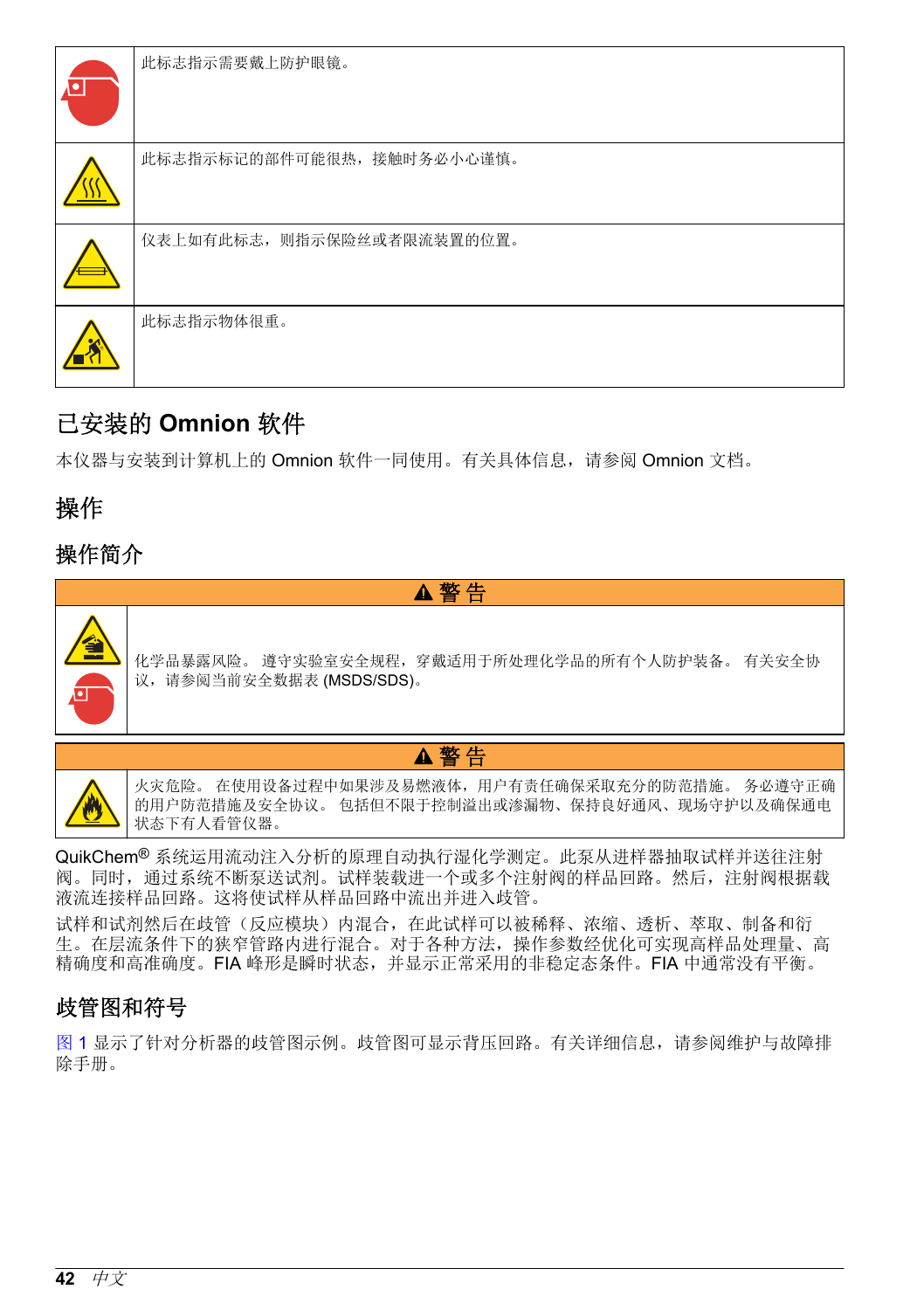### <span id="page-42-0"></span>图 **1** 歧管图



|   | 试样 (绿色) |    | 试剂连接至歧管           |
|---|---------|----|-------------------|
| 2 | 载液      | 8  | 进样针漂洗             |
| 3 | 泵流      | 9  | 流通池               |
|   | 4 进样针冲洗 | 10 | 至废液               |
| 5 | 试剂      |    | 11 至下一个阀的阀口 6 或废液 |
| 6 | 试剂      | 12 | 泵                 |

### 混合线圈符号

混合线圈符号旁的数字表示线圈支架的长度。线圈支架的长度通过孔与孔之间计算。混合线圈通常带 有缠绕在线圈支架上的 0.8 mm 内径 Teflon 管。各 QuikChem 方法规定了 Teflon 管缠绕在线圈支架 上的长度。请参阅 图 2。

#### 图 **2** 混合线圈符号



#### 注射阀符号

请参阅 [图](#page-43-0) 3。注射阀位于系统单元每个通道的左侧。六边形周围的数字表示阀上的六个阀口。"之"字形 或线圈符号表示样品回路。样品回路管道连接在阀口 1 和阀口 4 之间。此管道的长度如歧管图所示。 请参阅 QuikChem 方法。六边形引出的管线是连接到阀口的 Teflon 管。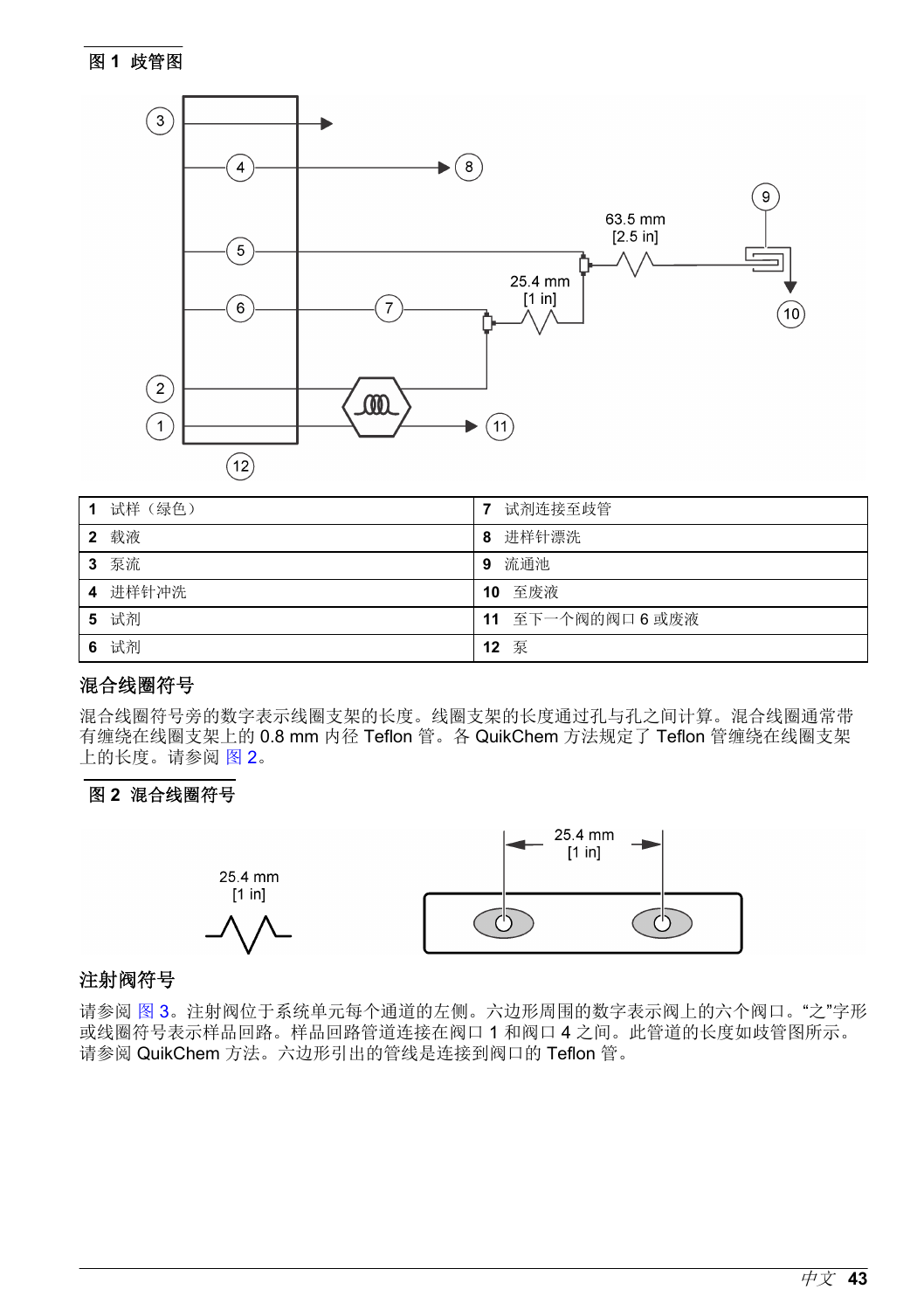### <span id="page-43-0"></span>图 **3** 注射阀符号



### 泵和泵流向符号

图 4 显示试剂泵。顶部箭头显示泵流向。其下方的管路是指连接到进样器清洗剂容器的冲洗水管。清 洗管路连接到清洗剂容器的底部接头。

#### 图 **4** 泵和泵流向符号



| 试样 (绿色或紫色)    | 至清洗槽入口          |
|---------------|-----------------|
| 载液            | 显色剂<br>-5       |
| 连接去离子水泵管<br>3 | 泵管<br>(颜色)<br>6 |

### 试剂管线表示图

试剂和试样管用一条穿过矩形的直线显示。请参阅 [图](#page-44-0) 5。指定的颜色为用于该管线的泵管标签颜色。 所有泵管两边各有不同颜色标签,以显示该管的内径。试剂管有一个用于显示流经试剂管溶液的标 签。载液管始终连接到阀的阀口 2。试样管始终连接到阀的阀口 6。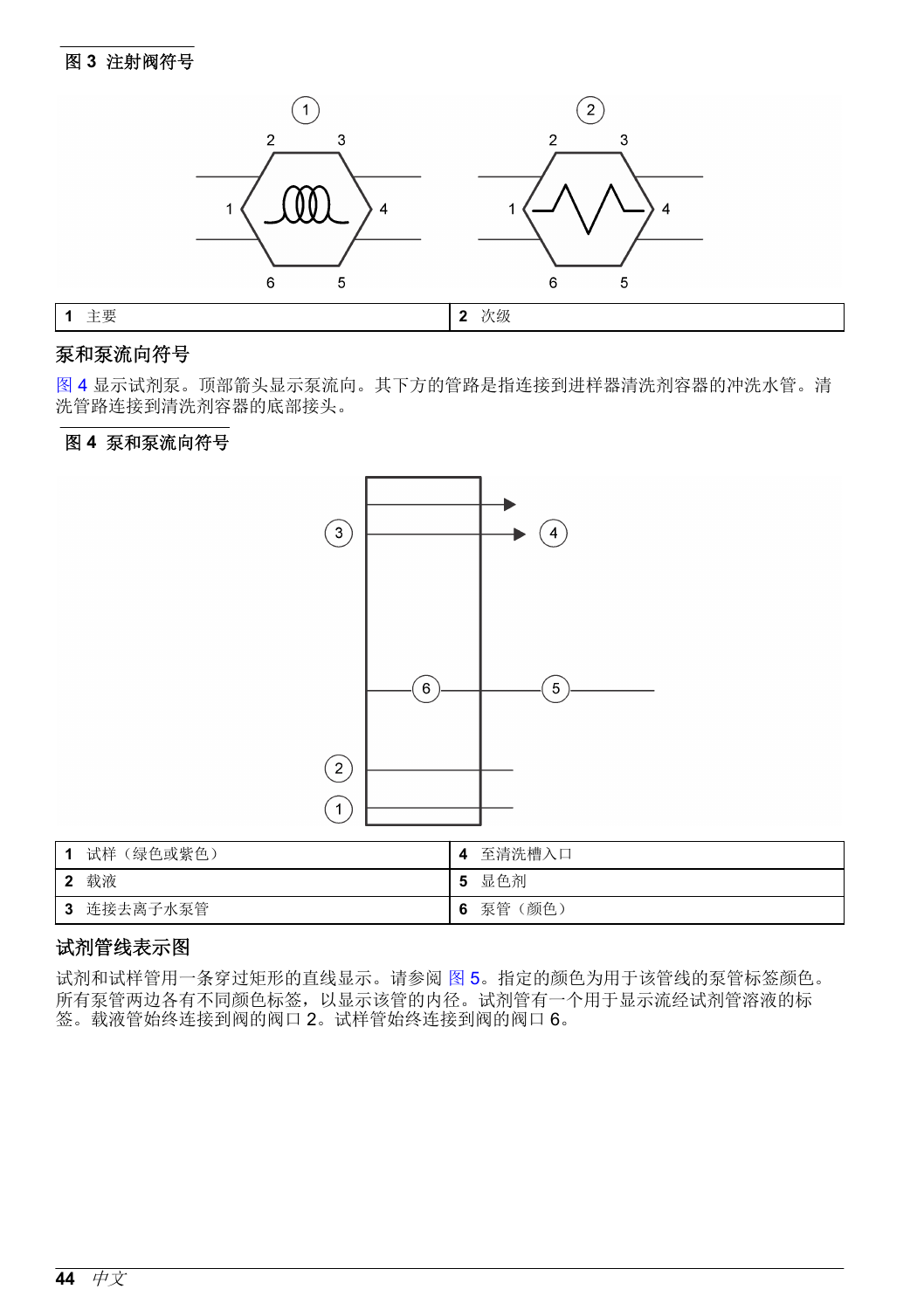#### <span id="page-44-0"></span>图 **5** 试剂管线表示图



| 绿色<br>试样                      | '颜色)<br>泵管<br>ν |
|-------------------------------|-----------------|
| 载液<br>$\overline{\mathbf{2}}$ | !色剂<br>显<br>4   |

#### **T** 形管连接器符号

两根试剂管路的每个交点表示一个 T 形管连接器。请参阅 图 6。T 形管连接器混合两种试剂。T 形管 具有三个端口。两个侧端口(入口)连接至两根试剂管路。顶部端口(出口)可连接至混合线圈或歧 管图中显示的一项。



#### 加热器部件标志

图 7 显示安装在系统单元上的加热器部件。按示例中图表指定的温度(60℃ (40℉))设定加热器。 QuikChem 方法显示了在加热器部件上卷绕的管道长度。





### 注射阀操作

阀门具有定子和转子。请参阅 [图](#page-45-0) 8。转子有三个通道。液体从通道流过。通道和与定子上阀口的对齐 情况控制液体流过阀门的方向。有关六阀口注射阀上的阀口信息,请参阅[表](#page-45-0) 1。注射阀具有两个位 置:注入位置和装载位置。请参考 [注入位置](#page-45-0) 第 46 和 [装载位置](#page-46-0) 第 47。阀在这两个位置之间双向 移动。当系统未运行时,阀保持在注入位置。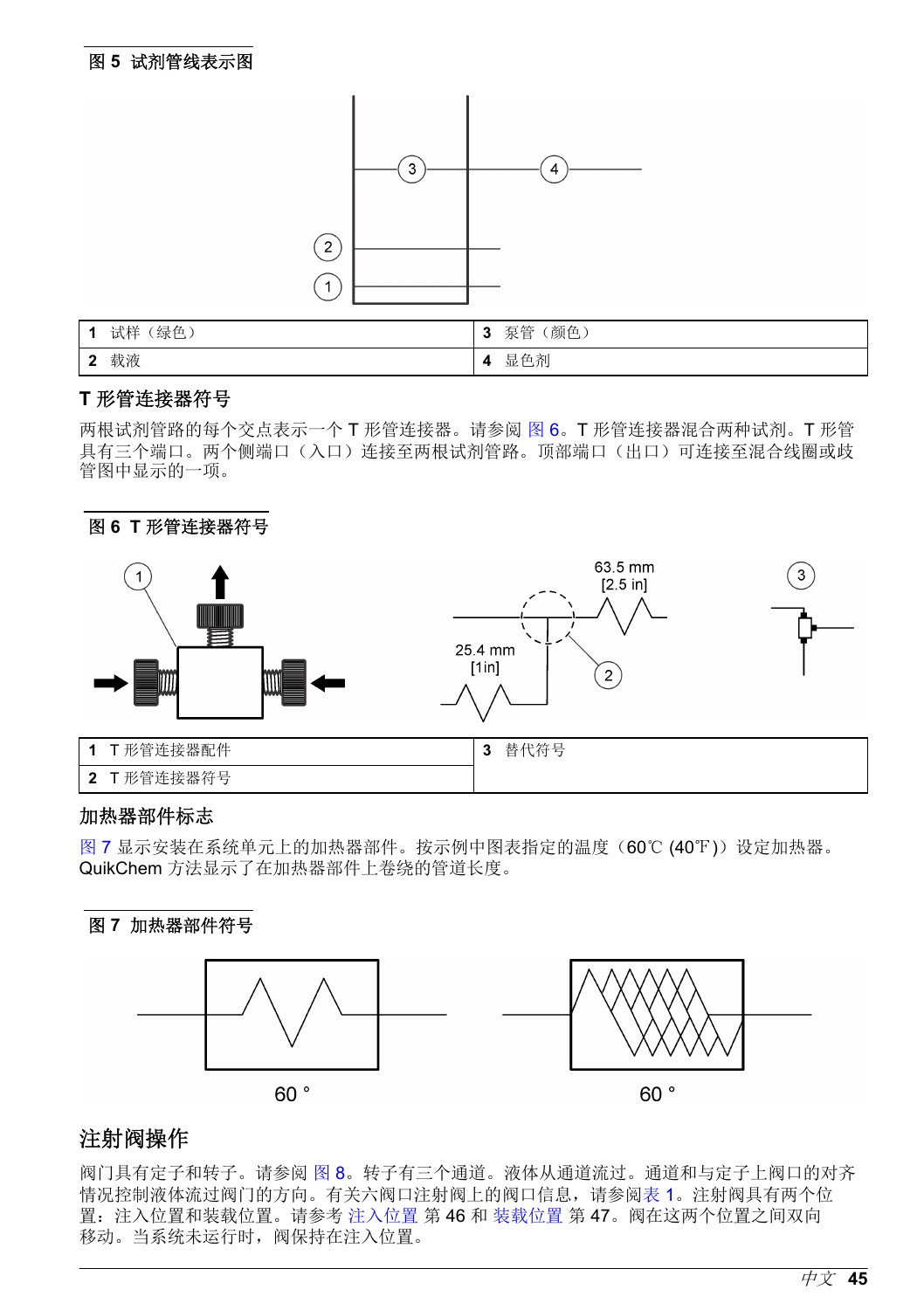<span id="page-45-0"></span>

#### 表 **1** 阀口连接

| 阀口连接 | 说明                                                                                                                                                                |
|------|-------------------------------------------------------------------------------------------------------------------------------------------------------------------|
| 采样管  | 试样由进样器或进样针移至注射阀上的阀口 6。                                                                                                                                            |
| 样品回路 | 阀口 1 和 阀口 4 之间有管道连接。样品回路确定置于歧管上用于分析的试样体积。                                                                                                                         |
| 载液管  | 载液是一种人造空白溶液,可移动歧管上的试样。载液管输入始终与阀口 2 相连。QuikChem 方法中指<br>定了用于分析的载液和载液管。                                                                                             |
| 歧管   | 载液流从阀上的阀口3流出,并流至歧管。                                                                                                                                               |
| 废液管  | 只使用一个通道时, 废液管将连接到注射阀上的阀口 5。同时使用两个或多个通道时, 第一个注射阀上<br>的阀口5将连接到第二个注射阀的阀口6。第二个注射阀上的阀口5与废液管或该系列中下一个阀相<br>连。阀口 5 和 6 之间通过 15 cm 长、内径为 0.8 mm 的 Teflon <sup>®</sup> 管连接。 |

### 注入位置

在注入位置,载液通过样品回路流进歧管。当阀门移向装载位置时,部分载液将会装入样品回路中。 在注入位置装入样品回路的载液由试样流移至废液。试样流流过样品回路,然后进入废液。

当阀门返回注入位置时,载液流流向阀口 2,然后流向阀口 1,最后流过样品回路。载液通过阀口 3 将 试样移出,并流向歧管。试样流进入阀口 6,再从阀口 5 排出至废液。请参阅 [图](#page-46-0) 9。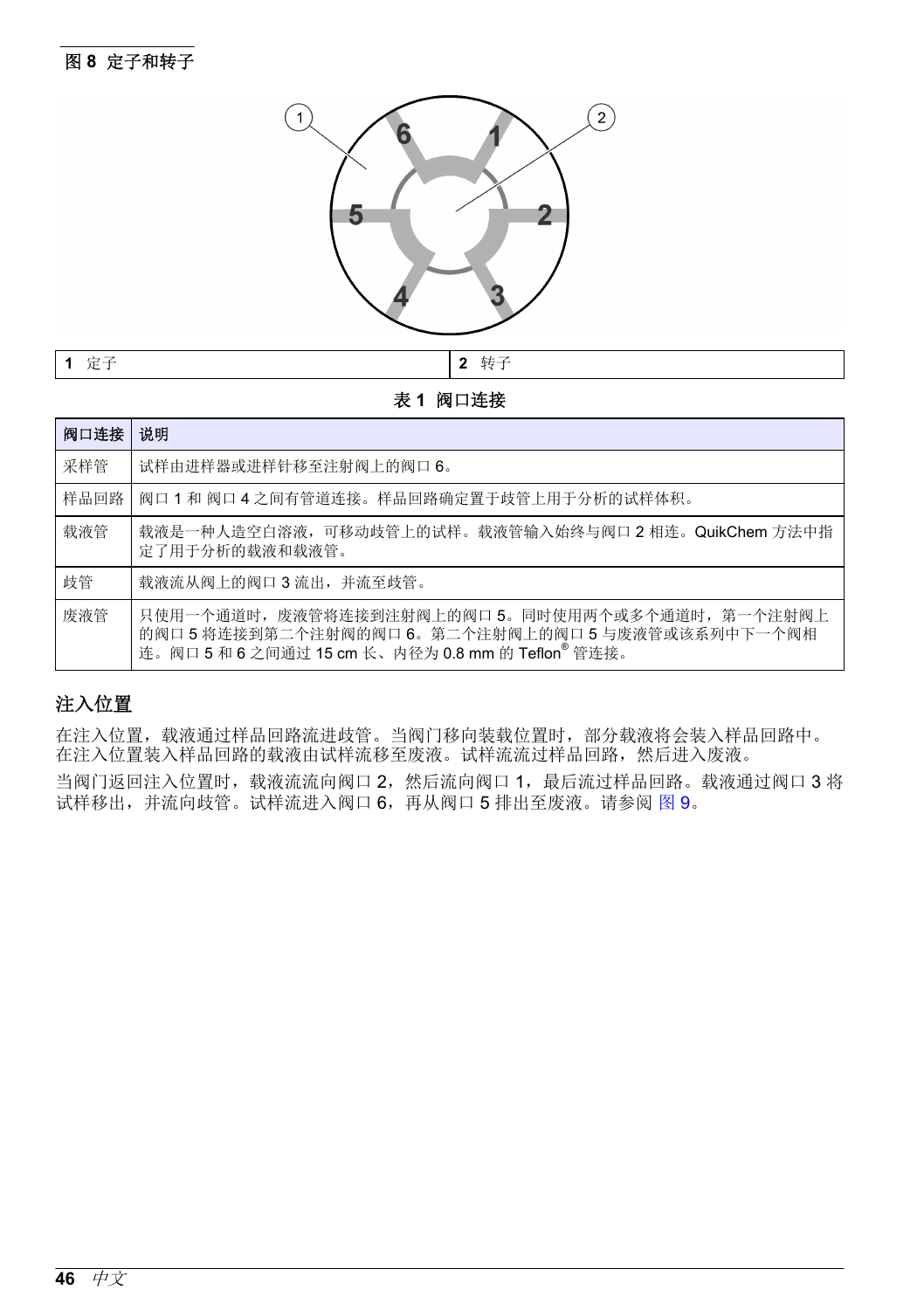<span id="page-46-0"></span>

|   | 废液管/下一个阀         | 4 | 载液管线输入 |
|---|------------------|---|--------|
|   | 2 来自进样器或相邻阀的试样输入 | 5 | 流至歧管   |
| 3 | 样品回路             |   |        |

### 装载位置

在装载位置,样品回路充满试样。阀移回注射位置时,可瞬间装入流经样品回路的试样。 可通过所用管路的长度和内径计算试样体积。试样由载液移至歧管以便进行反应和分析。请参阅 图 10。

### 图 **10** 装载位置



|     | 废液管/下一个阀         |   | 载液管  |
|-----|------------------|---|------|
|     | 2 来自进样器或相邻阀的试样输入 | 5 | 流至歧管 |
| - 3 | 样品回路             |   |      |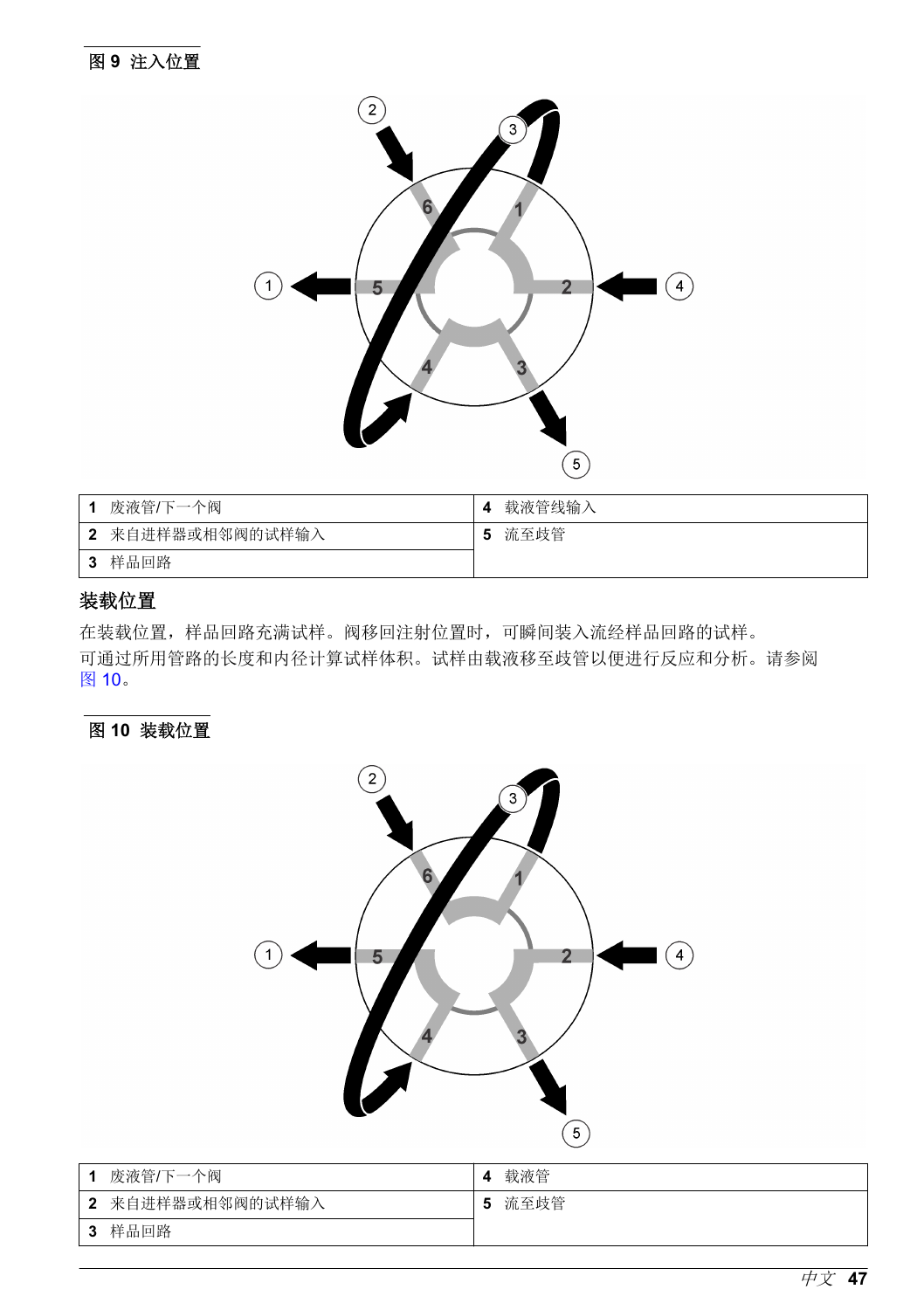# 启动系统单元

将系统的所有模块连接到电源插座。在仪器操作准备就绪前,请勿将泵设置为开。

**1.** 将电源插座设置为开。然后,将各个单独模块的开关设置为开。 注: 启动仪器时,电源电路会产生 *6* 秒的延迟。此时会听见哔哔声。

进样器自动完成运行检查。进样针会移到洗槽上方或直接移到清洗池上方。进样器通过进样器配置 屏幕初始化或启动运行时,进样针会进入清洗池内。

- **2.** 仔细检查系统单元的侧板,查看灯是否点亮。灯会在一分钟左右后点亮。此延迟延长了灯的使用寿 命。加热器控制器显示加热板的当前温度。
- **3.** 启动软件以确保此软件与系统单元相连。对话框显示为"Connecting to System unit(s)(正在连接至 系统单元)"。设置完成后,对话框会消失。 注: 如果连接不正确,对话框会显示说明无法找到系统单元 *A* 的消息。进行连接并单击 *OK*(确定)。

# 准备分析仪器

系统启动完成后,准备分析仪器。请参阅 启动系统单元 第 48。

- **1.** 确保使用特殊检测器进行分析。对于大多数 QuikChem 方法而言,必须使用光度检测器模块。 注: 离子色谱 *(IC)* 通道(选件)通常使用电导检测器模块,而不是光度检测器模块。
- **2.** 在将要进行分析的通道上安装歧管。请参阅安装手册,了解歧管安装信息。
- **3.** 进行所有注射阀流路连接。请参阅 [注射阀操作](#page-44-0) 第 45。
- **4.** 建立至检测器的所有流动池流路连接。
- **5.** 在泵上安装好所有泵管。因方法不同,泵管数量也不同,但任何方法都必须使用进样管和清洗管 (用于进样器)进行分析。
- **6.** 用去离子水冲洗所有管道,确保无泄漏。如果必须使用镉柱(如用于硝酸盐分析或其他方法),确 保镉柱未在管内。从检测器上拆下流通池,并检查有无泄漏。如果未发现泄漏,则将试剂注入管 内。

注: 请务必阅读 *QuikChem* 方法说明,了解具体方法的启动。

- **7.** 在 Omnion 软件的"Analyte(待测物)"选项卡下,设定加热器控制器的温度。有关温度设置,请参 阅 QuikChem 方法。有关加热器配置信息,请参阅联机帮助。
- 8. 如果系统带有稀释器,将稀释液管 E 放入稀释液(即去离子水)中。在空管架上放置一些空试 管。
- **9.** 将校准标样倒入标准瓶中。将一些试样倒入试管中。
- **10.** 打开"运行工作表"或打开新工作表。工作表中的信息(标样和试样)告诉仪器进行哪种分析并开始 分析。请参阅 [校准](#page-49-0) 第 50。

### 操作泵

首次使用新的泵管时,使泵运转 10 分钟以便得到恒定的流速。表 2 显示泵上各按钮的功能。

- **1.** 将所有的试剂管放入对应的容器或去离子水中。
- **2.** 使用试剂之前,用去离子水冲洗所有管路以查找泄漏。
- **3.** 如果歧管中有镉柱,确保其为旁路。水和空气会对镉柱造成损害。 注: 对于某些方法,有必要先移动一些试剂。例如,*TKN* 方法具有必须首先流动的缓冲液,避免在歧管管路内 产生白色沉淀物。有关说明,请参阅 *QuikChem* 方法。

#### 表 **2 RP-150** 泵按钮功能

| 按钮         | 功能                                                              |
|------------|-----------------------------------------------------------------|
| <b>MIN</b> | 设置泵速为4。                                                         |
| l MAX      | 将速度设置为最大值999。按钮处于按下状态以便保持最大速度。<br>注: 如果此按钮按下时间过长, 泵会停止, 以防马达烧坏。 |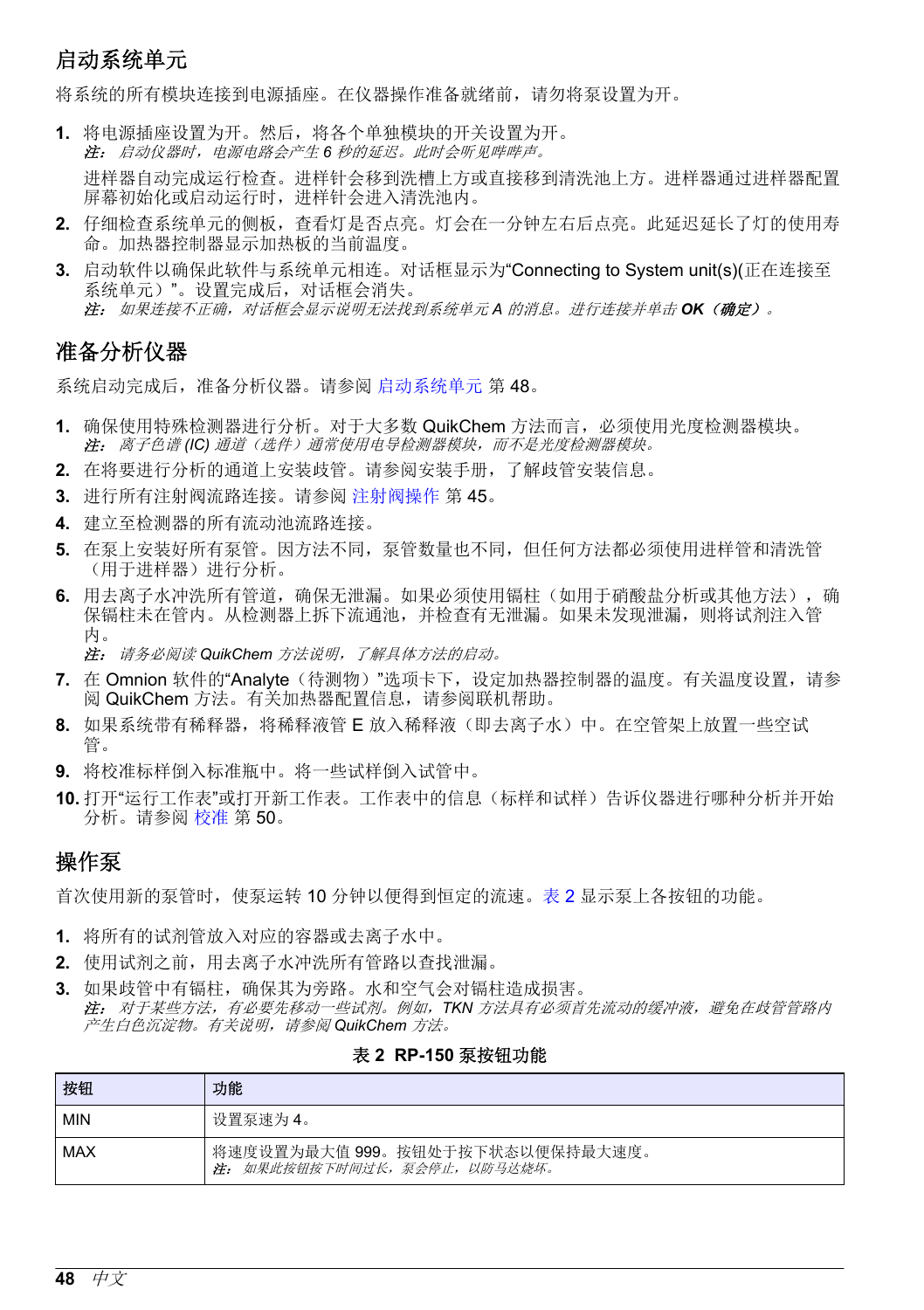#### 表 **2 RP-150** 泵按钮功能 (续)

<span id="page-48-0"></span>

| 按钮                                       | 功能                                                                                                                                                                        |
|------------------------------------------|---------------------------------------------------------------------------------------------------------------------------------------------------------------------------|
| NORMAL RUN (F<br>常运行)                    | 正常操作可启动泵,并可由 Omnion 软件在一次或批次运行结束后远程控制规定的泵机待机<br>速度。此泵按照所示速度运行。正常速度为35。使用 UP (向上) 和 Down (向下) 箭头更<br>改此设置。<br>如果 Omnion 软件设置为"待机"速度,泵运行会非常缓慢,显示屏上显示为"rc 3" (远程控制<br>速度 3)。 |
| <b>MANUAL RUN/</b><br>STOP (手动运<br>行/停机) | 手动运行可使泵忽略远程控制的待机速度。此按钮可在手动速度控制和手动停机之间切换。<br>如果泵在运行中, 此按钮会使泵停止。如果泵未运行, 此按钮仍然会忽略计算机的远程控制<br>并使泵以设定速度运行。<br>手动运行按钮常用于使泵以正常速度将试剂注入管中。                                         |
| 向上箭头                                     | 增加泵速度设置。此按钮在 MIN 或 MAX 模式中不起作用。                                                                                                                                           |
| 向下箭头                                     | 减小泵速度设置。此按钮在 MIN 或 MAX 模式中不起作用。                                                                                                                                           |

#### 关闭泵

操作结束和/或一天结束后,完成以下步骤以便关闭系统。

- **1.** 使用去离子水冲洗试剂管。
- 2. 按下 MANUAL RUN/STOP (手动运行/停机)按钮, 使泵停止运行。
- **3.** 将绿色电源开关或电源插座设置为关。
- **4.** 松开所有压板。如果泵管受压超过几分钟,这会造成泵管压扁,必须进行更换。
- **5.** 按下压板支架直至泵管压板从泵上松开。泵管可留在压板上。当压板未受压时,压紧杆对泵管没有 影响。

### 准备通用染料

若要检查系统的使用性能,先使用通用染料代替试剂进行测试。确保与系统接触的通用染料已按标签 上的指示进行稀释。

注: 使用 *880 nm* 过滤器将无法检测到染料。

### 温度控制器

要将工作温度(设定点)发送到加热器元件和运行后设定占时,请参阅 Omnion 软件设置加热器的性 能和工作温度。可在软件和加热设备上的控制器中实时查看此温度。有关详细信息,请参阅 Omnion 帮助文档。

注: 始终在 *Omnion* 软件中设置运行和运行后温度。

### 准备稀释器

对于使用 PDS200 稀释器的系统, 务必将稀释液管放入稀释液(通常是夫离子水)中。将在托盘运行 结束后完成所有触发稀释。当试样处于托盘运行顺序时,将完成所有必需的稀释。

触发稀释:仪器检测到超出方法浓度范围的试样。默认限制为大于最高浓度标准的 10%。如果超过该 限制,稀释器将自动稀释所有超出范围的试样。必须在 Omnion 软件的待测物表格中选择此功能。

请求稀释: 设置特定试样的稀释系数。此系数由"运行工作表"指定。有关详细信息, 请参阅 Omnion 帮 助指南。

注: 请求稀释可用于从标准储备液配制校准标样。确保托盘包括所有校准标样。为所有标样使用相同的杯号(如杯 *15*)。将标准储备液放入该杯(如杯 *15*)。为每个校准标样标明相对应的稀释系数。

稀释器系统使用一个空管架进行稀释。ASX-520 系列进样器的第四个托架为空管预留。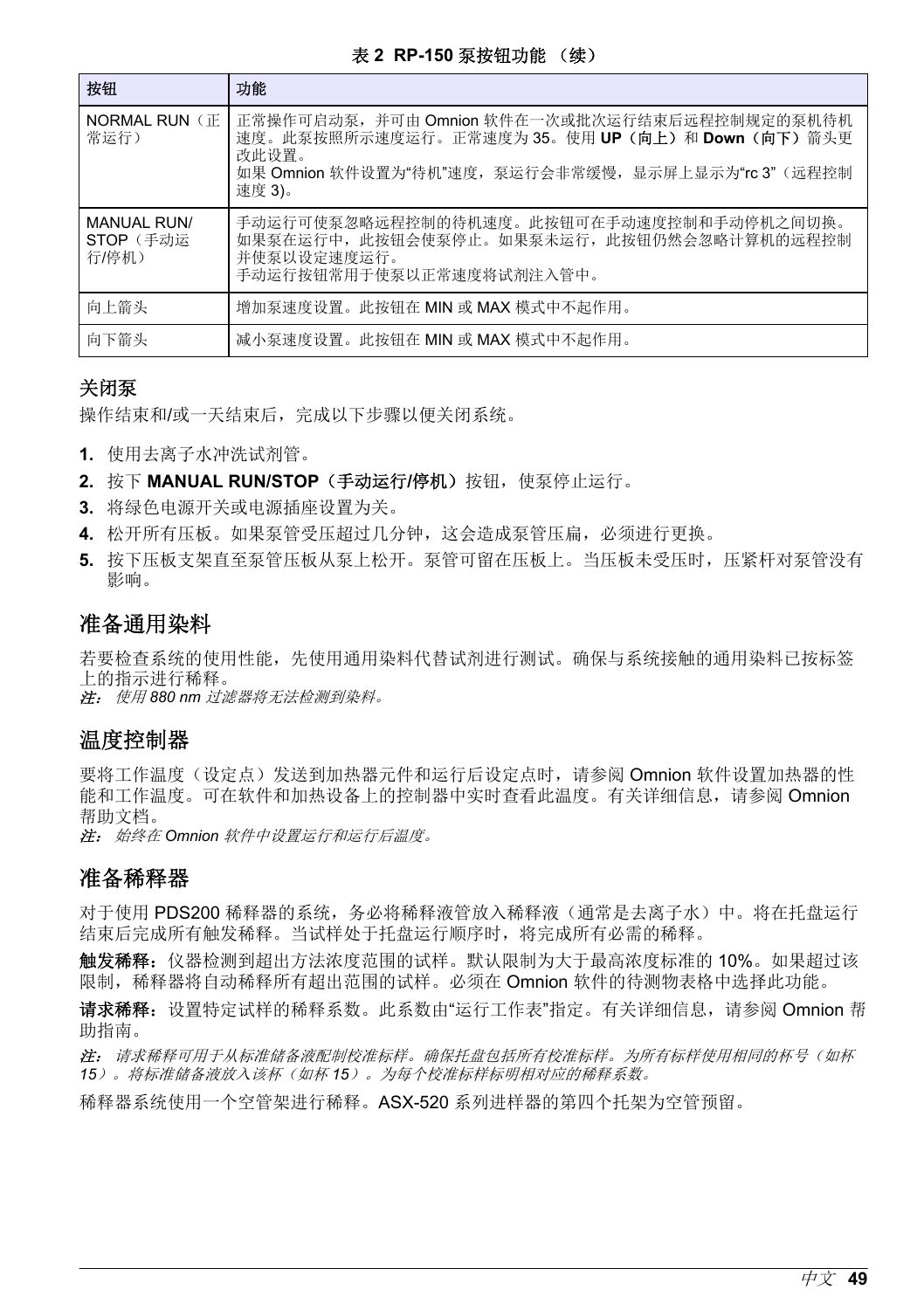# <span id="page-49-0"></span>设置阀门正时

确保正确设置阀门正时。不正确的阀门正时可能导致没有峰值,存在空气峰值或非常小的不准确峰 值。根据 QuikChem 方法中指定的参数设置循环周期参数。同时操作多个方法时,请使用 QuikChem 方法中的最长循环周期。完成以下步骤确保阀门正时正确。

注: 在接触染料的进样针通过前面所有的样品回路直至到达通道的阀口 *6* 的过程中,可测得通道 *2* 的*"*至阀门时间*"*值 及更高值。所有使用的通道都必须输入*"*至阀门时间*"*值。

- **1.** 放入通用染料做为试样。
- 2. 查看试样流痕,记录试样通过试管到达通道阀口 6 所需时间。当试样针插入试管时开始计时。
- **3.** 当染料到达被测量的阀门上的阀口 6 时开始计时。这段时间被称为"至阀门时间"。

### 设置进样器正时

如果可能, 按照 Lachat 方法中指定的值设置进样器正时。如果分析过程中只需少量试样, 请完成以下 步骤。

- **1.** 缩短取样周期。
- **2.** 使用染料测试"运行正时"的新设置。请参阅 [准备通用染料](#page-48-0) 第 49。 如果发生以下情况,计算机将显示错误消息:
	- 取样周期加上最小进样针冲洗周期比方法循环周期长
	- 装载加喷射周期比方法循环周期长

# 校准

安装歧管后,请参阅 QuikChem 方法以了解校准细节。

- **1.** 将电源开关设置为开。确保所有系统组件都设置为开。
- **2.** 打开 Omnion 软件。
- **3.** 打开运行文件。
- **4.** 准备试剂。
- **5.** 安装歧管。
- **6.** 使用去离子水冲洗歧管。
- **7.** 查找系统泄漏点。如果没有找到泄漏点,则加入试剂进行系统操作。
- **8.** 准备校准标样。
- **9.** 在进样器上安装校准标样和试样。
- **10.** 通过"Run properties(运行属性)">"Samples(试样)"准备浓度。
- **11.** 使用校准标样和试样启动运行。
- **12.** 完成分析后,打印/导出报告。有关打印选项,请参阅联机帮助。
- **13.** 启动关机程序以冲洗系统。请参阅 关闭系统 第 50。

# 关闭系统

**1.** 如要使用含柱的(比如处理硝酸盐的镉柱)歧管,确保反应柱未在管内。将转换阀安装在旁通位 置。如果歧管含有柱,但没有转换阀,首先关闭泵电源,然后用一根聚四氟乙烯管替换反应柱。启 动泵。

注: 有些方法最后需要清除某些试剂(通常是缓冲液)。请参阅 *QuikChem* 方法了解相关指导。

- **2.** 拆下每种试剂管,冲洗管子和玻璃配重。将管线和配重放在冲洗液中。
- **3.** 如果 QuikChem 方法建议使用冲洗液,将所有的试剂输送管放入冲洗液中,然后以标准速度运行 泵 5 分钟。 注: 在歧管预防性维护中,这是关键的一步。
- **4.** 将输送管放入去离子水中,以标准速度让系统冲洗 10 分钟。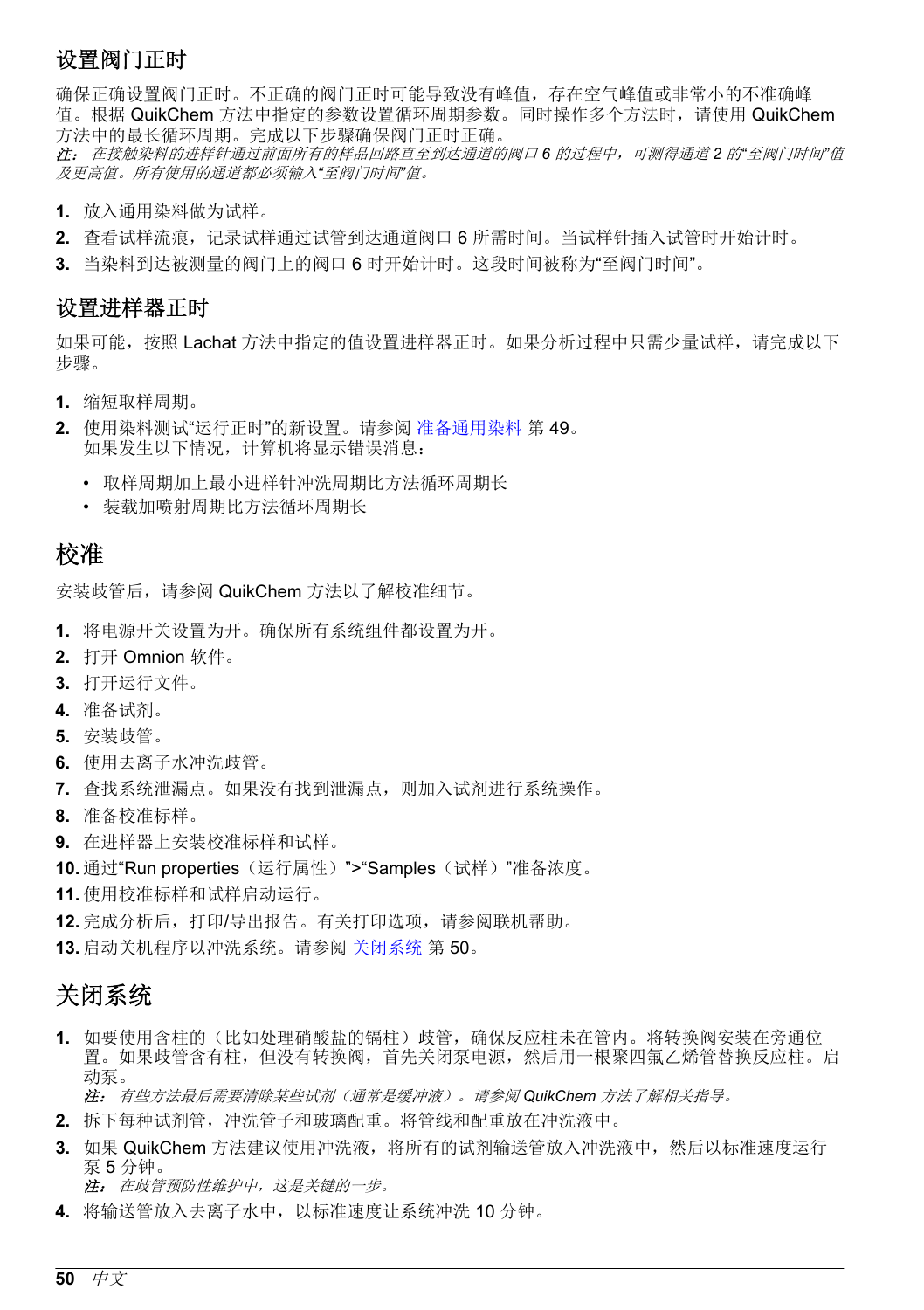- <span id="page-50-0"></span>**5.** 如果歧管超过三天不使用或是拆下后存放:
	- **a.** 从去离子水中取出输送管。
	- **b.** 用泵清除歧管中的所有液体。
- **6.** 切断泵电源。释放泵管压板。
- **7.** 关闭计算机上的所有文件。
- **8.** 切断电源板的电源。 注: 如果软件中未指定较低的设定值温度,加热器控制器将保持在原设定温度。如果分析方法要求温度高于 *60 º* C (140 °F)*,切断系统电源之前将温度设置降到 60 °C (140 °F) 或更低。*

# 故障排除

### 进行泵测试。

完成后续步骤,以确保泵速正确。

- **1.** 使用精确的手表或精密计时表来测量泵转 10 次所需的时间。
- **2.** 卸下泵的所有泵压板。查找读数标记,如图 11 所示。可通过读数标记计算泵的转数。手动移动辊 子,以查找辊子装备上的读数标记。如果标记难以辨认,使用标记工具创建新的读数标记。
- 3. 连接新的绿-绿泵管。确保压紧杆准确设置到 12 点钟(垂直)位置。
- **4.** 将泵功率设置为开。按 **NORMAL RUN**(正常运行)。显示器显示的速度必须为 35 才能继续此测 试。如果显示器显示速度不是 35,请参阅安装手册。
- **5.** 使用精确的手表或精密计时表来测量泵转 10 次所需的时间。确保时间为 50 秒 ± 1 秒。
- 6. 如果记录时间少于 49 秒或多于 51 秒,则联系技术支持工程师或当地销售代表以获取帮助。

### 图 **11** 泵上的读数标记